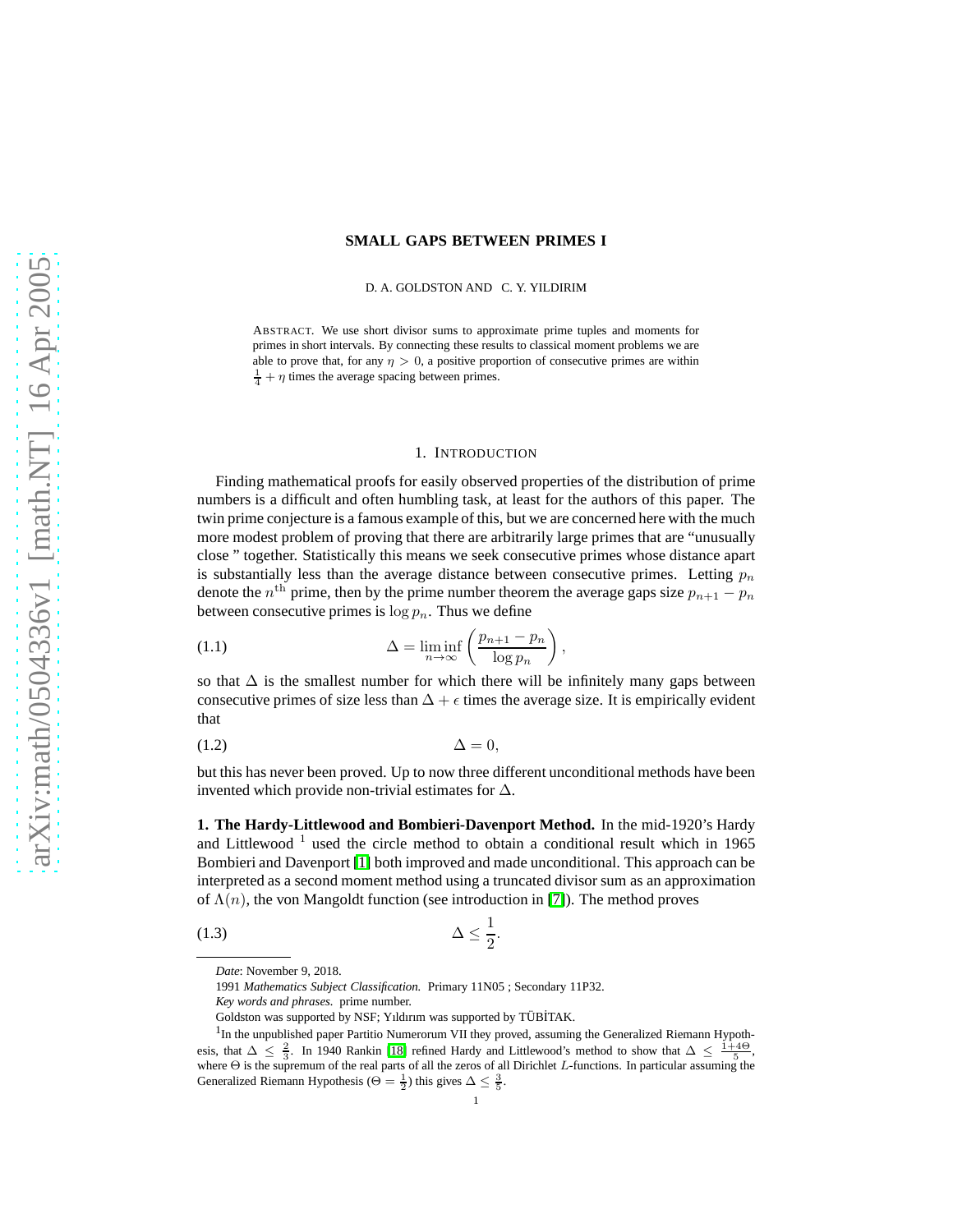<span id="page-1-0"></span>**2. The Erdös Method.** By the prime number theorem we have  $\Delta \leq 1$ . Erdös [\[4\]](#page-33-3) in 1940 was the first to prove unconditionally that  $\Delta$  < 1. He used the sieve upper bound for primes differing by an even number  $k$ 

(1.4) 
$$
\sum_{n \leq N} \Lambda(n)\Lambda(n+k) \leq (\mathcal{B} + \epsilon)\mathfrak{S}(k)N
$$

<span id="page-1-1"></span>where  $\mathfrak{S}(k)$  is the singular series and B is a constant. By this bound there can not be too many pairs of primes with the same difference, and therefore the distribution function for prime gaps must spread out from the average. This method gives the result

$$
\Delta \le 1 - \frac{1}{2\mathcal{B}}.
$$

The value  $\mathcal{B} = 4$  of Bombieri and Davenport [\[1\]](#page-33-0) (see also [\[9\]](#page-33-4) or [\[11\]](#page-33-5)) or  $\mathcal{B} = 3.5$  of Bombieri, Friedlander, and Iwaniec  $[2]^2$  $[2]^2$ , or even slightly smaller values may be used here.

**3. The Maier Method.** In 1988 Maier [\[15\]](#page-33-7) found certain intervals (rather sparsely distributed) where there are  $e^{\gamma}$  more primes than the expected number, and therefore within these intervals the average spacing is reduced by a factor of  $e^{-\gamma}$ . Hence

$$
\Delta \leq e^{-\gamma} = 0.56145\dots.
$$

In contrast to the first two methods, this method does not produce a positive proportion of small prime gaps.

These methods may be combined to obtain improved results. Huxley [\[13,](#page-33-8) [14\]](#page-33-9) combined the first two methods making use of a weighted version of the first method to find

(1.7) 
$$
\Delta \le 0.44254...
$$
 (using  $\mathcal{B} = 4$ ),  $\Delta \le 0.43494...$  (using  $\mathcal{B} = 3.5$ ),

and Maier combined his method with Huxley's method with  $\mathcal{B} = 4$  to obtain

(1.8) 
$$
\Delta \leq (0.44254...)e^{-\gamma} = .24846\ldots.
$$

This last result is the best result known up to now, and as we have seen uses all three of the previously known methods.

For several years we have been developing tools for dealing with higher correlations of short divisor sums which approximate primes. Our first results appeared in [\[7\]](#page-33-1), and, with considerable help from other mathematicians, we have greatly simplified and improved on these results in [\[8\]](#page-33-10). In the former paper we had an application to small gaps between primes based on approximating a third moment. In particular we recovered the result [\(1.3\)](#page-0-0). The method is based on the same approximation that underlies the method of Bombieri-Davenport, but it detects small prime gaps in a different way. In this paper we extend that argument to all moments and obtain the limit of this method.

Let  $\pi(N)$  denote the number of primes less than or equal to N.

**Theorem 1.** Let r be any positive integer. For any fixed  $\lambda > (\sqrt{r} - \frac{1}{2})^2$  and N sufficiently *large, we have*

(1.9) 
$$
\sum_{\substack{p_n \le N \\ p_{n+r} - p_n \le \lambda \log p_n}} 1 \gg_r \pi(N).
$$

<sup>&</sup>lt;sup>2</sup>This value only holds for k not too large as a function of N in [\(1.4\)](#page-1-0), but this is acceptable for [\(1.5\)](#page-1-1).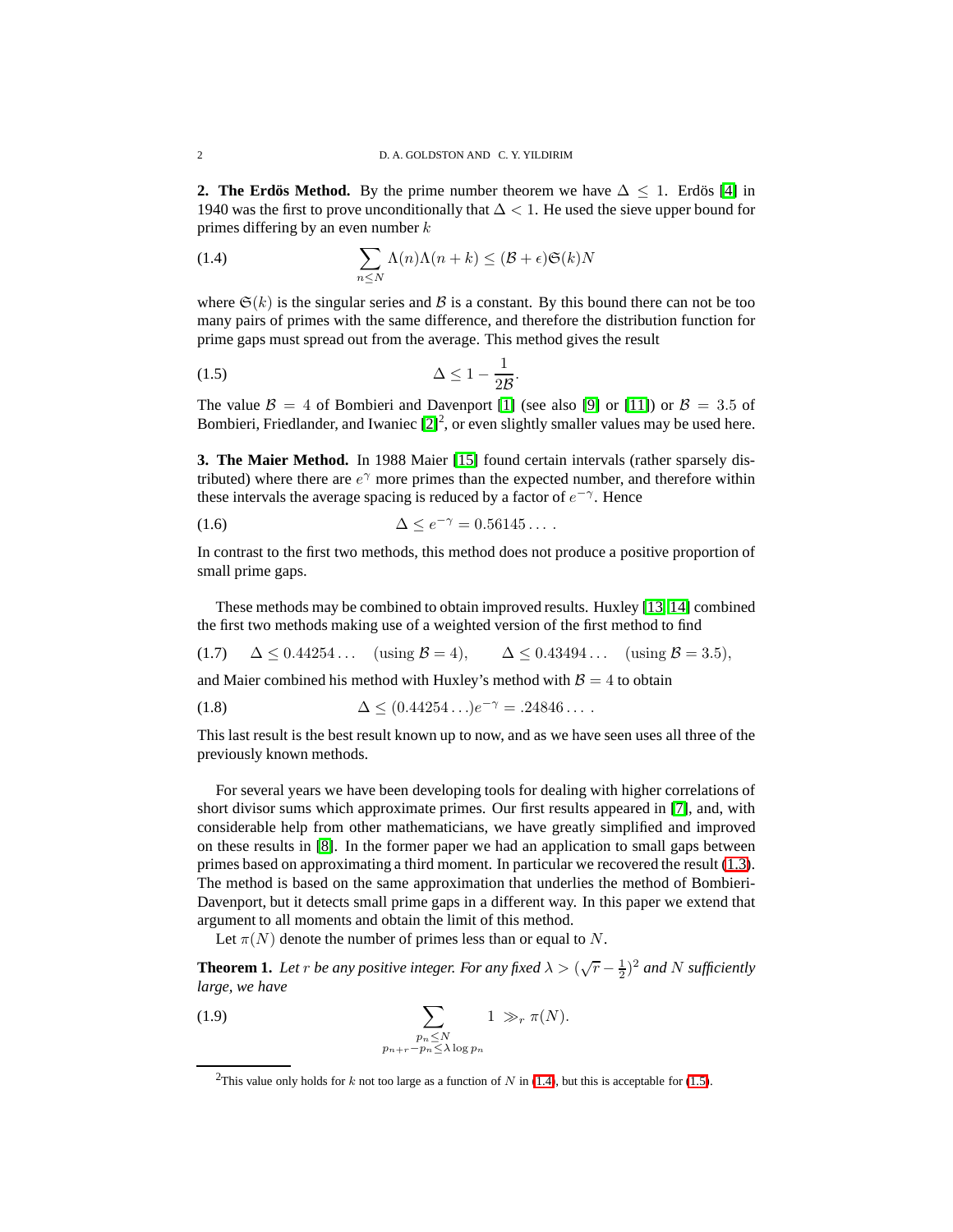<span id="page-2-0"></span>*In particular, for any fixed*  $\eta > 0$  *and all sufficiently large*  $N > N_0(\eta)$ *, a positive proportion of gaps*  $p_{n+1} - p_n$  *for*  $p_n \leq N$  *are less than*  $(\frac{1}{4} + \eta) \log N$ *, and* 

$$
\Delta \le \frac{1}{4}.
$$

Our results depend on the level of distribution of primes in arithmetic progressions, and Theorem 1 makes use of the Bombieri-Vinogradov theorem. If for primes up to N the level of distribution in arithmetic progressions is assumed to be  $N^{\vartheta - \epsilon}$  for any  $\epsilon > 0$ , then Theorem 1 holds with  $\lambda > (\sqrt{r} - \sqrt{\frac{\vartheta}{2}})^2$ . Hence, assuming the Elliott-Halberstam conjecture that  $\vartheta = 1$  holds, we obtain the improved result that

(1.11) 
$$
\liminf_{n \to \infty} \left( \frac{p_{n+r} - p_n}{\log p_n} \right) \leq \left( \sqrt{r} - \frac{1}{\sqrt{2}} \right)^2,
$$

and in particular

(1.12) 
$$
\Delta \le \left(\frac{3}{2} - \sqrt{2}\right) = 0.085786... < \frac{1}{11}.
$$

There are several improvements that can be made in our results. First, we can incorporate Maier's method into our method. This is a straightforward adaptation of the argument Maier used to combine his method with Huxley's result, although the result is complicated by the need to prove our propositions in the next section when they are summed over arithmetic progressions. Second, and more significantly, we have found in joint work with J. Pintz better approximations for prime tuples than those used in this paper, and these lead to significantly stronger results. These results will appear in future papers.

This paper is organized as follows. In section 2 we present our method and state the two main propositions needed in the proof. In section 3 we prove some lemmas which are used in the later sections. In sections 4 and 5 we prove the propositions. In section 6 we examine an optimization problem related to the Poisson distribution which is used in the proof of Theorem 1, and finally in section 7 we prove Theorem 1.

*Notation.* We will take  $\epsilon$  to be any sufficiently small positive number whose value can be changed from equation to equation, and similarly  $C$ ,  $c$ , and  $c'$  will denote small fixed positive constants whose value may change from equation to equation. We will let A denote a large positive constant which may be taken as large as we wish, but is fixed throughout the paper. For a finite set A we let  $|\mathcal{A}|$  denote the number of elements in A. We will sometimes write  $A = A_k$  if  $|A| = k$ . For a vector **H** we denote the number of components by  $|\mathbf{H}|$ . A dash in a summation sign  $\sum'$  indicates all the summation variables are relatively prime with each other, and further any sum without a lower bound on the summation variables will have the variables start with the value 1. Empty sums will have the value zero, and empty products will have the value 1. We will make use of the Iverson notation that, for a statement  $P$ ,  $[P]$  is 1 if  $P$  is true and is 0 if  $P$  is false.

*Acknowledgment.* We are indebted to Andrew Granville and Kannan Soundararajan who have greatly clarified and simplified our method. We have made extensive use of their results here. We have also benefited from ideas of Enrico Bombieri, Brian Conrey, Percy Deift, David Farmer, John Friedlander, Roger Heath-Brown, Hugh Montgomery, Michael Rubinstein, and Peter Sarnak. We have used work of Dashiell Fryer, an undergraduate student at San Jose State University in the MARC program, who worked on properties of Laguerre polynomials needed in our method. The first-named author also thanks the American Institute of Mathematics where much of the collaboration mentioned above took place. In a recent preprint [\[10\]](#page-33-11) Ben Green and Terence Tao proved a landmark result on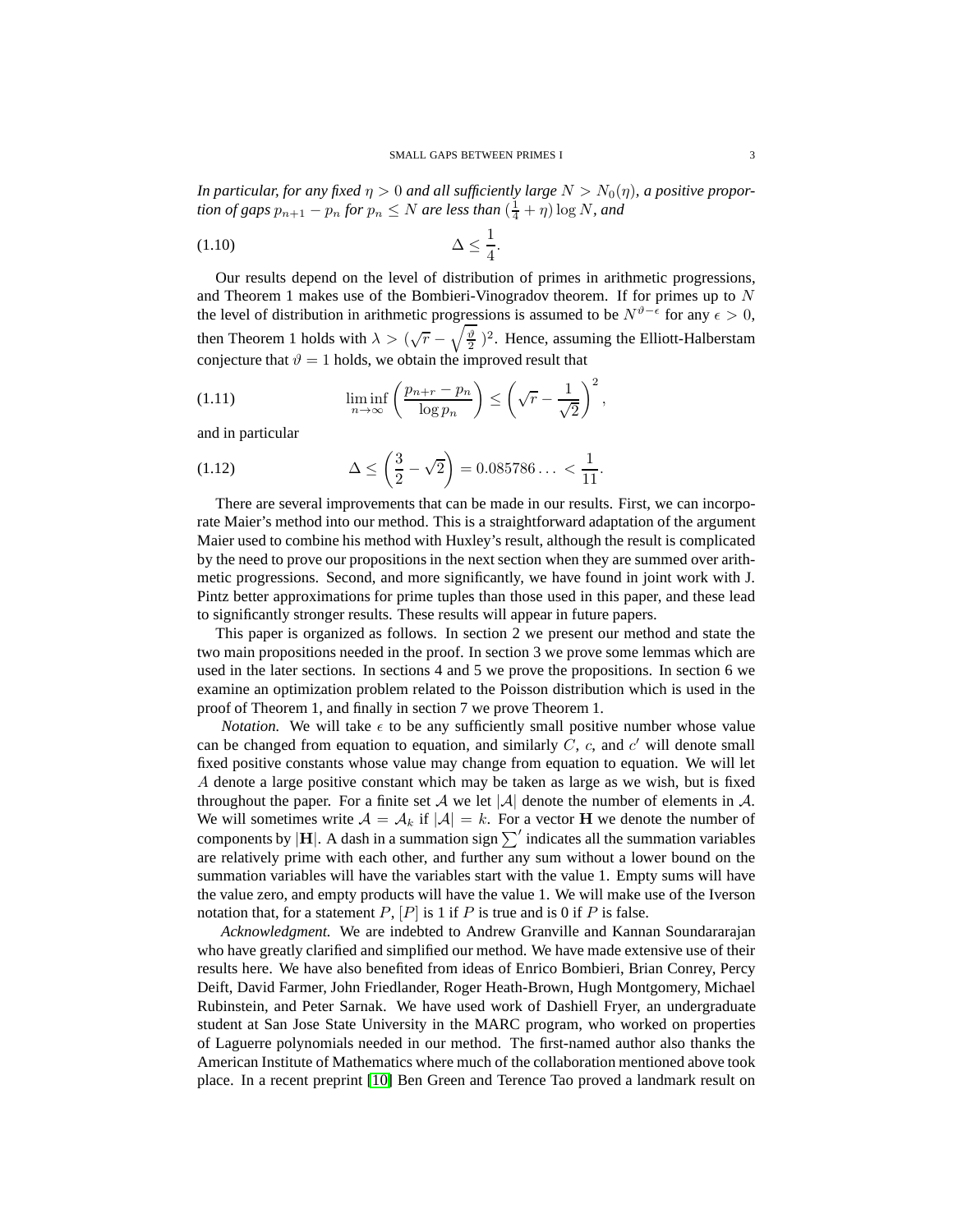arithmetic progressions of primes. One tool they used was the current Proposition 1 from an earlier (not widely distributed) preprint of this paper. They corrected an oversight in our original proof which we have incorporated into our Lemma 2 and the proof of Proposition 1.

#### <span id="page-3-2"></span><span id="page-3-1"></span>2. APPROXIMATING PRIME TUPLES

Our approach for finding small gaps between primes is to compute approximations of the moments for the number of primes in short intervals, and this computation uses short divisor sums to approximate prime tuples. Given a positive integer  $h$ , let

(2.1) 
$$
\mathcal{H} = \{h_1, h_2, \dots, h_k\}, \text{ with } 0 \leq h_1, h_2, \dots, h_k \leq h \text{ distinct integers,}
$$

and let  $\nu_p(\mathcal{H})$  denote the number of distinct residue classes modulo p the elements of  $\mathcal H$ occupy. We define the singular series

(2.2) 
$$
\mathfrak{S}(\mathcal{H}) = \prod_{p} \left(1 - \frac{1}{p}\right)^{-k} \left(1 - \frac{\nu_p(\mathcal{H})}{p}\right).
$$

If  $\mathfrak{S}(\mathcal{H}) \neq 0$  then H is called *admissible*. Thus H is admissible if and only if  $\nu_p(\mathcal{H}) < p$ for all p.

<span id="page-3-3"></span>Letting  $\Lambda(n)$  denote the von Mangoldt function, define

(2.3) 
$$
\Lambda(n; \mathcal{H}) = \Lambda(n+h_1)\Lambda(n+h_2)\cdots\Lambda(n+h_k).
$$

The Hardy-Littlewood prime tuple conjecture [\[12\]](#page-33-12) states that for  $H$  admissible,

(2.4) 
$$
\sum_{n \leq N} \Lambda(n; \mathcal{H}) = N(\mathfrak{S}(\mathcal{H}) + o(1)), \text{ as } N \to \infty.
$$

(This is trivially true if H is not admissible.) We approximate  $\Lambda(n)$  as in our earlier work by using the truncated divisor sum

(2.5) 
$$
\Lambda_R(n) = \sum_{\substack{d|n\\d\leq R}} \mu(d) \log \frac{R}{d},
$$

and then approximate  $\Lambda(n; \mathcal{H})$  by

$$
\Lambda_R(n; \mathcal{H}) = \Lambda_R(n + h_1) \Lambda_R(n + h_2) \cdots \Lambda_R(n + h_k).
$$

For convenience we also define  $\Lambda_R(n; \mathcal{H}) = 1$  if  $\mathcal{H} = \emptyset$ . Our method is founded on the following two propositions which allow us to obtain information about primes. Suppose  $\mathcal{H}_1$  and  $\mathcal{H}_2$  are both sets of distinct positive integers that are  $\leq h$ , with  $|\mathcal{H}_1| = k_1$  and  $|\mathcal{H}_2| = k_2$ , and let  $k = k_1 + k_2$ . We always assume  $k \ge 1$ .

**Proposition 1.** Let  $\mathcal{H} = \mathcal{H}_1 \cup \mathcal{H}_2$ , and  $r = |\mathcal{H}_1 \cap \mathcal{H}_2|$ . If  $R = o(N^{\frac{1}{k}}(\log R)^{1-\frac{|\mathcal{H}|}{k}})$  and  $h \leq R^A$  *for any large constant*  $A > 0$ *, then we have for*  $R, N \to \infty$ *,* 

(2.7) 
$$
\sum_{n\leq N} \Lambda_R(n; \mathcal{H}_1) \Lambda_R(n; \mathcal{H}_2) = N \big( \mathfrak{S}(\mathcal{H}) + o_k(1) \big) (\log R)^r.
$$

<span id="page-3-0"></span>**Proposition 2.** *Let*  $\mathcal{H} = \mathcal{H}_1 \cup \mathcal{H}_2$ *,*  $r = |\mathcal{H}_1 \cap \mathcal{H}_2|$ *, and*  $1 \leq h_0 \leq h$ *. Let*  $\mathcal{H}_0 = \mathcal{H} \cup \{h_0\}$ *,*  $\int_0^{\infty}$  *and*  $r_0 = r$  *if*  $h_0 \notin \mathcal{H}$  and  $r_0 = r + 1$  *if*  $h_0 \in \mathcal{H}$ *. If*  $R \ll_k N^{\frac{1}{2k}}(\log N)^{-B(k)}$  for a sufficiently large positive constant  $B(k)$ , and  $h \leq R^{\frac{1}{2k}}$ , then we have for  $R, N \to \infty$ ,

(2.8) 
$$
\sum_{n\leq N} \Lambda_R(n; \mathcal{H}_1) \Lambda_R(n; \mathcal{H}_2) \Lambda(n+h_0) = N \big( \mathfrak{S}(\mathcal{H}_0) + o_k(1) \big) (\log R)^{r_0}.
$$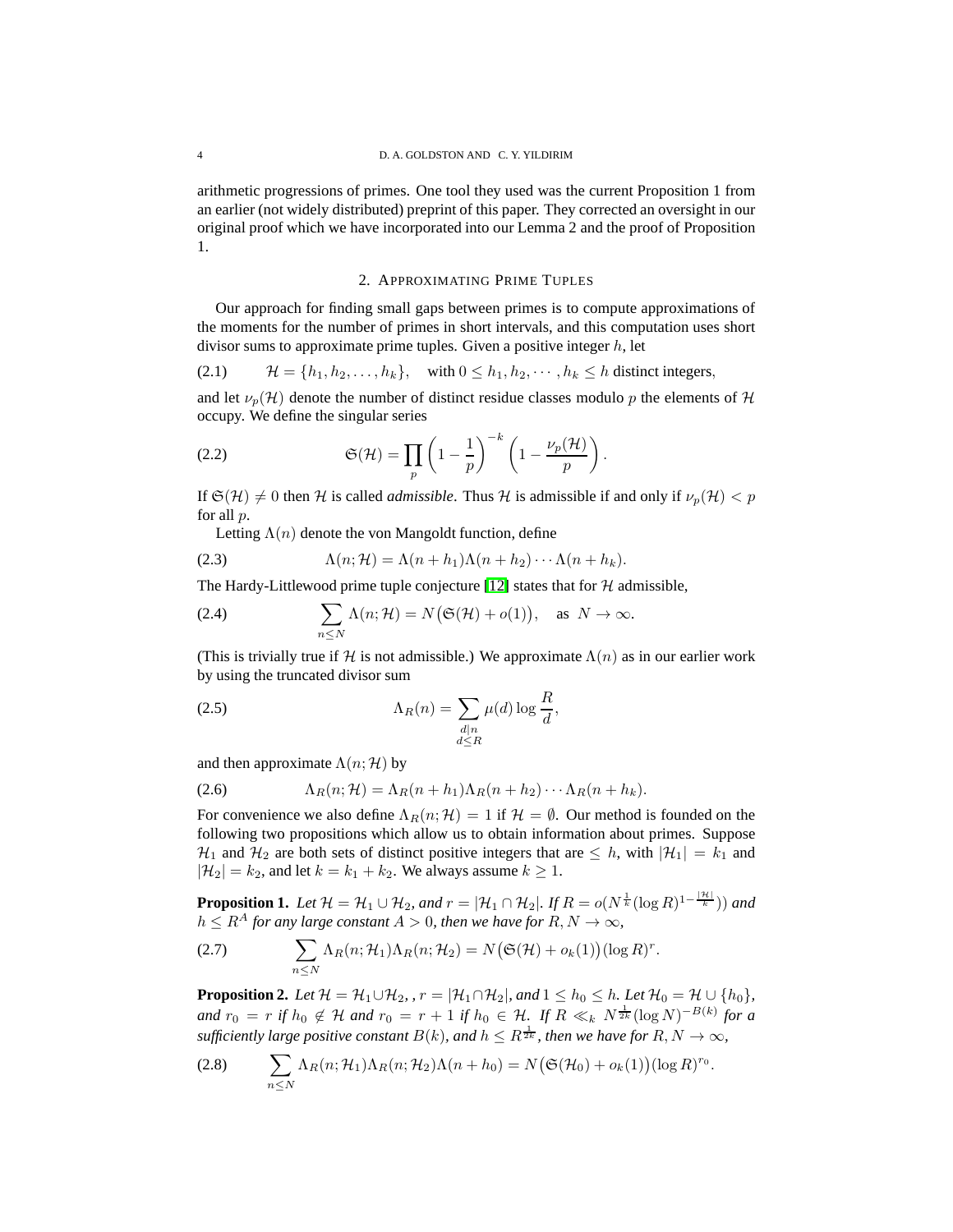Assuming the Elliott-Halberstam conjecture, then equation [\(2.8\)](#page-3-0) holds for  $R \ll_{k} N^{\frac{1}{k} - \epsilon}$ *with any*  $\epsilon > 0$ *.* 

The restriction on the size of  $R$  in Proposition 2 can be improved in the situation when  $h_0 \in \mathcal{H}_1 \cup \mathcal{H}_2$ . If we let  $k^* = k - |\mathcal{H}_1 \cap \{h_0\}| - |\mathcal{H}_2 \cap \{h_0\}|$ , then we see that the reduction of cases at the start of the proof of Proposition 2 implies that Proposition 2 holds in the range  $R \ll_k N^{\frac{1}{2k^*}} (\log N)^{-B(k)}$  except in the trivial case when  $k = 2$  and  $k^* = 0$ where the result holds for  $R \leq N$ . In the case of the Elliott-Halberstam conjecture k can also be replaced by  $k^*$  in the bound for R.

We actually prove both Propositions with the error term  $o_k(1)$  replaced by a series of lower order terms, which however are not needed in any of our applications.

If we take  $\mathcal{H}_2 = \emptyset$  in Proposition 1 we have, for  $R = o(N^{\frac{1}{k}})$  and  $h \leq R^A$  for any given constant  $A > 0$ , that for  $R, N \to \infty$ ,

(2.9) 
$$
\sum_{n\leq N} \Lambda_R(n;\mathcal{H}) = N(\mathfrak{S}(\mathcal{H}) + o_k(1)),
$$

in agreement with the Hardy-Littlewood prime tuple conjecture [\(2.4\)](#page-3-1).

<span id="page-4-0"></span>In applying these propositions it is critical to have some form of positivity in the argument. For example, in the special case when  $\mathcal{H}_2 = \emptyset$  Proposition 2 takes the form, for  $R \le N^{\frac{1}{2k}} (\log N)^{-B(k)},$ 

$$
(2.10) \qquad \sum_{n\leq N} \Lambda_R(n;\mathcal{H})\Lambda(n+h_0) = \begin{cases} N\big(\mathfrak{S}(\mathcal{H}) + o_k(1)\big) \log R, & \text{if } h_0 \in \mathcal{H}, \\ N\big(\mathfrak{S}(\mathcal{H}_0) + o_k(1)\big), & \text{if } h_0 \notin \mathcal{H}, \end{cases}
$$

which would seem to exhibit that our approximation detects primes. However since  $\Lambda_R(n; \mathcal{H})$ is not non-negative, it is impossible to conclude anything about primes from [\(2.10\)](#page-4-0) alone.

<span id="page-4-1"></span>On the other hand, consider instead the special case of Proposition 2 where  $\mathcal{H}_1 = \mathcal{H}_2 =$ *H* which gives, on taking  $|\mathcal{H}| = k$ , for  $R \le N^{\frac{1}{4k}} (\log N)^{-B(k)}$ ,

$$
(2.11) \sum_{n\leq N} \Lambda_R(n;\mathcal{H})^2 \Lambda(n+h_0) = \begin{cases} N\big(\mathfrak{S}(\mathcal{H}) + o_k(1)\big)(\log R)^{k+1}, & \text{if } h_0 \in \mathcal{H}, \\ N\big(\mathfrak{S}(\mathcal{H}_0) + o_k(1)\big)(\log R)^k, & \text{if } h_0 \notin \mathcal{H}. \end{cases}
$$

<span id="page-4-3"></span>The restriction on the size of R here makes it impossible to conclude from  $(2.11)$  that any given tuple  $H$  will contain two or more primes (see [?]), but Granville and Soundararajan found a simple argument which uses the non-negativity of  $\Lambda_R(n; \mathcal{H})^2$  to prove from [\(2.11\)](#page-4-1) that

$$
\Delta \leq \frac{3}{4}.
$$

To prove their result, we need a formula of Gallagher that as  $h \to \infty$ ,<sup>3</sup>

(2.13) 
$$
\sum_{\substack{1 \le h_1, h_2, \dots, h_k \le h \\ \text{distinct}}} \mathfrak{S}(\mathcal{H}) = h^k + O_k(h^{k - \frac{1}{2} + \epsilon}).
$$

We fix  $k \geq 1$ ; the argument works equally well for any k, and we can take  $k = 1$  if we wish. Suppose now that

<span id="page-4-2"></span>
$$
R = N^{\frac{1}{4k}} (\log N)^{-B(k)}, \qquad h \ll \log N.
$$

 $3$ Granville (unpublished) and Montgomery-Soundararajan [\[17\]](#page-33-13) have recently proved more precise results, but these are not needed here.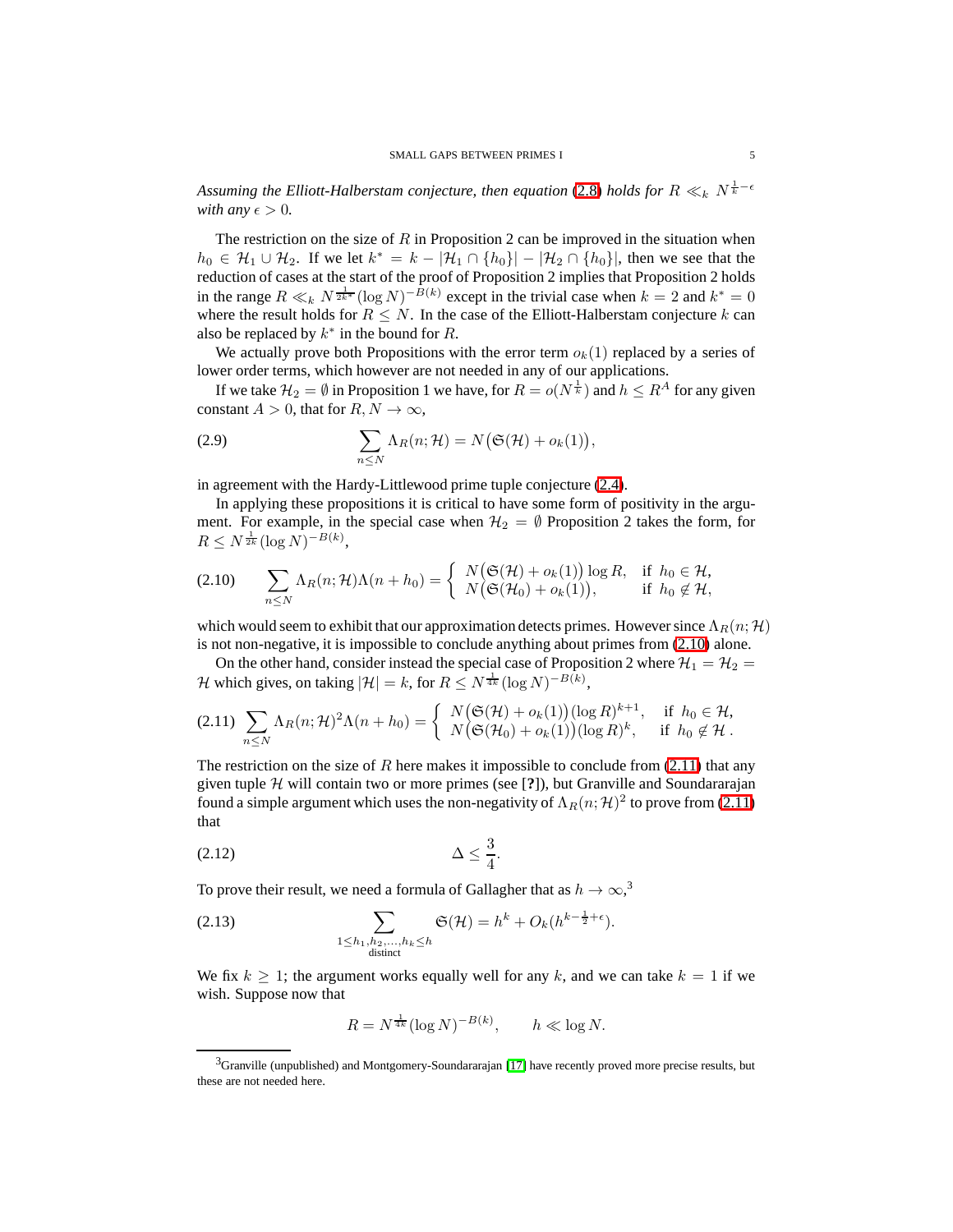By differencing, equation [\(2.11\)](#page-4-1) continues to hold when the sum on the left-hand side is over  $N < n \leq 2N$ , and therefore we have

$$
\sum_{n=N+1}^{2N} \Big( \sum_{1 \le h_0 \le h} \Lambda(n+h_0) \Big) \Lambda_R(n;\mathcal{H})^2
$$
  
 
$$
\sim kN\mathfrak{S}(\mathcal{H})(\log R)^{k+1} + \sum_{\substack{1 \le h_0 \le h \\ h_0 \ne h_i, 1 \le i \le k}} N\mathfrak{S}(\mathcal{H}_0)(\log R)^k.
$$

Also by Proposition 1

 $2N$ 

$$
\sum_{n=N+1}^{2N} \Lambda_R(n; \mathcal{H})^2 \sim N\mathfrak{S}(\mathcal{H}) (\log R)^k,
$$

and therefore we have on summing over all distinct tuples  $1 \leq h_1, h_2, \ldots, h_k \leq h$  and applying [\(2.13\)](#page-4-2) that, for  $\rho$  a fixed number and  $h, N \to \infty$ ,

$$
\sum_{n=N+1}^{2N} \Big( \sum_{1 \le h_0 \le h} \Lambda(n+h_0) - \rho \log N \Big) \Big( \sum_{\substack{1 \le h_1, h_2, \dots, h_k \le h \\ \text{distinct}}} \Lambda_R(n; \mathcal{H})^2 \Big)
$$
  
 
$$
\sim N h^k (\log R)^k (k \log R + h - \rho \log N)
$$
  
 
$$
\sim N h^k (\log R)^k (h - (\rho - \frac{1}{4}) \log N).
$$

Since  $\Lambda_R(n) \leq d(n) \log R \ll n^{\epsilon}$ , we see that the contribution in the sum above from terms where  $n + h_0$  is a prime power is  $\ll N^{1/2 + \epsilon}$  which is negligible, and therefore we may restrict the sum over  $h_0$  to terms where  $n + h_0$  is prime. The right-hand side above is positive if  $h > (\rho - \frac{1}{4}) \log N$ , which implies with this restriction on h that there is a value of  $n, N < n \leq 2N$ , such that

$$
\sum_{\substack{1 \le h_0 \le h \\ n+h_0 \text{ prime}}} \log(n+h_0) > \rho \log N.
$$

If  $\rho > 1$  this implies that for N sufficiently large there are at least two terms in this sum, and thus by taking  $\rho \to 1^+$  we obtain [\(2.12\)](#page-4-3).

The proof of Theorem 1 is a refinement of the above argument, where we detect primes by the square of the linear combination of tuple approximations

(2.14) 
$$
a_0 + \sum_{j=1}^{\kappa} a_j \Big( \sum_{\substack{1 \le h_1, h_2, \ldots, h_j \le h \\ \text{distinct}}} \Lambda_R(n; \mathcal{H}_j) \Big).
$$

<span id="page-5-0"></span> $\mathbf{r}$ 

Here the  $a_j$ 's are available to optimize the argument. While it is possible to use [\(2.14\)](#page-5-0) directly, we have chosen in the proof of Theorem 1 to first approximate moments, which highlights the Poisson model which the prime numbers are thought to satisfy. This method also has the advantage of simplifying the combinatorics that occur in the problem. The moment method leads to an optimization problem which is familiar in the theory of orthogonal polynomials, the solution of which was provided to us by Enrico Bombieri and Percy Deift. The final result we obtain depends on the asymptotics of the smallest zero of a certain sequence of Laguerre polynomials; these results are obtained by Sturm comparison type theorems and have appeared in the literature; Michael Rubinstein first pointed these out to us.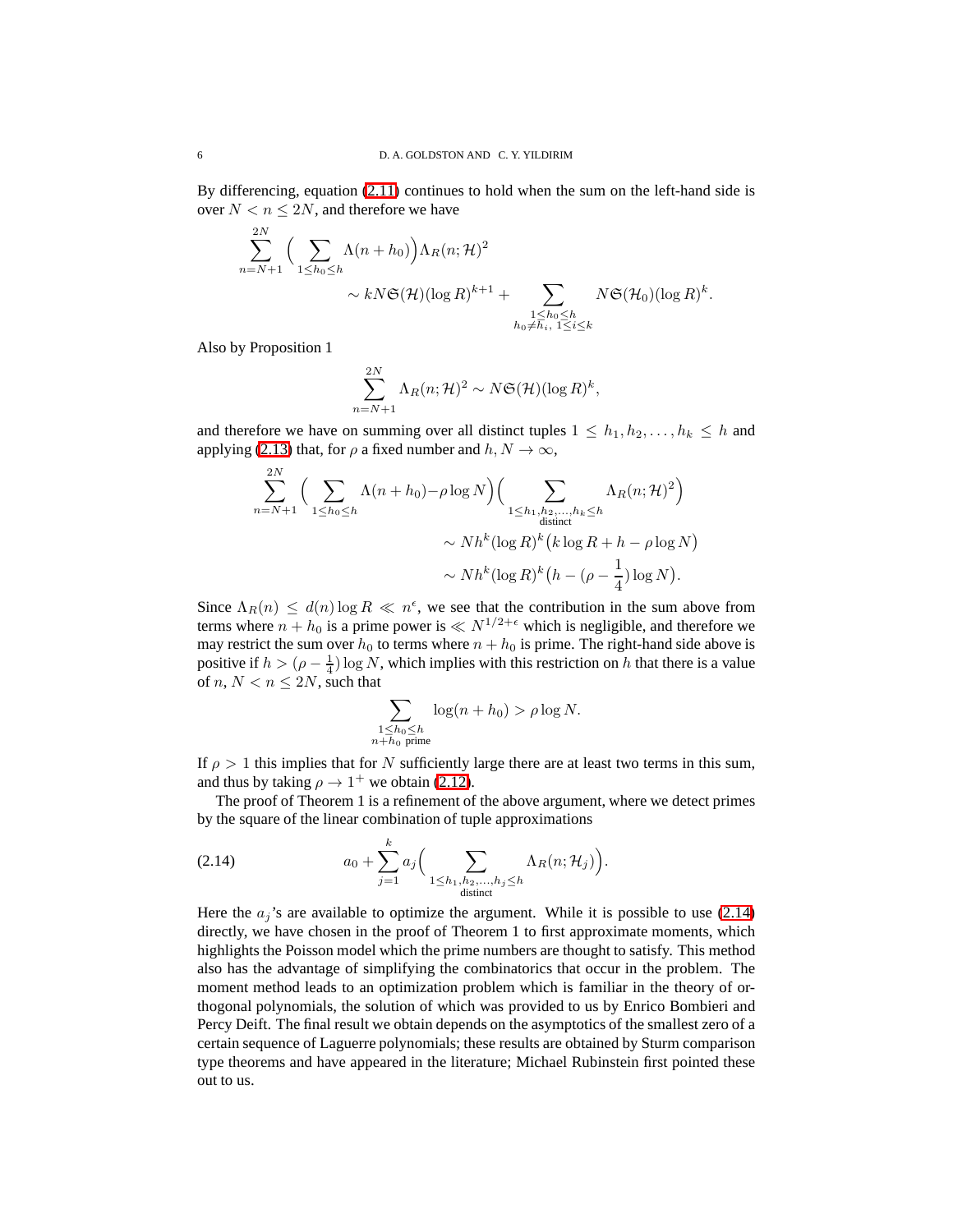# 3. LEMMAS

We recall the Riemann zeta-function defined for  $Re(s) > 1$  by

(3.1) 
$$
\zeta(s) = \prod_p \left(1 - \frac{1}{p^s}\right)^{-1}.
$$

The zeta function is analytic everywhere except for a simple pole with residue 1 at  $s = 1$ , and therefore

$$
\zeta(s) - \frac{1}{s-1}
$$

is an entire function. We need to use a classical zero-free region result. By Theorem 3.11 and (3.12.8) of [\[20\]](#page-33-14) there exists a small positive constant C such that  $\zeta(\sigma + it) \neq 0$  in the region

$$
\sigma \ge 1 - \frac{C}{\log(|t|+2)}
$$

<span id="page-6-2"></span>for all  $t$ , and further

$$
\text{(3.4)} \qquad \zeta(\sigma+it) - \frac{1}{\sigma-1+it} \ll \log(|t|+2), \qquad \frac{1}{\zeta(\sigma+it)} \ll \log(|t|+2),
$$

in this region. Let (c) denote the contour  $s = c + it$ ,  $-\infty < t < \infty$ , and let  $\mathcal L$  denote the contour given by

(3.5) 
$$
s = -\frac{C}{\log(|t|+2)} + it.
$$

<span id="page-6-1"></span>**Lemma 1.** *We have, for*  $R \geq 2$  *and*  $c > 0$ 

(3.6) 
$$
\frac{1}{2\pi i} \int_{(c)} \frac{1}{\zeta(1+s)} \frac{R^s}{s^2} ds = 1 + O(e^{-c'\sqrt{\log R}}),
$$

<span id="page-6-0"></span>*and for any fixed constant* B

(3.7) 
$$
\int_{\mathcal{L}} \left( \log(|s|+2) \right)^{B} \left| \frac{R^{s} ds}{s^{2}} \right| \ll e^{-c' \sqrt{\log R}},
$$

<span id="page-6-3"></span>*and*

(3.8) 
$$
\int_{\frac{1}{(\log R)}} \left( \log(|s|+2) \right)^B \left| \frac{R^s ds}{s^2} \right| \ll \log R.
$$

*Proof.* We first prove [\(3.7\)](#page-6-0). The integral to be bounded is, for any  $w \ge 2$ ,

$$
\ll \int_{-\infty}^{\infty} R^{-\frac{C}{\log(|t|+2)}} \frac{\left(\log(|t|+2)\right)^B}{(|t|+C)^2} dt
$$
  

$$
\ll (\log w)^B \int_0^w R^{-\frac{C}{\log(t+2)}} dt + \int_w^{\infty} \frac{(\log t)^B}{t^2} dt
$$
  

$$
\ll (w(\log w)^B) e^{-\frac{C\log R}{\log w}} + \frac{(\log w)^B}{w},
$$

and on choosing  $\log w = \frac{1}{2} \sqrt{C \log R}$  this is

$$
\ll (C \log R)^{\frac{B}{2}} e^{-\frac{1}{2}\sqrt{C \log R}} \ll e^{-c'\sqrt{\log R}},
$$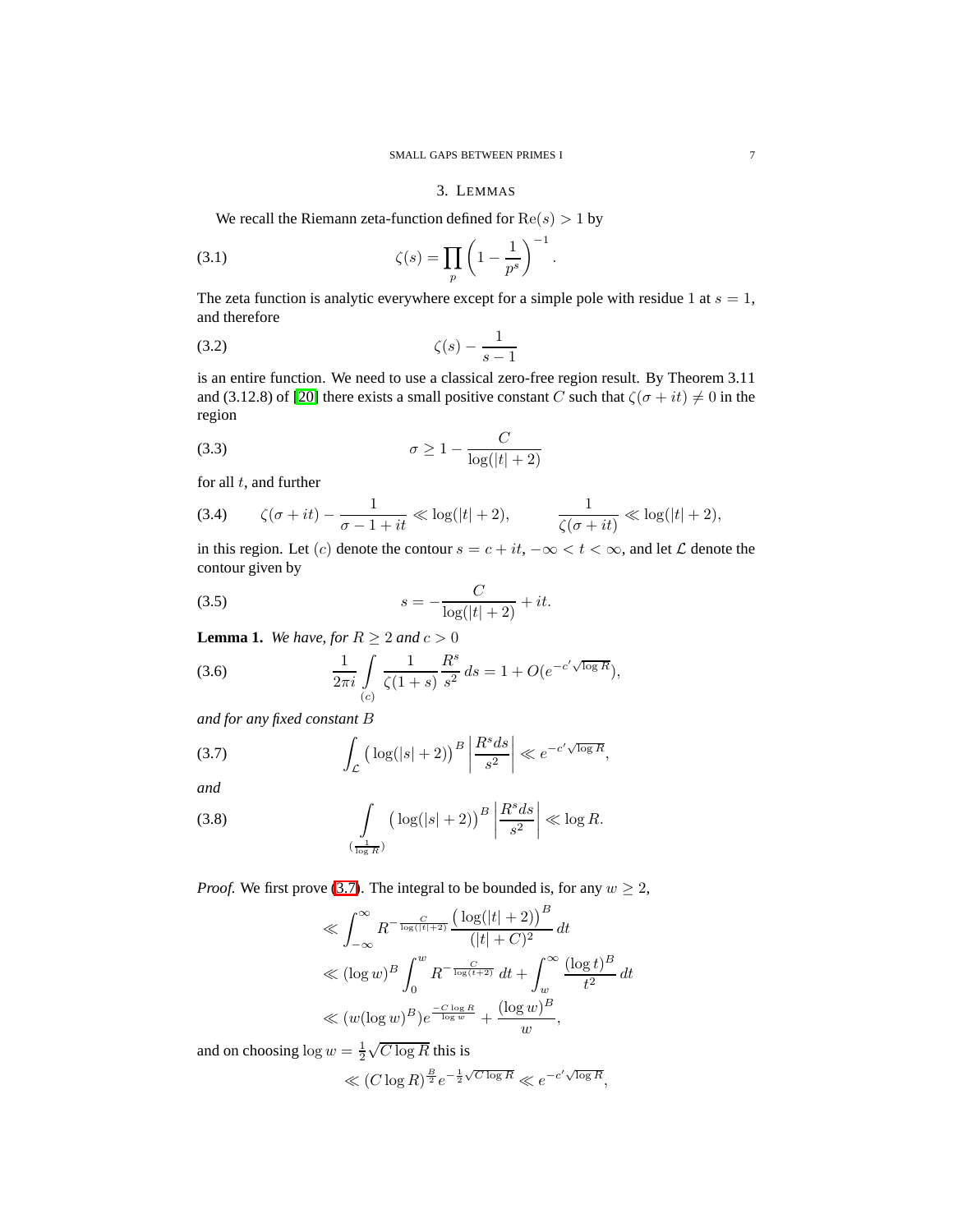which proves  $(3.7)$ .

To prove  $(3.6)$ , we note that by the second bound in  $(3.4)$  the integrand in  $(3.6)$  vanishes as  $|t| \to \infty$  in the region to the right of  $\mathcal L$ , and therefore we can move the contour  $(c)$  to the left to  $\mathcal{L}$ , pass the simple pole at  $s = 0$  with residue 1, and obtain

$$
\frac{1}{2\pi i} \int_{(c)} \frac{1}{\zeta(1+s)} \frac{R^s}{s^2} ds = 1 + \frac{1}{2\pi i} \int_{(L)} \frac{1}{\zeta(1+s)} \frac{R^s}{s^2} ds.
$$

On  $\mathcal L$  we have from [\(3.4\)](#page-6-2) that  $\frac{1}{\zeta(1+s)} \ll \log(2+|t|)$ , and therefore we may use the estimate [\(3.7\)](#page-6-0) to obtain [\(3.6\)](#page-6-1). Finally, the left-hand side of [\(3.8\)](#page-6-3) is

$$
\ll \int_{|t| \le \frac{1}{\log R}} (\log R)^2 dt + \int_{|t| > \frac{1}{\log R}} \frac{(\log(|t| + 2))^B}{t^2} dt
$$
  

$$
\ll \log R.
$$

**Lemma 2.** Let  $f_R(s_1, s_2)$  be analytic in the strip  $-B \leq \sigma_1, \sigma_2 \leq b$  for some positive *constants* B and b, and suppose also that for any  $\epsilon > 0$   $f_R(s_1, s_2) \ll e^{\epsilon \sqrt{\log R}}$  in this strip  $as |t_1|, |t_2| \to \infty$ *. For*  $R \geq 2$  *and*  $0 < c_1, c_2 \leq c$ *, let* 

(3.9) 
$$
\mathcal{U}(R) = \frac{1}{(2\pi i)^2} \int\limits_{(c_2)} \int\limits_{(c_1)} f_R(s_1, s_2) \frac{\zeta(1 + s_1 + s_2)}{\zeta(1 + s_1)\zeta(1 + s_2)} \frac{R^{s_1 + s_2}}{s_1^2 s_2^2} ds_1 ds_2.
$$

*Then*

(3.10) 
$$
U(R) = f_R(0,0) \log R + C_R + O(e^{-c'\sqrt{\log R}}),
$$

*where*

(3.11) 
$$
\mathcal{C}_R = \frac{\partial f_R}{\partial s_2}(0,0) + \frac{1}{2\pi i} \int\limits_{\mathcal{L}} f_R(s_1, -s_1) \frac{ds_1}{\zeta(1+s_1)\zeta(1-s_1)s_1^4}.
$$

*Proof.* We write  $f = f_R$  and  $\mathcal{U} = \mathcal{U}(R)$  in what follows. To evaluate  $\mathcal{U}$ , we first move  $(c_1)$  to  $\mathcal L$  passing a simple pole at  $s_1 = 0$  and obtain

(3.12)  
\n
$$
\mathcal{U} = \frac{1}{2\pi i} \int_{(c_2)} f(0, s_2) \frac{R^{s_2}}{s_2^{2}} ds_2
$$
\n
$$
+ \frac{1}{(2\pi i)^2} \int_{(c_2)} \int_{\mathcal{L}} f(s_1, s_2) \frac{\zeta(1 + s_1 + s_2)R^{s_1 + s_2}}{\zeta(1 + s_1)\zeta(1 + s_2)s_1^{2}s_2^{2}} ds_1 ds_2
$$
\n
$$
= \mathcal{U}_1 + \mathcal{U}_2,
$$

where we have taken  $c_2 > \frac{C}{\log 2}$  so that we did not pass the simple pole of  $\zeta(1 + s_1 + s_2)$ at  $s_1 = -s_2$  in  $\mathcal{U}_2$ . To evaluate  $\mathcal{U}_1$  we move  $(c_2)$  to  $\mathcal L$  passing a double pole at  $s_2 = 0$  and obtain by  $(3.7)$  of Lemma 1 and the bound for f that

(3.13)  

$$
\mathcal{U}_1 = f(0,0) \log R + \frac{\partial f}{\partial s_2}(0,0) + \frac{1}{2\pi i} \int_{\mathcal{L}} f(0,s_2) \frac{R^{s_2}}{s_2^2} ds_2
$$

$$
= f(0,0) \log R + \frac{\partial f}{\partial s_2}(0,0) + O(e^{-c'\sqrt{\log R}}).
$$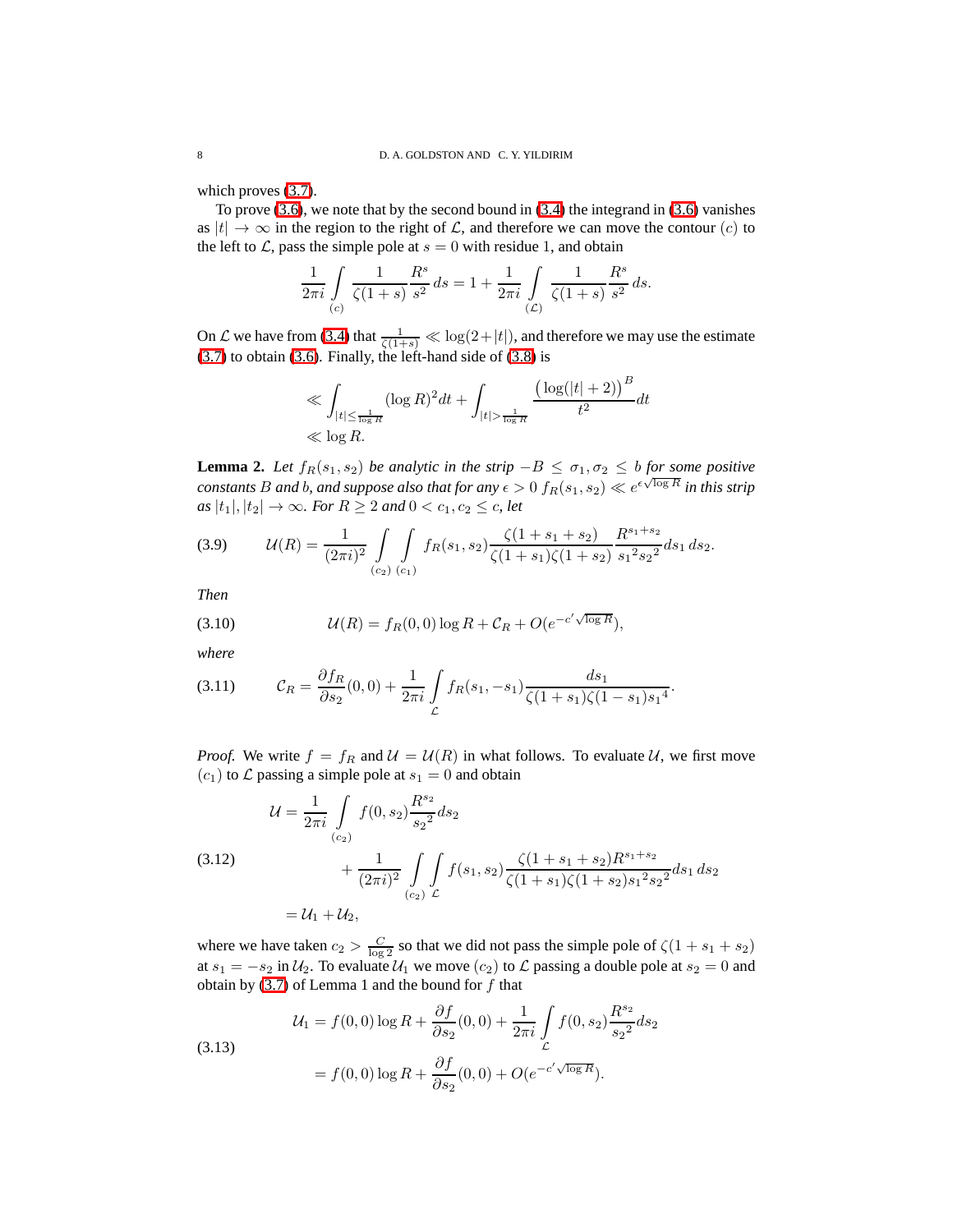For  $U_2$  we move  $(c_2)$  to  $\mathcal{L}$ , passing simple poles at  $s_2 = -s_1$  and  $s_2 = 0$  and obtain

$$
\mathcal{U}_2 = \frac{1}{2\pi i} \int\limits_{\mathcal{L}} f(s_1, -s_1) \frac{ds_1}{\zeta(1+s_1)\zeta(1-s_1)s_1^4} + \int\limits_{\mathcal{L}} f(s_1, 0) \frac{R^{s_1}}{s_1^2} ds_1
$$
  
(3.14)  

$$
+ \int\limits_{\mathcal{L}} \int\limits_{\mathcal{L}} f(s_1, s_2) \frac{\zeta(1+s_1+s_2)R^{s_1+s_2}}{\zeta(1+s_1)\zeta(1+s_2)s_1^2s_2^2} ds_1 ds_2
$$

$$
= \frac{1}{2\pi i} \int\limits_{\mathcal{L}} f(s_1, -s_1) \frac{ds_1}{\zeta(1+s_1)\zeta(1-s_1)s_1^4} + O(e^{-c'\sqrt{\log R}}),
$$

where we estimated the last two integrals using  $(3.4)$ , Lemma 1, and the bound for  $f$  stated in the lemma. This completes the proof.

### <span id="page-8-0"></span>4. PROOF OF PROPOSITION 1

Let

(4.1) 
$$
\kappa = |\mathcal{H}_1 \cup \mathcal{H}_2|, \quad r = |\mathcal{H}_1 \cap \mathcal{H}_2|, \quad k = |\mathcal{H}_1| + |\mathcal{H}_2| = k_1 + k_2,
$$

and therefore  $0 \leq r, k_1, k_2 \leq \kappa$  and

$$
(4.2) \t\t\t\t\kappa = k - r.
$$

Next, without loss of generality, we take

(4.3)  
\n
$$
\mathbf{H} = (h_1, h_2, \dots, h_k),
$$
\n
$$
\mathcal{H}_1 = \{h_1, h_2, \dots, h_{k_1}\},
$$
\n
$$
\mathcal{H}_2 = \{h_{k_1+1}, h_{k_1+2}, \dots, h_k\},
$$
\n
$$
\mathcal{H}_1 \cap \mathcal{H}_2 = \{h_1, h_2, \dots, h_r\},
$$
\n
$$
h_1 = h_k, \quad h_2 = h_{k-1}, \quad \cdots, h_r = h_{k-r+1} = h_{\kappa+1},
$$
\n
$$
\mathcal{H} := \mathcal{H}_1 \cup \mathcal{H}_2 = \{h_1, h_2, \dots, h_k\}.
$$

Here  $r = 0$  when  $\mathcal{H}_1 \cap \mathcal{H}_2 = \emptyset$  and the fourth and fifth lines in [\(4.3\)](#page-8-0) may be removed. With this notation we have

$$
\mathcal{S}_{k}(\mathcal{H}_{1}, \mathcal{H}_{2}) = \sum_{n \leq N} \Lambda_{R}(n; \mathcal{H}_{1}) \Lambda_{R}(n; \mathcal{H}_{2})
$$
\n
$$
= \sum_{n \leq N} \sum_{\substack{d_{1}, d_{2}, \dots, d_{k} \leq R \\ d_{i} | n + h_{i}, 1 \leq i \leq k}} \prod_{i=1}^{k} \mu(d_{i}) \log \frac{R}{d_{i}}
$$
\n
$$
= \sum_{d_{1}, d_{2}, \dots, d_{k} \leq R} \Big( \prod_{i=1}^{k} \mu(d_{i}) \log \frac{R}{d_{i}} \Big) \sum_{\substack{n \leq N \\ d_{i} | n + h_{i}, 1 \leq i \leq k}} 1.
$$

Let

$$
(4.5) \t\t D_k = [d_1, d_2, \dots, d_k],
$$

the least common multiple of  $d_1, d_2, \ldots, d_k$ . The sum over n above is zero unless  $(d_i, d_j)|h_j$  $h_i, 1 \leq i < j \leq k$ , in which case the sum runs through a unique residue class modulo  $D_k$ ,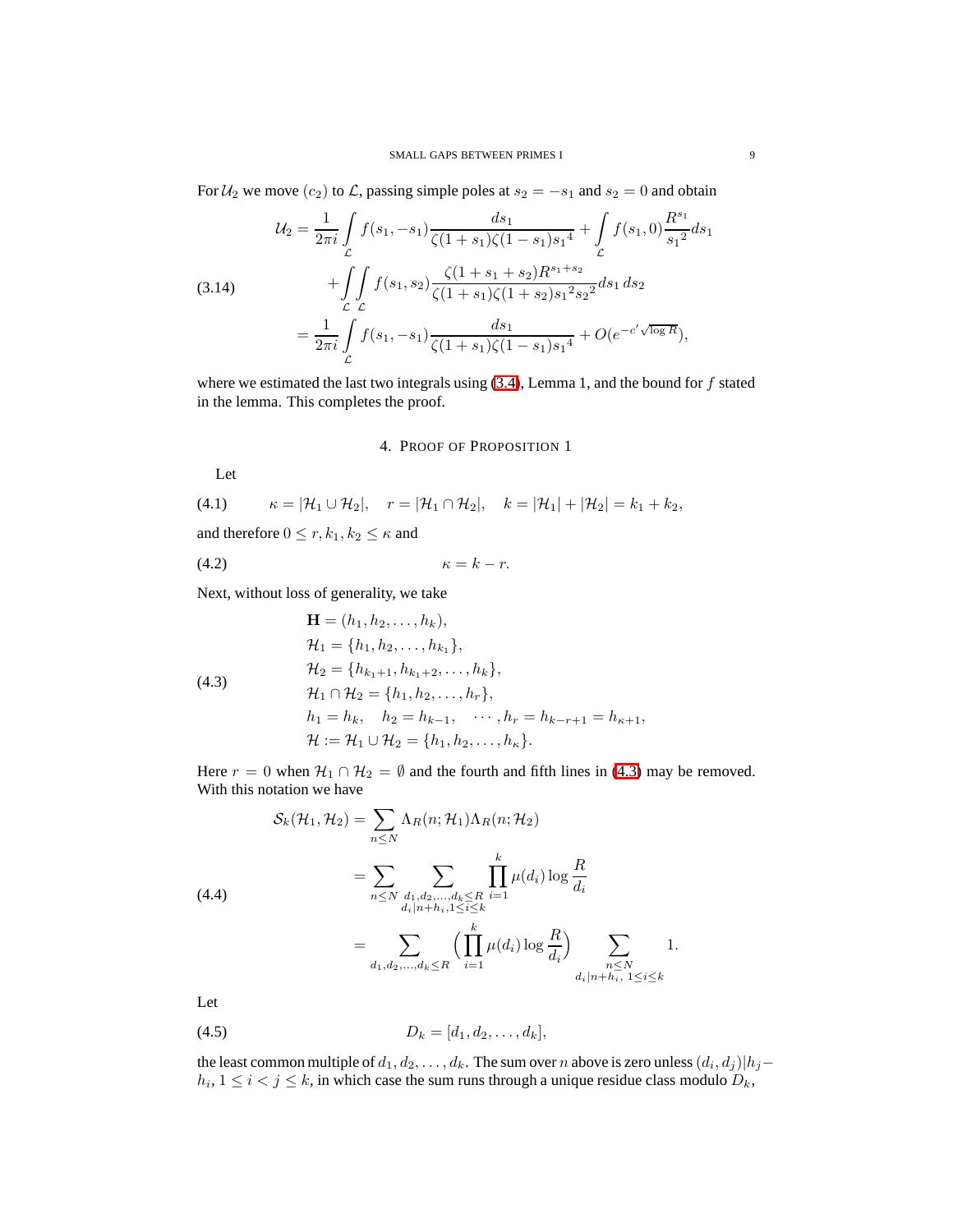<span id="page-9-2"></span> $\overline{a}$ 

and we have

(4.6) 
$$
\sum_{\substack{n \le N \\ d_j|n+h_j, 1 \le j \le k}} 1 = \frac{N}{D_k} + O(1).
$$

Hence

(4.7) 
$$
\mathcal{S}_{k}(\mathcal{H}_{1}, \mathcal{H}_{2}) = N \sum_{\substack{d_{1}, d_{2}, \dots d_{k} \leq R \\ (d_{i}, d_{j}) | h_{j} - h_{i}, 1 \leq i < j \leq k}} \frac{1}{D_{k}} \prod_{j=1}^{k} \mu(d_{j}) \log \frac{R}{d_{j}} + O(R^{k})
$$

$$
= N \mathcal{T}_{k}(\mathcal{H}_{1}, \mathcal{H}_{2}) + O(R^{k}).
$$

We next decompose the  $d_i$ 's into relatively prime factors. Let  $P(k)$  be the set of all nonempty subsets of the set of k elements  $\{1, 2, \ldots, k\}$  (This is just the power set with the empty set removed.) For  $\mathcal{B} \in \mathcal{P}(k)$ , we let  $\mathcal{P}_{\mathcal{B}}(k)$  denote the set of all members of  $\mathcal{P}(k)$ for which  $\beta$  is a subset. Thus for example if  $k = 4$  then

<span id="page-9-1"></span>
$$
\mathcal{P}_{\{1,2\}}(4) = \{\{1,2\}, \{1,2,3\}, \{1,2,4\}, \{1,2,3,4\}\}\
$$

Since the  $d_i$ 's are squarefree we can decompose them into the relatively prime factors

(4.8) 
$$
d_i = \prod_{\nu \in \mathcal{P}_{\{i\}}(k)} a_{\nu}, \qquad 1 \leq i \leq k,
$$

where  $a_{\nu}$  is the product of all the primes that precisely divide all the  $d_i$ 's for which  $i \in \nu$ , and none of the other  $d_i$ 's. This decomposition is unique and the  $2^k - 1 \, a_{\nu}$ 's are pairwise relatively prime with each other.

We next denote by  $\mathcal{D}(\mathbf{H})$  the divisibility conditions

(4.9) 
$$
(d_i, d_j) = \prod_{\nu \in \mathcal{P}_{\{i,j\}}(k)} a_{\nu} \mid h_j - h_i, \qquad 1 \leq i < j \leq k,
$$

and have

$$
(4.10) \t\t \mathcal{T}_{k}(\mathcal{H}_{1},\mathcal{H}_{2})=\sum_{\substack{d_{1},d_{2},\ldots,d_{k}\leq R \\ \mathcal{D}(\mathbf{H})}}\left(\prod_{\nu\in\mathcal{P}(k)}\frac{\mu(a_{\nu})^{|\nu|}}{a_{\nu}}\right)\left(\prod_{j=1}^{k}\log\frac{R}{d_{j}}\right).
$$

We now apply the formula, for  $c > 0$ ,

(4.11) 
$$
\frac{1}{2\pi i} \int_{c-i\infty}^{c+i\infty} \frac{x^s}{s^2} ds = \begin{cases} 0, & \text{if } 0 < x \le 1, \\ \log x, & \text{if } x \ge 1, \end{cases}
$$

<span id="page-9-0"></span>and have that

(4.12) 
$$
\mathcal{T}_{k}(\mathcal{H}_{1}, \mathcal{H}_{2}) = \frac{1}{(2\pi i)^{k}} \int_{(c_{k})} \cdots \int_{(c_{2})} \int_{(c_{1})} F(s_{1}, s_{2}, \ldots, s_{k}) \prod_{j=1}^{k} \frac{R^{s_{j}}}{s_{j}^{2}} ds_{j},
$$

where

(4.13) 
$$
F(s_1, s_2, \dots, s_k) = \sum_{\substack{a_{\nu}, \nu \in \mathcal{P}(k) \\ \mathcal{D}(\mathbf{H})}} \prod_{\nu \in \mathcal{P}(k)} \frac{\mu(a_{\nu})^{|\nu|}}{a_{\nu}^{1+\tau_{\nu}}},
$$

and

$$
\tau_{\nu} = \sum_{j \in \nu} s_j.
$$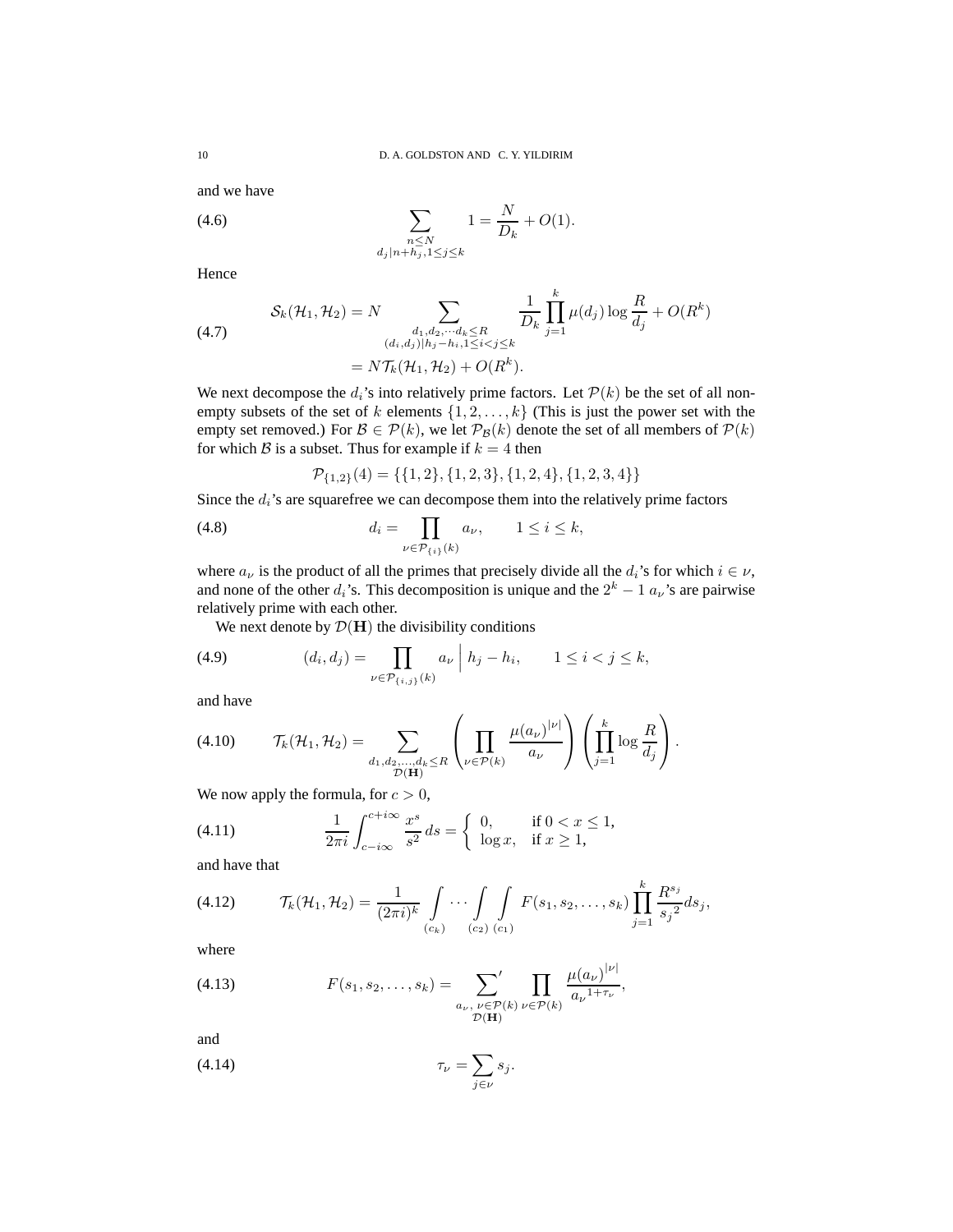We next consider the divisibility conditions  $\mathcal{D}(\mathbf{H})$ . The variables  $a_{\nu}$  indexed by the singleton sets  $\nu = \{j\}, 1 \le j \le k$  are not constrained by these divisibility conditions, and therefore can contain any prime as a factor. Further, if  $r \ge 1$ , then  $h_j - h_i = 0$ for  $j = k - i + 1$  and  $1 \le i \le r$ . Thus these constraints drop out of  $\mathcal{D}(\mathbf{H})$  and the unconstrained variables are both the singleton sets  $\nu = \{j\}, 1 \le j \le k$ , and also the doubleton sets  $\nu = \{i, k - i + 1\}, 1 \le i \le r$ . (If  $r = 0$  there are none of these doubleton sets.) The remaining  $a_{\nu}$  are constrained by at least one of the divisibility relations, and therefore must divide some  $h_j - h_i$  so that they can only contain prime factors  $\leq h$ . We therefore see that we can write  $F(s_1, \ldots, s_k)$  as the Euler product, for  $\sigma_j > 0, 1 \le j \le k$ ,

<span id="page-10-0"></span>(4.15) 
$$
F(s_1, \ldots, s_k) = \prod_{p \leq h} \left( 1 - \sum_{j=1}^k \frac{1}{p^{1+s_j}} + f_{\mathbf{H}}(p; s_1, s_2, \ldots, s_k) \right) \times \prod_{p > h} \left( 1 - \sum_{j=1}^k \frac{1}{p^{1+s_j}} + \sum_{j=1}^r \frac{1}{p^{1+s_j+s_{k-j+1}}} \right),
$$

<span id="page-10-5"></span>where

(4.16) 
$$
f_{\mathbf{H}}(p; s_1, s_2, \ldots, s_k) = \sum_{\substack{\nu \in \mathcal{P}(k), |\nu| \geq 2 \\ p|h_j - h_i \text{ for all } i, j \in \nu}} \frac{(-1)^{|\nu|}}{p^{1+\tau_{\nu}}}.
$$

<span id="page-10-2"></span>Factoring out the dominant zeta-factors we write

(4.17) 
$$
F(s_1, s_2, \dots, s_k) = G_H(s_1, s_2, \dots, s_k) \prod_{j=1}^r \frac{\zeta(1+s_j+s_{k-j+1})}{\zeta(1+s_j)\zeta(1+s_{k-j+1})} \prod_{j=r+1}^\kappa \frac{1}{\zeta(1+s_j)},
$$

<span id="page-10-1"></span>and proceed to analyze  $G_{\mathbf{H}}$ . Let

$$
\Delta := \prod_{1 \le i < j \le \kappa} |h_j - h_i| \le h^{k^2},
$$

<span id="page-10-3"></span>so that this product is over all the non-zero differences of  $h_i$  and  $h_j$  for  $1 \leq i < j \leq k$ . (Here of course  $\Delta$  is not the same function as in the first section.) From the discussion above [\(4.15\)](#page-10-0),  $f_{\mathbf{H}} = 0$  unless  $p | \Delta$ , and therefore (4.19)

$$
G_{\mathbf{H}}(s_1, s_2, \ldots, s_k) = \prod_{p|\Delta} \left( \frac{1 - \sum_{j=1}^k \frac{1}{p^{1+s_j}} + f_{\mathbf{H}}(p; s_1, s_2, \ldots, s_k)}{\prod_{j=1}^k \left(1 - \frac{1}{p^{1+s_j}}\right) \prod_{j=1}^r \left(1 - \frac{1}{p^{1+s_j+s_{k-j+1}}}\right)^{-1}} \right) h(s_1, s_2, \ldots, s_k),
$$

<span id="page-10-4"></span>where

$$
(4.20) \t h(s_1, s_2, \ldots s_k) = \prod_{p \nmid \Delta} \left( \frac{1 - \sum_{j=1}^k \frac{1}{p^{1+s_j}} + \sum_{j=1}^r \frac{1}{p^{1+s_j+s_{k-j+1}}}}{\prod_{j=1}^k \left(1 - \frac{1}{p^{1+s_j}}\right) \prod_{j=1}^r \left(1 - \frac{1}{p^{1+s_j+s_{k-j+1}}}\right)^{-1}} \right).
$$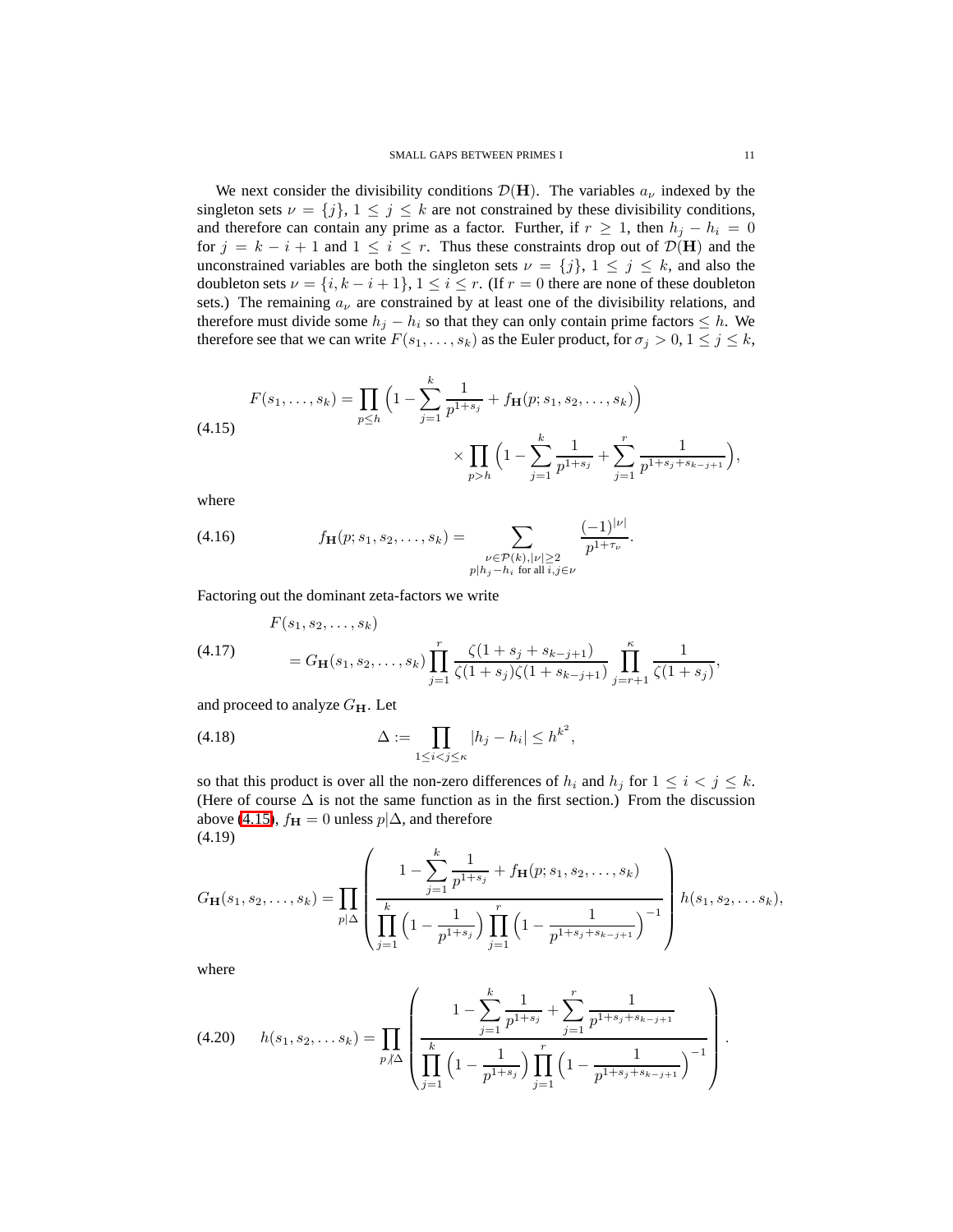Let

(4.21) 
$$
s^* = -\sum_{j=1}^k \min(\sigma_j, 0).
$$

Taking  $\sigma_j \geq -\frac{1}{5}$ ,  $1 \leq j \leq k$ , we have

(4.22) 
$$
h(s_1, s_2, \ldots s_k) \ll_k \prod_p \left(1 + O_k(\frac{1}{p^{6/5}})\right) \ll_k 1,
$$

<span id="page-11-2"></span>and thus in this region we have

$$
G_{\mathbf{H}}(s_1, s_2, \dots, s_k) \ll_k \prod_{p|\Delta} \left( 1 + O_k(\frac{1}{p^{1-s^*}}) \right)
$$
  
\n
$$
\ll_k \exp\left(a(k) \sum_{p \le k^2 \log(2h)} \frac{1}{p^{1-s^*}}\right)
$$
  
\n
$$
\ll_k \exp\left(a(k)(k^2 \log(2h))^{s^*} \sum_{p \le k^2 \log(2h)} \frac{1}{p}\right)
$$
  
\n
$$
\ll_k \exp\left(b(k)(\log(2h))^{s^*} \log \log \log 2h\right),
$$

<span id="page-11-0"></span>where the sum which was originally over  $p|\Delta$  has been majorized by using [\(4.18\)](#page-10-1) to find the smallest set of primes that could divide  $\Delta$ . By this bound and [\(4.17\)](#page-10-2) we see that if  $r \ge 1$  then F has simple poles at  $s_i + s_{k-i+1} = 0, 1 \le i \le r$ . By [\(3.4\)](#page-6-2), for  $|s_i| \ge C/2$ , (4.24)

$$
F(s_1, s_2, \ldots, s_k) \ll_k \exp(b(k)(\log(2h))^{s^*} \log \log \log 2h) \prod_{j=1}^k \log^2(|t_j|+2) \prod_{i=1}^r \frac{1}{|s_i + s_{k-i+1}|}.
$$

We are now ready to begin the evaluation of  $\mathcal{T}_{k}(\mathcal{H}_1, \mathcal{H}_2)$ . By [\(4.24\)](#page-11-0) we see the integrand in [\(4.12\)](#page-9-0) goes to zero as any one of the variables  $|t_i| \to \infty$ , and thus we can move any contours we wish to the left to L. We first move successively the contours  $(c_j)$ ,  $r + 1 \leq$  $j \leq \kappa$  to  $\mathcal{L}$ ; by [\(4.17\)](#page-10-2) these correspond to the cases where the integrand has only a simple pole at  $s_j = 0$ . If  $r = \kappa$  there are none of these terms and we skip ahead to [\(4.28\)](#page-12-0). Thus, moving  $c_{r+1}$  to  $\mathcal L$  and passing a simple pole at  $s_{r+1} = 0$  we obtain (4.25)

<span id="page-11-1"></span>
$$
\mathcal{T}_{k}(\mathcal{H}_{1}, \mathcal{H}_{2})
$$
\n
$$
= \frac{1}{(2\pi i)^{k-1}} \bigg( \prod_{\substack{j=1 \ j \neq r+1}}^{k} \int \int G_{\mathbf{H}}(s_{1}, s_{2}, \ldots, s_{k}) \bigg|_{s_{r+1}=0} \bigg( \prod_{j=r+2}^{\kappa} \frac{R^{s_{j}}}{\zeta(1+s_{j})s_{j}^{2}} ds_{j} \bigg) \times \bigg( \prod_{j=1}^{r} \frac{\zeta(1+s_{j}+s_{k-j+1})R^{s_{j}+s_{k-j+1}}}{\zeta(1+s_{j})\zeta(1+s_{k-j+1})s_{j}^{2}(s_{k-j+1})^{2}} ds_{j} ds_{k-j+1} \bigg) + \frac{1}{(2\pi i)^{k}} \bigg( \prod_{\substack{j=1 \ j \neq r+1}}^{k} \int \int \int \int_{\mathcal{L}} F(s_{1}, s_{2}, \ldots, s_{k}) \prod_{j=1}^{k} \frac{R^{s_{j}}}{s_{j}^{2}} ds_{j}.
$$

We bound the second multiple integral on the right by moving all the contours  $(c_j)$ ,  $j \neq j$  $r + 1$ , to  $\left(\frac{1}{\log R}\right)$  which leaves the value of the integral unchanged. If  $s_j$  and  $s_{k-j+1}$  are on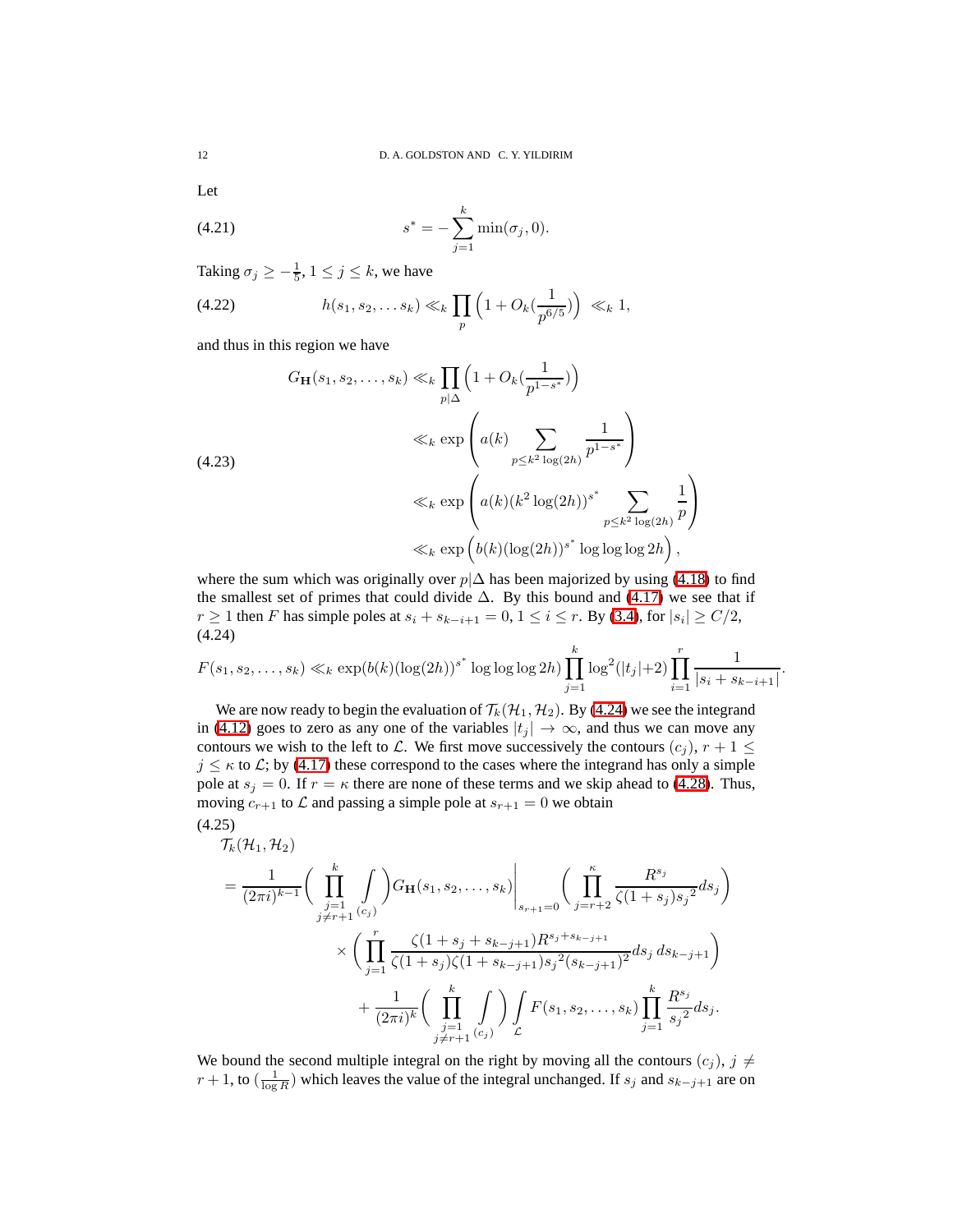<span id="page-12-1"></span>
$$
\frac{\zeta(1+s_j+s_{k-j+1})}{\zeta(1+s_j)\zeta(1+s_{k-j+1})}
$$
\n
$$
\ll (\log R)\log(2+|s_j+s_{k-j+1}|)\log(2+|s_j|)\log(2+|s_{k-j+1}|).
$$

In the multiple integral  $s^* = -\sigma_{r+1} \le \frac{C}{\log 2}$  for  $\sigma_{r+1}$  on  $\mathcal{L}$ , and we take a fixed  $C < \frac{\log 2}{2}$ .<br>Then by [\(4.17\)](#page-10-2), [\(4.24\)](#page-11-0), [\(4.26\)](#page-12-1) and Lemma 1 we have the second term in [\(4.25\)](#page-11-1) is (4.27)

<span id="page-12-4"></span>
$$
\ll_k \exp\left(b(k)(\log(2h))^{\frac{1}{2}}\right) \left(\int_{\frac{1}{(\log R)}} \log^2(|s|+2) \left|\frac{R^s ds}{s^2}\right|\right)^{\kappa-r-1} (\log R)^r
$$

$$
\times \left(\int_{\frac{1}{(\log R)}} \log^2(|s|+2) \left|\frac{R^s ds}{s^2}\right|\right)^{2r} \times \int_{\mathcal{L}} \log^2(|s|+2) \left|\frac{R^s ds}{s^2}\right|
$$

$$
\ll_k \exp\left(b(k)(\log(2h))^{\frac{1}{2}}\right) (\log R)^{\kappa+2r-1} e^{-c'\sqrt{\log R}}
$$

$$
\ll_k e^{-c'\kappa\sqrt{\log R}},
$$

where we used  $\log 2h \ll \log R$  for the last line.

<span id="page-12-0"></span>We continue this process, moving next  $(c_{r+2})$  to  $\mathcal L$  in the first term, and estimating the secondary term as above, and so on successively through the contours up to  $(c_{\kappa})$ . Hence we conclude

<span id="page-12-2"></span>(4.28) 
$$
\mathcal{T}_{k}(\mathcal{H}_{1},\mathcal{H}_{2})=\mathcal{U}_{r}+O_{k}(e^{-c'_{k}\sqrt{\log R}}),
$$

where

$$
\mathcal{U}_r = \frac{1}{(2\pi i)^{2r}} \bigg( \prod_{j=1}^r \int \int \int \int G_1(s_1, s_2, \dots, s_r, s_{\kappa+1}, s_{\kappa+2}, \dots s_k) \times \prod_{j=1}^r \frac{\zeta(1+s_j+s_{k-j+1}) R^{s_j+s_{k-j+1}}}{\zeta(1+s_j)\zeta(1+s_{k-j+1}) s_j^{2} (s_{k-j+1})^{2}} ds_j ds_{k-j+1},
$$

and

$$
(4.30)
$$

$$
G_1(s_1, s_2, \ldots, s_r, s_{\kappa+1}, s_{\kappa+2}, \ldots, s_k) = G_{\mathbf{H}}(s_1, s_2, \ldots, s_r, 0, 0, \ldots, 0, s_{\kappa+1}, s_{\kappa+2}, \ldots, s_k).
$$

<span id="page-12-5"></span>We will now prove that

(4.31) 
$$
\mathcal{U}_r = G_{\mathbf{H}}(0,0,\ldots,0)(\log R)^r + \sum_{j=1}^r \mathcal{A}_j(\mathcal{H})(\log R)^{r-j} + O_k(e^{-c'_{k}\sqrt{\log R}}),
$$

<span id="page-12-3"></span>where the  $A_j(H)$  are explicitly computable arithmetic functions which for  $1 \leq h \leq R^A$ with any  $A > 0$  satisfy the bound

<span id="page-12-6"></span>(4.32) 
$$
\mathcal{A}_j(\mathcal{H}) \ll_k (\log \log 2h)^{b(k)}.
$$

We will also prove at the end of this section that

(4.33) 
$$
G_{\mathbf{H}}(0,0,\ldots,0)=\mathfrak{S}(\mathcal{H}).
$$

From these results Proposition 1 follows.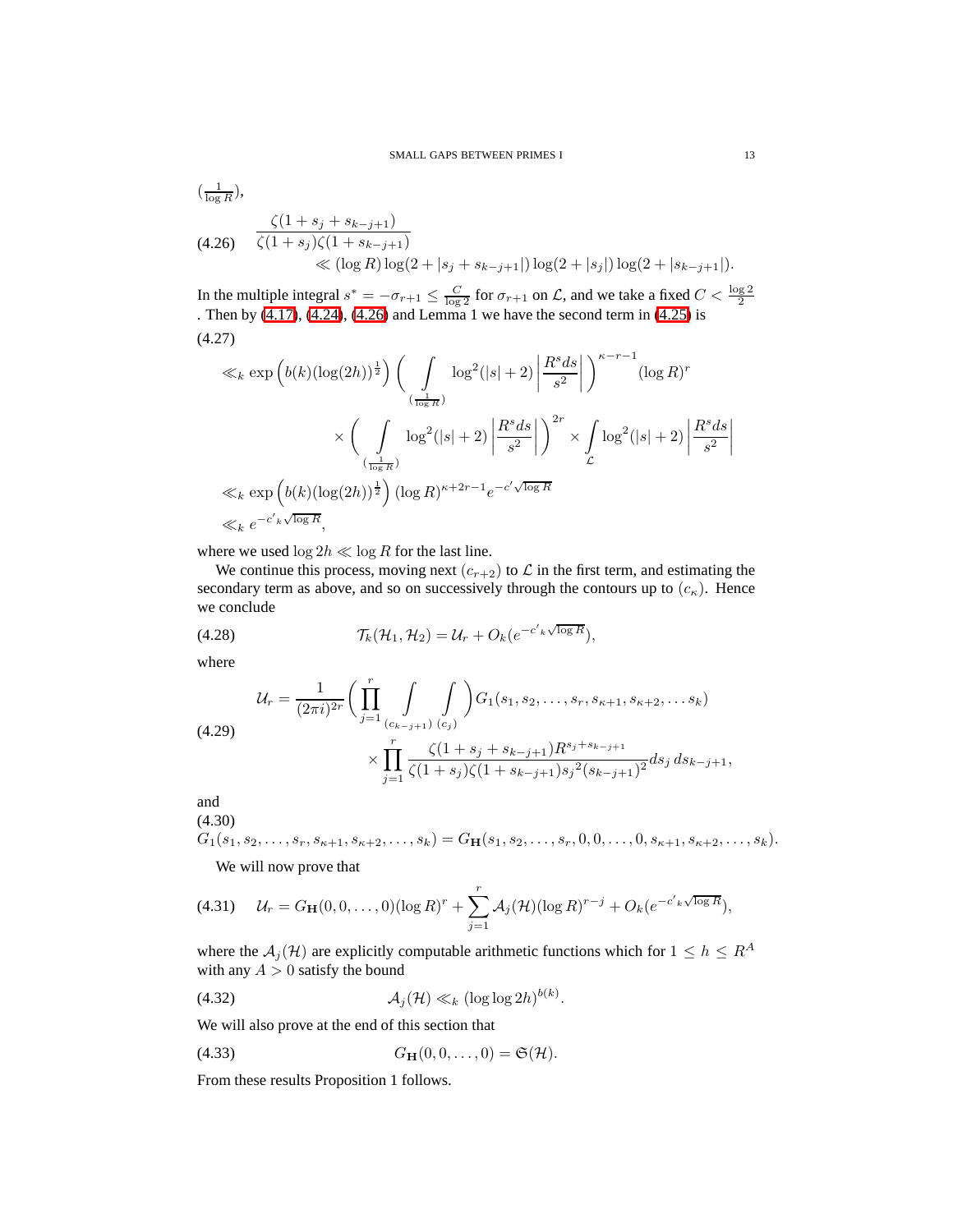The multiple integral in  $\mathcal{U}_r$  would decouple into a product of double integrals evaluated in Lemma 2 if  $G_1$  were a constant, but since this is not the case we need to apply Lemma 2 inductively. To do this we need estimates for the partial derivatives of  $G_H$ . Let  $a =$  $(a_1, a_2, \ldots, a_k)$ , and define

(4.34) 
$$
D_{\mathbf{a}}G_{\mathbf{H}} = \frac{\partial^{a_1}}{\partial s_1^{a_1}} \frac{\partial^{a_2}}{\partial s_2^{a_2}} \cdots \frac{\partial^{a_k}}{\partial s_k^{a_k}} G_{\mathbf{H}}(s_1, s_2, \ldots, s_k).
$$

<span id="page-13-0"></span>We have, for  $\sigma_j > -c'_{k}$ ,  $1 \leq j \leq k$ ,

(4.35) 
$$
D_{\mathbf{a}}G_{\mathbf{H}} \ll_k (\log \log 2h)^{b'(k)} \exp \left( b(k)(\log(2h))^{s^*} \log \log \log 2h \right).
$$

To obtain these estimates, we logarithmically differentiate  $G_{\mathbf{H}}$  to see

$$
\frac{\partial G_{\mathbf{H}}}{\partial s_1} \ll_k |G_{\mathbf{H}}| \left( \sum_{p \leq k^2 \log(2h)} \frac{\log p}{p^{1-s^*}} \right),
$$

The sum above is bounded by

$$
\ll (k^2 \log(2h))^{s^*} \sum_{p \le k^2 \log(2h)} \frac{\log p}{p} \ll (k^2 \log(2h))^{s^*} \log(k^2 \log(2h)),
$$

and [\(4.35\)](#page-13-0) follows in this case by [\(4.23\)](#page-11-2). By the product rule, further partial derivatives will satisfy the above bound with the sum having  $\log p$  replaced by  $(\log p)^{c(k)}$ , which only changes the value of  $b'(k)$  in [\(4.35\)](#page-13-0).

We first consider the case  $r = 1$  in [\(4.29\)](#page-12-2). By Lemma 2 applied with  $f_R = G_1$  we see by [\(4.23\)](#page-11-2) that the conditions of the lemma are satisfied and therefore

$$
\mathcal{U}_1 = G_{\mathbf{H}}(0,0,\ldots,0) \log R + \mathcal{A}_1 + O_k(e^{-c'_{k}\sqrt{\log R}}),
$$

where

$$
\mathcal{A}_1 = \frac{\partial G_1}{\partial s_k}(0, 0, \dots, 0) + \frac{1}{2\pi i} \int\limits_{\mathcal{L}} G_1(s_1, -s_1) \frac{ds_1}{\zeta(1+s_1)\zeta(1-s_1)s_1^4}.
$$

It remains to prove that  $\mathcal{A}_1$  satisfies [\(4.32\)](#page-12-3). By [\(4.35\)](#page-13-0) the first term in  $\mathcal{A}_1$  satisfies this bound. In the integral term we move the contour back to the imaginary axis with a semicircle of radius  $\delta = \frac{1}{\log(k^2 \log(2h))}$  to the left of the double pole at  $s_1 = 0$ . Using [\(3.4\)](#page-6-2) and [\(4.23\)](#page-11-2) the part of the integral over the contour on the imaginary axis is bounded by

$$
\ll_k (\log \log 2h)^{b(k)} \int_{\delta}^{\infty} \frac{(\log(t+2))^2}{t^4} dt
$$
  

$$
\ll_k \frac{(\log \log 2h)^{b(k)}}{\delta^3}
$$
  

$$
\ll_k (\log \log 2h)^{b'(k)},
$$

and the integral over the contour on the semicircle is bounded by

$$
\ll_k \pi \delta \times \frac{(\log \log 2h)^{3b(k)}}{\delta^2}
$$

$$
\ll_k (\log \log 2h)^{b'(k)},
$$

which completes the proof for  $r = 1$ .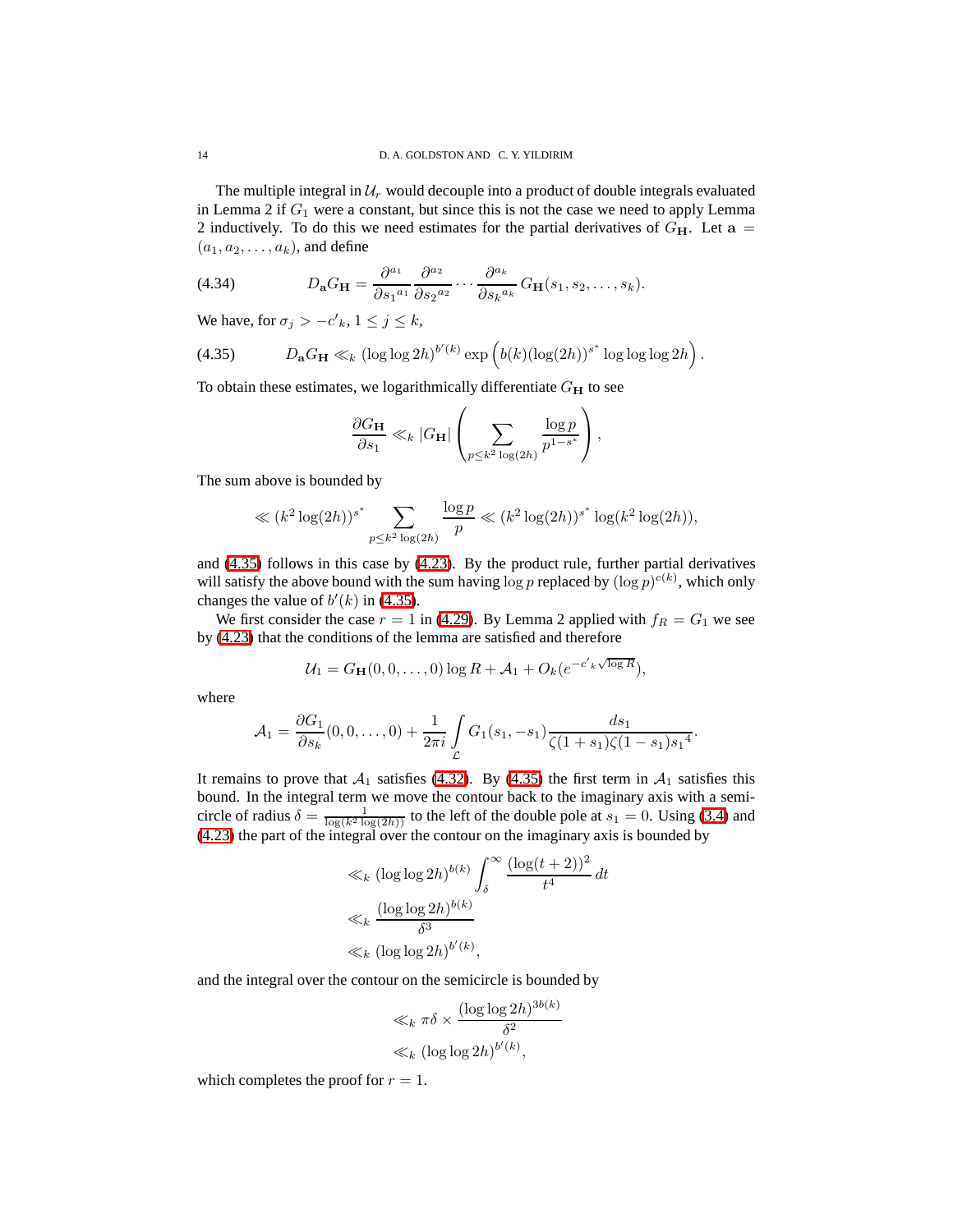For the general case of [\(4.29\)](#page-12-2), we move all the contours to  $(\frac{1}{\log R})$  and apply Lemma 2 for the double integral over  $s_1$  and  $s_k$  to obtain

$$
\mathcal{U}_r = \frac{1}{(2\pi i)^{2r-2}} \int_{\frac{1}{(\log R)}} \cdots \int_{\frac{1}{(\log R)}} \left( G_1 \Big|_{\substack{s_1 = 0 \\ s_k = 0}} \log R + G_2 + O_r(e^{-c'_r \sqrt{\log R}}) \right)
$$
\n
$$
\times \prod_{j=2}^r \frac{\zeta(1 + s_j + s_{k-j+1}) R^{s_j + s_{k-j+1}}}{\zeta(1 + s_j)\zeta(1 + s_{k-j+1})(s_{k-j+1})^2 s_j^2} ds_j ds_{k-j+1}
$$

 $= U_{r-1} \log R + U'_{r-1} + O_r(e^{-c'_r \sqrt{\log R}}),$ 

where the error term was estimated using [\(4.26\)](#page-12-1) as in [\(4.27\)](#page-12-4). Here

$$
G_2(s_2, s_3, \ldots, s_r, s_{\kappa+1}, s_{\kappa+2}, \ldots, s_{k-1}) = \frac{\partial G_1}{\partial s_k}(0, s_2, s_3, \ldots, s_r, s_{\kappa+1}, s_{\kappa+2}, \ldots, s_{k-1}, 0) + \frac{1}{2\pi i} \int_C G_1(s_1, s_2, \ldots, s_r, s_{\kappa+1}, \ldots, s_{k-1}, -s_1) \frac{ds_1}{\zeta(1+s_1)\zeta(1-s_1)s_1^4},
$$

and therefore  $\mathcal{U}'_{r-1}$  is of the same form as  $\mathcal{U}_{r-1}$  with  $G_1$  replaced by a partial derivative of  $G_1$  or an absolutely convergent integral of  $G_1$  with respect to the variable  $s_1$  when  $s_k = -s_1$ . As we saw in the case  $r = 1$ , both of these terms satisfy [\(4.32\)](#page-12-3) and [\(4.35\)](#page-13-0). We now apply Lemma 2 for the double integral over  $s_2$  and  $s_{k-1}$ , and continue this process until all the variables are exhausted. We thus arrive at [\(4.31\)](#page-12-5) and the bound [\(4.32\)](#page-12-3) follows by [\(4.35\)](#page-13-0) and the argument used in the case  $r = 1$ .

It remains to prove  $(4.33)$ . By  $(4.19)$  and  $(4.20)$  we have

$$
G_{\mathbf{H}}(0,0,\ldots,0)=\prod_{p|\Delta}\left(1-\frac{k}{p}+f_{\mathbf{H}}(p;0,0,\ldots,0)\right)\left(1-\frac{1}{p}\right)^{-\kappa}\prod_{p\not|\Delta}\left(1-\frac{\kappa}{p}\right)\left(1-\frac{1}{p}\right)^{-\kappa},
$$

where by [\(4.16\)](#page-10-5)

$$
f_{\mathbf{H}}(p; 0, 0, \dots, 0) = \frac{1}{p} \sum_{\substack{\nu \in \mathcal{P}(k), |\nu| \geq 2 \\ p|h_j - h_i \text{ for all } i, j \in \nu}} (-1)^{|\nu|}.
$$

Therefore by [\(2.2\)](#page-3-2) we need to prove

(4.37) 
$$
\sum_{\substack{\nu \in \mathcal{P}(k), |\nu| \ge 2 \\ p|h_j - h_i \text{ for all } i,j \in \nu}} (-1)^{|\nu|} = k - \nu_p(\mathcal{H}).
$$

If  $\nu_p(\mathcal{H}) = q$ , then  $h_1, h_2, \ldots, h_k$  must fall into q distinct residue classes, say  $r_1, r_2, \ldots, r_q$  $\pmod{p}$ . Let

$$
\mathcal{M}_p(\ell) = \{ m : h_m \equiv r_\ell \pmod{p} \}, \quad 1 \le \ell \le q.
$$

<span id="page-14-0"></span>Thus given p the sets  $\mathcal{M}_p(\ell)$ ,  $1 \leq \ell \leq q$ , give a disjoint partition of the set  $\{1, 2, \ldots, k\}$ , and therefore

$$
\sum_{\ell=1}^q |\mathcal{M}_p(\ell)| = k.
$$

The conditions  $p|h_i - h_i$  hold if and only if  $h_i$  and  $h_j$  are in the same residue class modulo p and thus if and only if i and j are in  $\mathcal{M}_p(\ell)$  for some  $\ell$ . Hence the  $\nu \in \mathcal{P}(k)$  which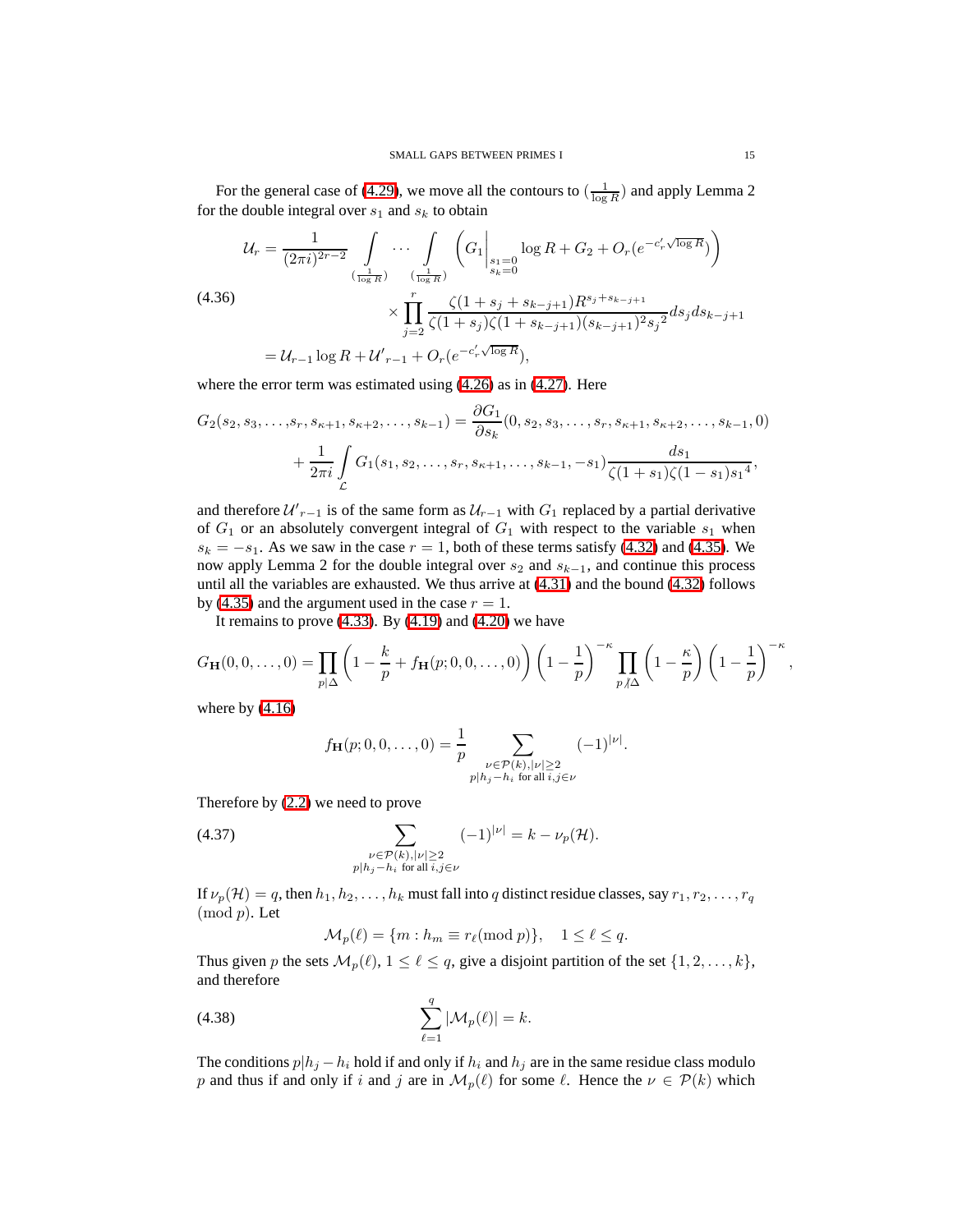will satisfy  $p|h_j - h_i$  for all  $i, j \in \nu$  are precisely the subsets of  $\mathcal{M}_p(\ell)$  with at least two elements

$$
\tilde{\mathcal{M}}_p = \bigcup_{\ell=1}^q \{ \nu : \nu \subset \mathcal{M}_p(\ell), |\nu| \geq 2 \}.
$$

We conclude, using [\(4.38\)](#page-14-0), that

$$
\sum_{\substack{\nu \in \mathcal{P}(k), |\nu| \ge 2 \\ p|h_j - h_i \text{ for all } i,j \in \nu}} (-1)^{|\nu|} = \sum_{\nu \in \tilde{\mathcal{M}}_p} (-1)^{|\nu|}
$$

$$
= \sum_{\ell=1}^q \sum_{\substack{\nu \in \mathcal{M}_p(\ell), |\nu| \ge 2 \\ \sum_{\ell=1}^q \sum_{j=2}^q (-1)^j \binom{|\mathcal{M}_p(\ell)|}{j}} = \sum_{\ell=1}^q \binom{-1 + |\mathcal{M}_p(\ell)|}{j}
$$

$$
= \sum_{\ell=1}^q (-1 + |\mathcal{M}_p(\ell)|)
$$

$$
= \sum_{\ell=1}^q |\mathcal{M}_p(\ell)| - q
$$

$$
= k - \nu_p(\mathcal{H}).
$$

# 5. PROOF OF PROPOSITION 2

We first reduce the proof to the special case when  $h_0 \notin \mathcal{H} = \mathcal{H}_1 \cup \mathcal{H}_2$ . Let

(5.1) 
$$
\tilde{S}(\mathcal{H}_1, \mathcal{H}_2, h_0) = \sum_{n \leq N} \Lambda_R(n; \mathcal{H}_1) \Lambda_R(n; \mathcal{H}_2) \Lambda(n + h_0).
$$

Since trivially  $|\Lambda_R(n)| \le d(n) \log R$ , we see for  $i = 1, 2$ 

(5.2) 
$$
\Lambda_R(n, \mathcal{H}_i) \leq (d(n) \log R)^{k_i},
$$

and since  $d(n) \ll n^{\epsilon}$  and in Proposition 2  $R \le N^{\frac{1}{2}}$ , we have

(5.3)  
\n
$$
\tilde{\mathcal{S}}(\mathcal{H}_1, \mathcal{H}_2, h_0) = \sum_{R < n \le N} \Lambda_R(n; \mathcal{H}_1) \Lambda_R(n; \mathcal{H}_2) \Lambda(n + h_0) + O(R^{1+\epsilon})
$$
\n
$$
= \sum_{\substack{R < n \le N \\ n + h_0 \text{ prime}}} \Lambda_R(n; \mathcal{H}_1) \Lambda_R(n; \mathcal{H}_2) \Lambda(n + h_0) + O(N^{\frac{1}{2} + \epsilon}),
$$

where we have removed the prime powers in the last line. If  $n + h_0$  is a prime  $> R$  then its only divisor  $\leq R$  is  $d = 1$ , and therefore

$$
\Lambda_R(n+h_0)\Lambda(n+h_0) = \Lambda(n+h_0)\log R.
$$

Thus if  $h_0 \in \mathcal{H}_1 \cap \mathcal{H}_2$ ,

$$
\tilde{\mathcal{S}}(\mathcal{H}_1, \mathcal{H}_2, h_0)
$$
  
=  $(\log R)^2 \sum_{\substack{R < n \le N \\ n+h_0 \text{ prime}}} \Lambda_R(n; \mathcal{H}_1 - \{h_0\}) \Lambda_R(n; \mathcal{H}_2 - \{h_0\}) \log(n+h_0) + O(N^{\frac{1}{2}+\epsilon});$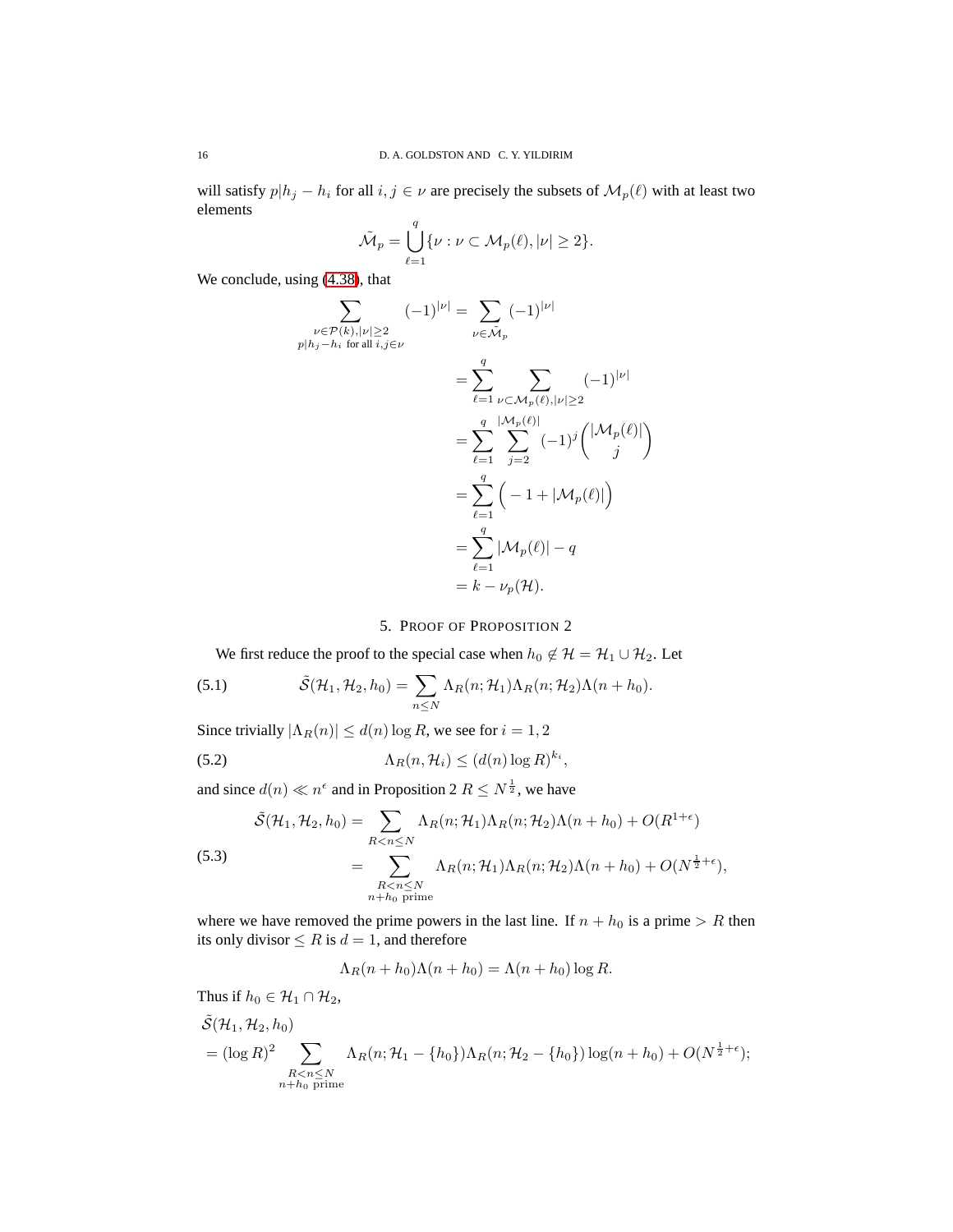if 
$$
h_0 \in \mathcal{H}_1 - \mathcal{H}_2
$$
,  
\n
$$
\tilde{\mathcal{S}}(\mathcal{H}_1, \mathcal{H}_2, h_0) = \log R \sum_{\substack{R < n \le N \\ n + h_0 \text{ prime}}} \Lambda_R(n; \mathcal{H}_1 - \{h_0\}) \Lambda_R(n; \mathcal{H}_2) \log(n + h_0) + O(N^{\frac{1}{2} + \epsilon});
$$

and if  $h_0 \notin \mathcal{H}_1 \cup \mathcal{H}_2$ ,

$$
\tilde{S}(\mathcal{H}_1, \mathcal{H}_2, h_0) = \sum_{\substack{R < n \leq N \\ n+h_0 \text{ prime}}} \Lambda_R(n; \mathcal{H}_1) \Lambda_R(n; \mathcal{H}_2) \log(n+h_0) + O(N^{\frac{1}{2}+\epsilon}).
$$

In these sums we may once again include the terms  $\leq R$  and the prime powers if we wish with the same error term, and therefore in each situation we have reduced the proof to the case when  $h_0$  is distinct from the other  $h_i$ 's. Henceforth we can therefore take

(5.4) h<sup>0</sup> 6∈ H.

Proceeding to the proof, we have

(5.5) 
$$
\tilde{S}(\mathcal{H}_1, \mathcal{H}_2, h_0) = \sum_{d_1, d_2, ..., d_k \le R} \left( \prod_{i=1}^k \mu(d_i) \log \frac{R}{d_i} \right) \sum_{\substack{n \le N \\ d_i | n + h_i, 1 \le i \le k}} \Lambda(n + h_0).
$$

By the Chinese Remainder Theorem the sum will run through an arithmetic progression modulo  $D_k$  provided  $(d_i, d_j) | h_j - h_i, 1 \le i < j \le k$  and will be empty otherwise. As in [\(4.9\)](#page-9-1) we denote these conditions by  $\mathcal{D}(\mathcal{H})$ . Using Iverson notation, we let

(5.6) 
$$
\psi(x; q, a) := \sum_{\substack{n \le x \\ n \equiv a \pmod{q}}} \Lambda(n) = [(a, q) = 1] \frac{x}{\phi(q)} + E(x; q, a),
$$

and have

(5.7) 
$$
\sum_{\substack{n \leq N \\ d_i|n+h_i, 1 \leq i \leq k}} \Lambda(n+h_0) = [\mathcal{D}(\mathcal{H})] \Big( \psi(N+h_0; D_k, a) - \psi(h_0, D_k, a) \Big)
$$

$$
= [\mathcal{D}(\mathcal{H})] \psi(N; D_k, a) + O(h \log N),
$$

where a is an integer satisfying the congruence relations  $a \equiv h_0 - h_j \pmod{d_j}$ ,  $1 \le j \le k$ . The term  $\psi(N; D_k, a)$  has a non-zero main term if  $(a, D_k) = 1$ , which is equivalent to

(5.8) 
$$
(d_j, h_j - h_0) = 1, 1 \le j \le k,
$$

and, if  $(a, D_k) > 1$  then  $\psi(N; D_k, a) \ll (\log N)^2$ ; thus

$$
\tilde{S}(\mathcal{H}_1, \mathcal{H}_2, h_0) = N \sum_{\substack{d_1, d_2, \dots, d_k \le R \\ \mathcal{D}(\mathcal{H})}} \frac{1}{\phi(D_k)} \Big( \prod_{i=1}^k \mu(d_i) \log \frac{R}{d_i} \Big)
$$
  

$$
(d_j, h_j - h_0) = 1, 1 \le j \le k
$$
  

$$
+ O\Big( \sum_{\substack{d_1, d_2, \dots, d_k \le R \\ d_1, d_2, \dots, d_k \le R}} \Big( \prod_{i=1}^k \mu^2(d_i) \log \frac{R}{d_i} \Big) \max_{\substack{a(\text{mod } D_k) \\ (a, D_i) = 1}} |E(N; D_k, a)| \Big)
$$

$$
+ O\left(\sum_{d_1, d_2, \dots, d_k \le R} \left( \prod_{i=1}^{\infty} \mu(a_i) \log \frac{1}{d_i} \right) \max_{\substack{a(\text{mod } D_k) \\ (a, D_k) = 1}} |E(N, D_k, a)| + O\left(R^k h(\log N)^2\right)
$$
  
=  $N \tilde{T}_k(\mathcal{H}_1, \mathcal{H}_2, h_0) + O(\mathcal{E}_k) + O\left(R^k h(\log N)^2\right).$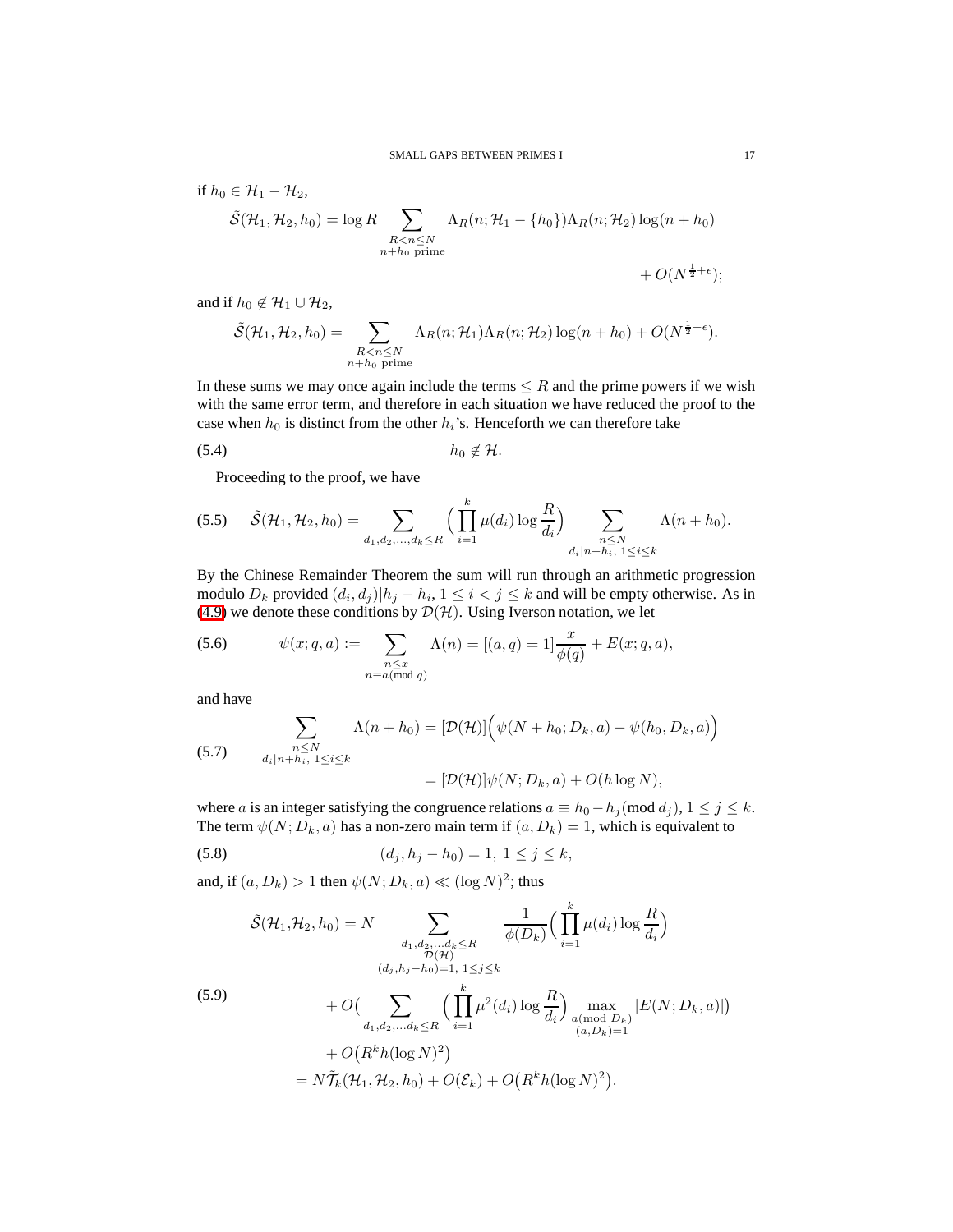We handle the error term  $\mathcal{E}_k$  with the Bombieri-Vinogradov Theorem. First,

$$
\mathcal{E}_k \ll (\log R)^k \sum_{d_1, d_2, ..., d_k \le R} \mu^2(D_k) \max_{\substack{a(\text{mod } D_k) \\ (a, D_k) = 1}} |E(N; D_k, a)|
$$
  

$$
\ll (\log R)^k \sum_{q \le R^k} \mu^2(q) \max_{\substack{a(\text{mod } q) \\ (a, q) = 1}} |E(N; q, a)| \sum_{\substack{q = D_k \\ d_1, d_2, ..., d_k \le R}} 1.
$$

Given q, the number of ways to write  $q = D_k$  (i.e. write q as the least common multiple of k squarefree numbers) is bounded by  $d(q)^k$ , since each of the k numbers in the least common multiple must be a divisor of q. Applying Cauchy's inequality, we have

$$
\mathcal{E}_k \ll (\log R)^k \sum_{q \le R^k} \mu^2(q) d(q)^k \max_{\substack{a \pmod{q} \\ (a,q)=1}} |E(N; q, a)|
$$
  

$$
\ll (\log R)^k \sqrt{\sum_{q \le R^k} \frac{d(q)^{2k}}{q}} \sqrt{\sum_{q \le R^k} q \max_{\substack{a \pmod{q} \\ (a,q)=1}} |E(N; q, a)|^2}.
$$

<span id="page-17-2"></span>We now use the estimate

(5.10) 
$$
\sum_{n \leq x} d(n)^k \ll_k x(\log x)^{2^k - 1}
$$

and the trivial estimate  $|E(N; q, a)| \ll \frac{N \log N}{q}$  for  $q \le N$  to conclude

$$
\mathcal{E}_k \ll_k (\log R)^{4^k + k} \sqrt{N \log N} \sqrt{\sum_{q \leq R^k} \max_{\substack{a \pmod{q} \\ (a,q)=1}} |E(N; q, a)|}.
$$

By the Bombieri-Vinogradov Theorem the sum on is  $\ll \frac{N}{(\log N)^A}$  for any  $A > 0$  provided

(5.11) 
$$
R^k \le N^{\frac{1}{2}} (\log N)^{-B},
$$

where  $B = B(A)$ . We conclude under this condition that

(5.12) 
$$
\mathcal{E}_k \ll_k N(\log N)^{4^k + k + \frac{1}{2} - \frac{A}{2}} = o_k(N)
$$

<span id="page-17-0"></span>if  $A > 2(4^k + k + \frac{1}{2})$ . To complete the proof of the proposition we will now prove that, for  $R^k \leq N$  and  $h \leq R^{\frac{1}{2k}}$ ,

(5.13) 
$$
\tilde{\mathcal{T}}_k(\mathcal{H}_1, \mathcal{H}_2, h_0) = \mathcal{T}_{k+1}(\mathcal{H}_1 \cup \{h_0\}, \mathcal{H}_2) + O_k(e^{-c_k\sqrt{\log R}}),
$$

which by  $(4.28)$ ,  $(4.32)$ , and  $(4.33)$  completes the proof. To prove  $(5.13)$ , we have (5.14)

<span id="page-17-1"></span>
$$
\mathcal{T}_{k+1}(\mathcal{H}_1 \cup \{h_0\}, \mathcal{H}_2) = \sum_{\substack{d_0, d_1, \dots, d_k \le R \\ (d_i, d_j)|h_j - h_i, 0 \le i < j \le k}} \frac{1}{[d_0, D_k]} \prod_{j=0}^k \mu(d_j) \log \frac{R}{d_j}
$$
\n
$$
= \sum_{\substack{d_1, d_2, \dots, d_k \le R \\ (d_i, d_j)|h_j - h_i, 1 \le i < j \le k}} \Big(\prod_{j=1}^k \mu(d_j) \log \frac{R}{d_j}\Big) \sum_{\substack{d_0 \le R \\ (d_0, d_j)|h_j - h_0, 1 \le j \le k}} \frac{\mu(d_0)}{[d_0, D_k]} \log \frac{R}{d_0}
$$
\n
$$
= \sum_{\substack{d_1, d_2, \dots, d_k \le R \\ \mathcal{D}(\mathcal{H})}} \Big(\prod_{j=1}^k \mu(d_j) \log \frac{R}{d_j}\Big) T_1(\mathcal{H}_1 \cup \{h_0\}, \mathcal{H}_2).
$$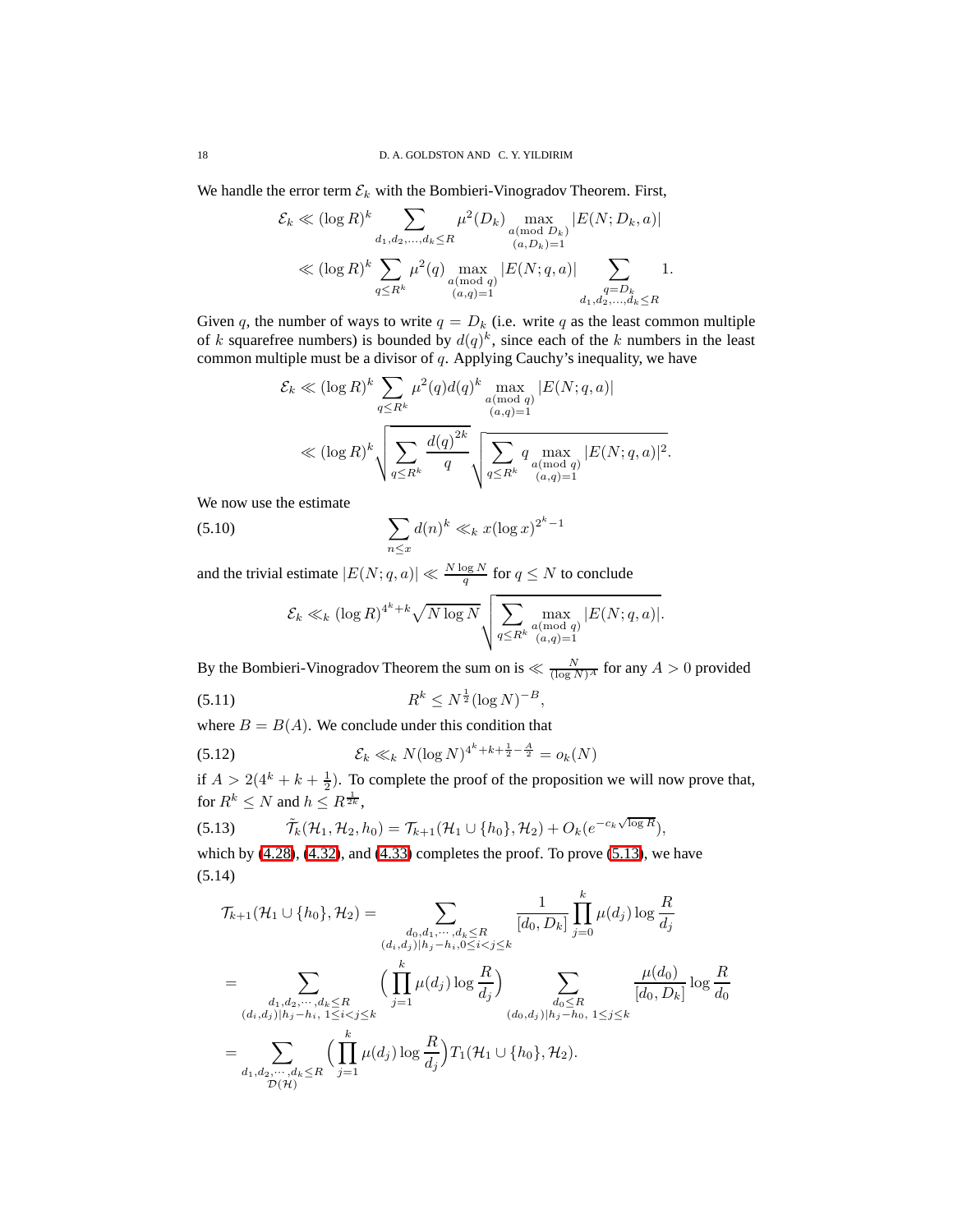On letting  $g = (d_0, D_k)$ ,  $d_0 = gd'$ , we see  $[d_0, D_k] = D_k d'$  and  $(d', D_k) = 1$ . Thus

$$
T_1(\mathcal{H}_1 \cup \{h_0\}, \mathcal{H}_2) = \sum_{\substack{gd' \le R \\ g|D_k \\ (d', D_k) = 1}} \frac{\mu(gd')}{d'D_k} \log \frac{R}{gd'} \n= \frac{1}{D_k} \sum_{\substack{g \le R \\ g \le R \\ g|D_k \\ g|D_k}} \mu(g) \sum_{\substack{d' \le R/g \\ d' \le R/g \\ (d', D_k) = 1}} \frac{\mu(d')}{d'} \log \frac{R/g}{d'}.
$$

For  $\log m \ll \log R$  we have (by the prime number theorem or see Lemma 2.1 of [\[7\]](#page-33-1))

(5.15) 
$$
\sum_{\substack{d \le R \\ (d,m)=1}} \frac{\mu(d)}{d} \log \frac{R}{d} = \frac{m}{\phi(m)} + O(e^{-c_1 \sqrt{\log R}}).
$$

Applying this and dropping the redundant condition  $g \leq R$  since  $g \leq \prod_{j=1}^{k} (g, d_j) \leq$  $h^k \leq R$  when  $h \leq R^{1/k}$ , we see

$$
T_1(\mathcal{H}_1 \cup \{h_0\}, \mathcal{H}_2) = \frac{1}{\phi(D_k)} \sum_{\substack{g \mid D_k \\ (g,d_j) \mid h_j - h_0, \ 1 \le j \le k}} \mu(g) + O(\frac{d(D_k)}{D_k} e^{-c_1 \sqrt{\log(R/h^k)}}).
$$

We now claim that

$$
\sum_{\substack{g \mid D_k \\ (g,d_j) \mid h_j - h_0, \ 1 \le j \le k}} \mu(g) = [(d_j, h_j - h_0) = 1, \ 1 \le j \le k].
$$

One way to see this is through the decomposition of the  $d_i$ 's into relatively factors [\(4.8\)](#page-9-2) from which we see we can write  $g = \prod_{\nu \in \mathcal{P}(k)} b_{\nu}$ ,  $b_{\nu} | a_{\nu}$  with the  $b_{\nu}$  pairwise relatively prime with each other. Then the sum becomes

$$
\prod_{j=1}^k \prod_{\nu \in \mathcal{P}_{\{j\}}(k)} \sum_{b_{\nu} | (d_j, h_j - h_0)} \mu(b_{\nu}) = [(d_j, h_j - h_0) = 1, 1 \le j \le k].
$$

We conclude

$$
T_1(\mathcal{H}_1 \cup \{h_0\}, \mathcal{H}_2) = \frac{1}{\phi(D_k)}[(d_j, h_j - h_0) = 1, 1 \le j \le k]
$$

$$
+ O_k(\frac{d(D_k)}{D_K}e^{-c_1\sqrt{\log(R/h^k)}}),
$$

and on substituting this result in [\(5.14\)](#page-17-1) we have

$$
\mathcal{T}_{k+1}(\mathcal{H}_1 \cup \{h_0\}, \mathcal{H}_2) = \sum_{\substack{d_1, d_2, \dots d_k \le R \\ \mathcal{D}(k) \\ (d_j, h_j - h_0) = 1, 1 \le j \le k}} \frac{1}{\phi(D_k)} \Big( \prod_{j=1}^k \mu(d_j) \log \frac{R}{d_j} \Big) \\ + O_k((\log R)^k e^{-c_1 \sqrt{\log R/h^k}} \sum_{d_1, d_2, \dots d_k \le R} \frac{d(D_k)}{D_k}).
$$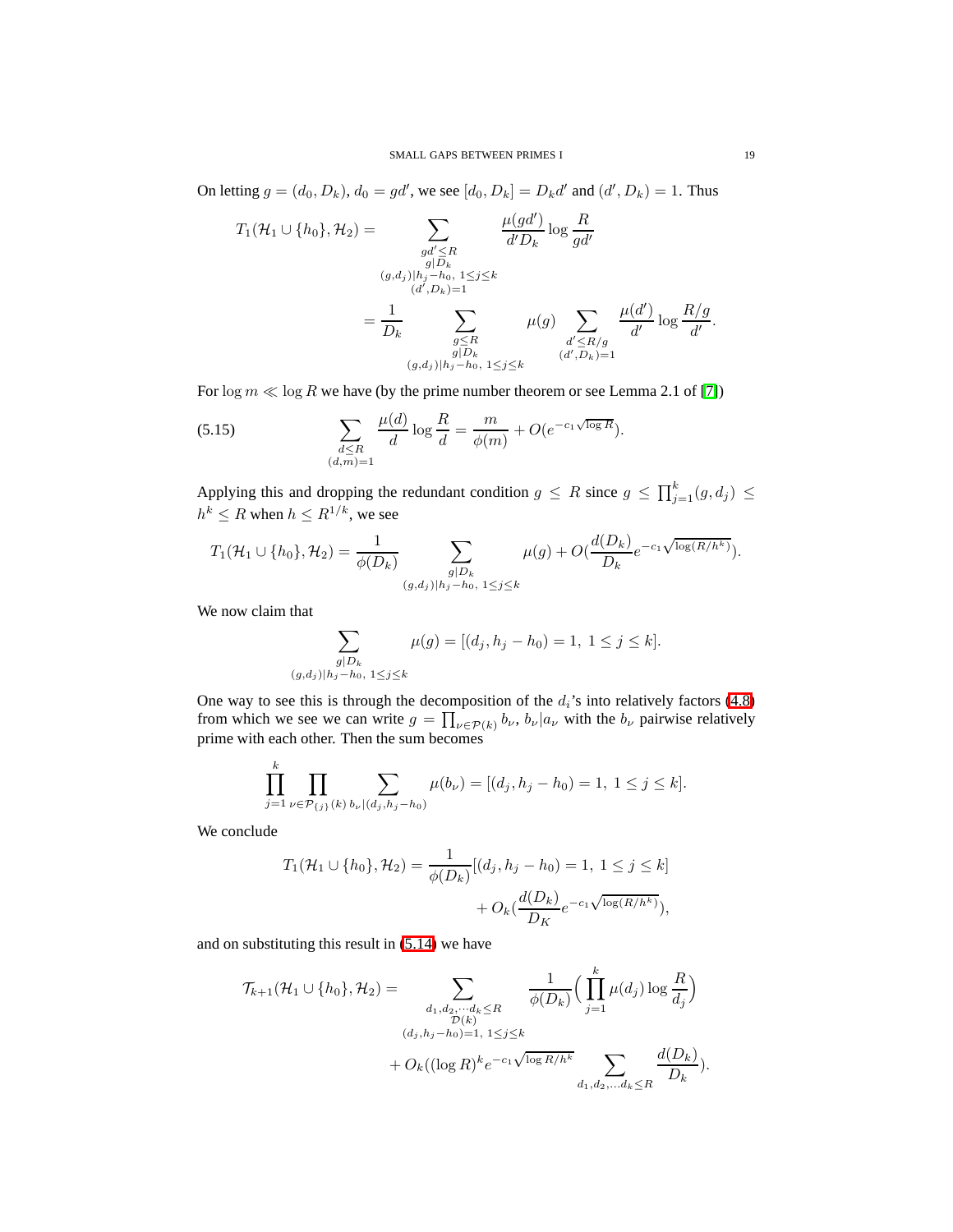The first term is  $\tilde{\mathcal{T}}_k(\mathcal{H}_1, \mathcal{H}_2, h_0)$  and by [\(5.10\)](#page-17-2)

$$
\sum_{d_1, d_2, \dots d_k \le R} \frac{d(D_k)}{D_k} \ll \sum_{q \le R^k} \frac{d(q)}{q} \sum_{q = D_k} 1
$$

$$
\ll \sum_{q \le R^k} \frac{d(q)^{k+1}}{q}
$$

$$
\ll_k (\log R)^{2^{k+1}}.
$$

Thus the error term is

$$
\ll_k (\log R)^{2^{k+1}+k} e^{-c_1 \sqrt{\log(R/h^k)}}
$$
  

$$
\ll_k e^{-c_k \sqrt{\log R}},
$$

which proves [\(5.13\)](#page-17-0) if  $h \leq R^{\frac{1}{2k}}$ .

# 6. OPTIMIZATION OF A QUADRATIC FORM RELATED TO THE POISSON DISTRIBUTION.

The content of this section and the proof given here was provided to us by E. Bombieri and P. Deift. The final tool we need for our proof of Theorem 1 is an optimization procedure related to the Poisson distribution. Let  $X$  be a Poisson random variable with expected value  $\lambda$ , defined by the discrete p.d.f.

<span id="page-19-1"></span>.

(6.1) 
$$
p(j) = \text{Prob.}(X = j) = e^{-\lambda} \frac{\lambda^j}{j!}, \quad j = 0, 1, 2, \dots
$$

We define an inner product with respect to this density function by

(6.2)  

$$
\langle f(x), g(x) \rangle = \sum_{j=0}^{\infty} f(j)g(j)p(j)
$$

$$
= e^{-\lambda} \sum_{j=0}^{\infty} f(j)g(j) \frac{\lambda^j}{j!}
$$

The  $k$ -th moment of the Poisson distribution is defined by

(6.3)  

$$
\mu_k(\lambda) = E(x^k) = \langle x^k, 1 \rangle = e^{-\lambda} \sum_{j=0}^{\infty} \frac{j^k \lambda^j}{j!}
$$

$$
= e^{-\lambda} \left( \lambda \frac{d}{d\lambda} \right)^k \sum_{j=0}^{\infty} \frac{\lambda^j}{j!}
$$

$$
= e^{-\lambda} \left( \lambda \frac{d}{d\lambda} \right)^k e^{\lambda}.
$$

<span id="page-19-0"></span>More explicitly, we have

(6.4) 
$$
\mu_k(\lambda) = \sum_{\nu=1}^k \left\{ k \atop \nu \right\} \lambda^{\nu},
$$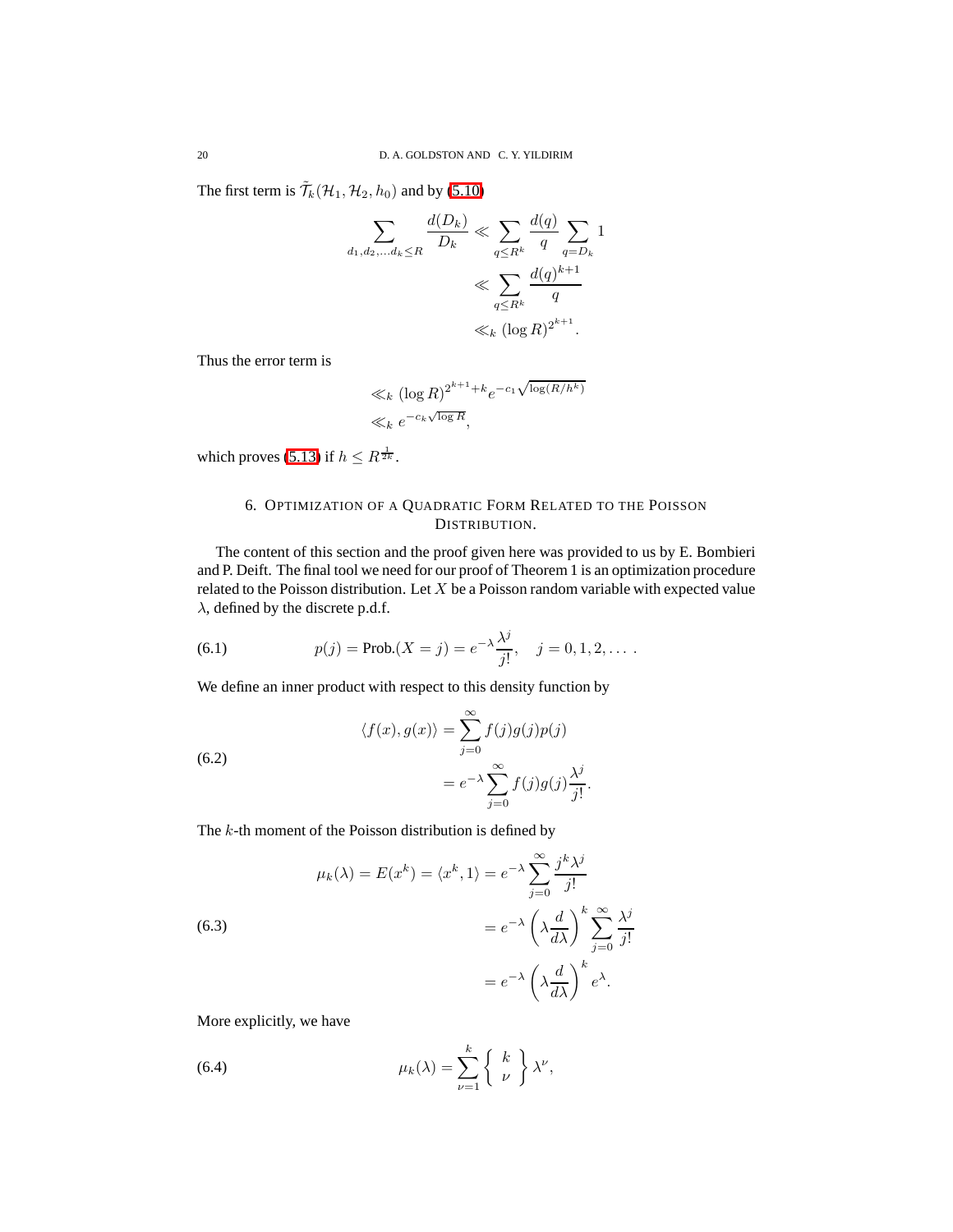<span id="page-20-1"></span>where  $\begin{cases} k \end{cases}$ ν denote the Stirling numbers of the second type, defined to be the number of ways to partition a  $k$ -set<sup>4</sup> into  $\nu$  non-empty subsets (not counting the order of the subsets). It is easy to see that

(6.5) 
$$
\left\{\begin{array}{c}k\\ \nu\end{array}\right\} = \nu \left\{\begin{array}{c}k-1\\ \nu\end{array}\right\} + \left\{\begin{array}{c}k-1\\ \nu-1\end{array}\right\}
$$

<span id="page-20-0"></span>since the last element in our  $k$ -set either is put into its own singleton set or else it is put into one of the  $\nu$  subsets which contain some of the earlier elements. To prove [\(6.4\)](#page-19-0) we use the identity

(6.6) 
$$
\sum_{\nu=0}^{j} \nu! \begin{Bmatrix} k \\ \nu \end{Bmatrix} \begin{pmatrix} j \\ \nu \end{pmatrix} = j^{k}.
$$

This identity arises from counting the number of partitions of a  $k$ -set into less than or equal to  $j$  sets, where the order of these sets is counted. On one hand there are  $j$  choices for where to place each of the k elements, so this number is  $j^k$ , while on the other hand, if  $\nu$  of these j sets are non-empty, then there are  $\nu! \begin{cases} k \end{cases}$ ν  $\}$  such partitions and  $\begin{pmatrix} j \\ j \end{pmatrix}$ ν ways to choose the  $\nu$  non-empty sets. Rewriting [\(6.6\)](#page-20-0) in the form

$$
\frac{j^k}{j!} = \sum_{\nu=0}^j \left\{ k \atop \nu \right\} \frac{1}{(j-\nu)!},
$$

multiplying by  $\lambda^{j} e^{-\lambda}$  and summing over j, we obtain by [\(6.3\)](#page-19-1)

$$
\mu_k(\lambda) = e^{-\lambda} \sum_{j=0}^{\infty} \frac{j^k \lambda^j}{j!}
$$
  
=  $e^{-\lambda} \sum_{j=0}^{\infty} \lambda^j \sum_{\nu=0}^j \left\{ k \atop \nu \right\} \frac{1}{(j-\nu)!}$   
=  $\sum_{\nu=0}^k \left\{ k \atop \nu \right\} \lambda^{\nu},$ 

by interchanging the j and  $\nu$  summations, which proves [\(6.4\)](#page-19-0).

<span id="page-20-2"></span>Our method for finding small gaps between primes leads us to define a second bilinear form given by

(6.7) 
$$
\langle f(x), g(x) \rangle_{\rho} = \langle x - \rho, f(x)g(x) \rangle = \sum_{j=0}^{\infty} (j - \rho)f(j)g(j)p(j)
$$

where  $\rho$  is a real number. (This is not an inner product because it is not necessarily nonnegative.) Letting  $\mathbf{a} = (a_0, a_1, a_2, \dots, a_k)$ , consider

(6.8) 
$$
P_{\mathbf{a}}(x) = \sum_{i=0}^{k} a_i x^i,
$$

 ${}^{4}$ A k-set denotes a set with k elements.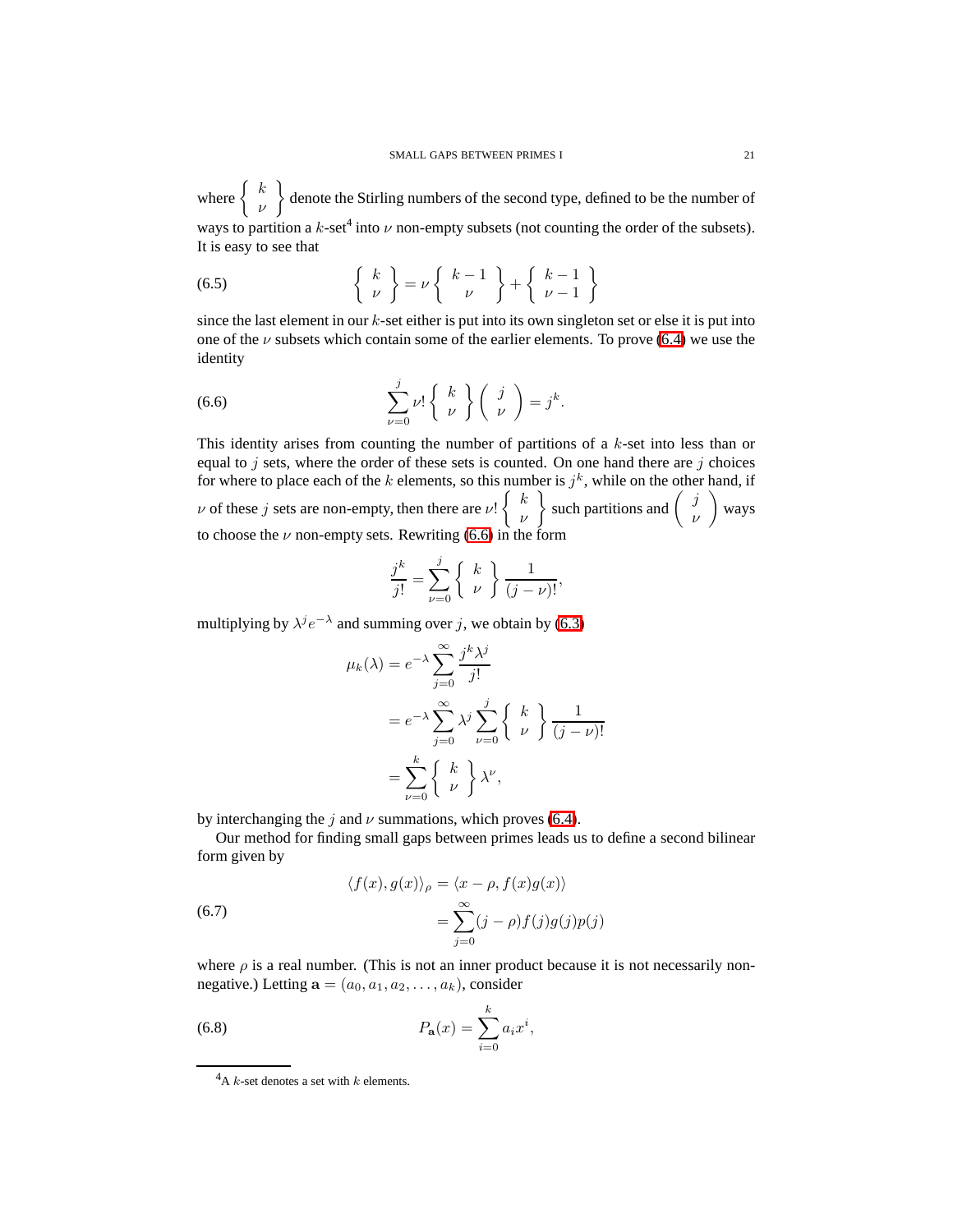<span id="page-21-2"></span>and the associated quadratic form

(6.9)  
\n
$$
Q = Q_{\mathbf{a}}(\lambda, \rho) = \langle P_{\mathbf{a}}(x), P_{\mathbf{a}}(x) \rangle_{\rho}
$$
\n
$$
= \sum_{0 \le i, j \le k} a_i a_j \langle x - \rho, x^{i+j} \rangle
$$
\n
$$
= \sum_{0 \le i, j \le k} a_i a_j \left( \mu_{i+j+1}(\lambda) - \rho \mu_{i+j}(\lambda) \right)
$$
\n
$$
= \sum_{0 \le i, j \le k} a_i a_j c_{i+j},
$$

<span id="page-21-4"></span>where we define

(6.10) 
$$
c_m = c_m(\lambda, \rho) = \mu_{m+1}(\lambda) - \rho \mu_m(\lambda).
$$

The optimization problem we need to solve is to maximize  $Q$  over all vectors normalized by  $a_k = 1$  when  $\rho > 0$  is fixed. The solution involves the (generalized) Laguerre polynomials defined for  $\alpha > -1$  by

(6.11) 
$$
L_n^{(\alpha)}(x) = \sum_{\nu=0}^n (-1)^{\nu} \binom{n+\alpha}{n-\nu} \frac{x^{\nu}}{\nu!}.
$$

The zeros of the Laguerre polynomials are real, positive, and simple, (see Chapter 6 of [\[19\]](#page-33-15).) We denote the smallest zero of  $L_n(\alpha)(x)$  by  $x_1(n, \alpha)$ . The solution of our problem is obtained in the following proposition.

<span id="page-21-3"></span>**Proposition 3.** *For each*  $k \geq 1$  *and*  $\rho > k$  *fixed, we have for*  $0 < \lambda < x_1(k+1, \rho - k - 1)$ 

(6.12) 
$$
\max_{a_k=1} Q_{\mathbf{a}}(\lambda, \rho) = -(k+1)! \lambda^k \frac{L_{k+1}(\rho - k-1)}{L_k(\rho - k)}(\lambda).
$$

*Thus, for each*  $k \geq 1$  *and*  $\rho > k$ 

(6.13) 
$$
\inf \{ \lambda > 0 : Q_{\mathbf{a}}(\lambda, \rho) > 0, a_k = 1 \} = x_1(k+1, \rho - k - 1).
$$

<span id="page-21-1"></span>The proof of this proposition will ultimately reduce to evaluating the determinant

(6.14) 
$$
D_k = \det \begin{vmatrix} c_0 & c_1 & c_2 & \dots & c_k \\ c_1 & c_2 & c_3 & \dots & c_{k+1} \\ c_2 & c_3 & c_4 & \dots & c_{k+2} \\ \vdots & \vdots & \vdots & \vdots & \vdots \\ c_k & c_{k+1} & c_{k+2} & \dots & c_{2k} \end{vmatrix} = \det [c_{i+j}]_{\substack{i=0,1,2,\dots,k \\ j=0,1,2,\dots,k}}
$$

<span id="page-21-0"></span>The solution of the optimization problem can be obtained by choosing a so that  $P_{a}(x)$  is orthogonal to all lower degree polynomials with respect to  $\langle , \rangle_{\rho}$ . Thus we consider the k equations

(6.15) 
$$
\langle P_{\mathbf{a}}(x), x^{i} \rangle_{\rho} = 0, \quad i = 0, 1, 2, ..., k - 1,
$$

and prove the following lemma.

**Lemma 3.** *If*  $D_{k-1} \neq 0$  *for a given*  $\lambda$ *, then there is an (explicitly obtained) vector* a *with*  $a_k = 1$  *which satisfies* [\(6.15\)](#page-21-0) *and for which* 

(6.16) 
$$
Q_{\mathbf{a}}(\lambda,\rho) = \frac{D_k}{D_{k-1}}.
$$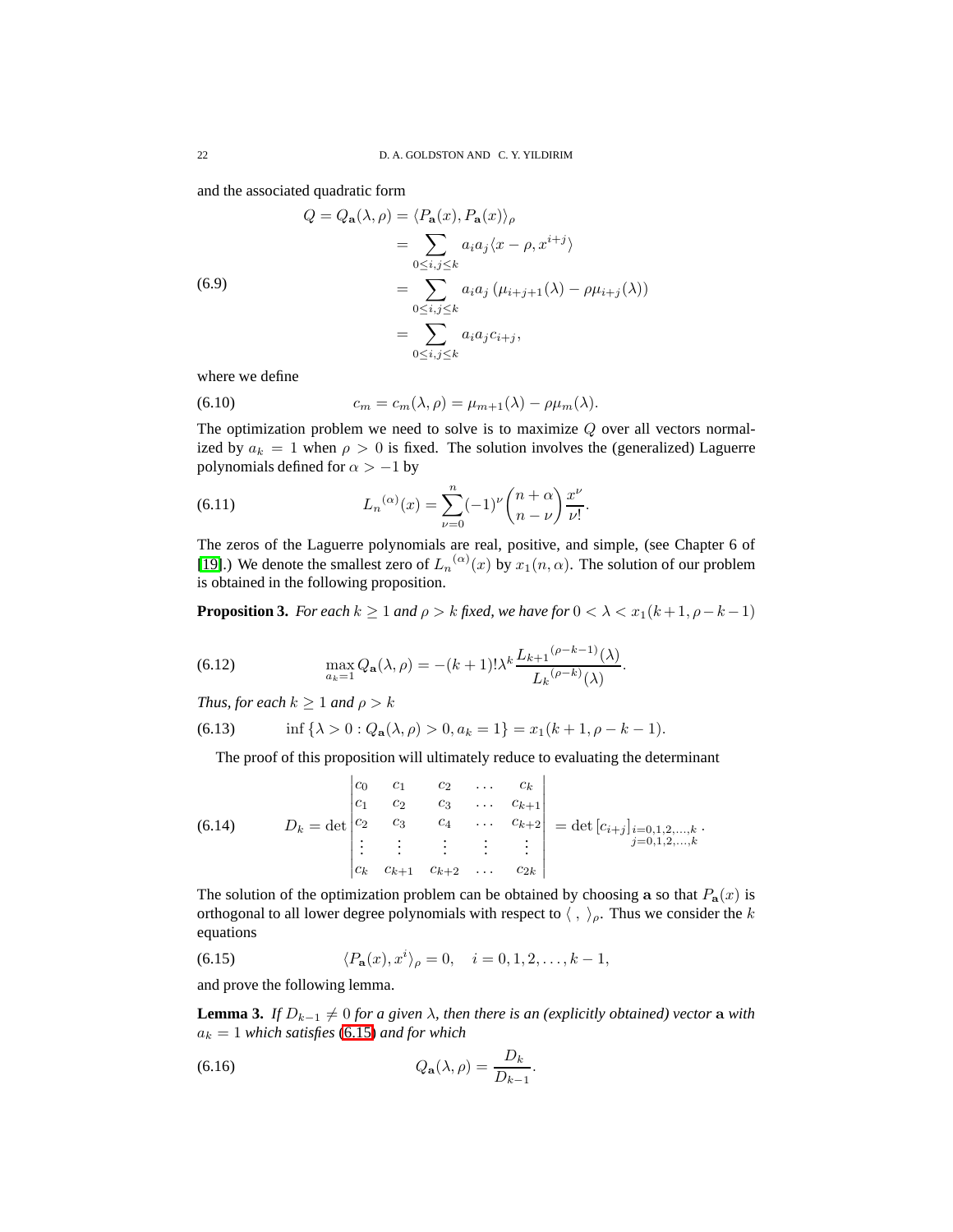<span id="page-22-0"></span>*Proof.* We take  $a_k = 1$ . Equation [\(6.15\)](#page-21-0) is equivalent to the equations

(6.17) 
$$
\sum_{j=0}^{k} a_j c_{i+j} = 0, \quad i = 0, 1, 2, \dots, k-1.
$$

<span id="page-22-1"></span>If a satisfies these equations, then with  $\delta_{ij}$  denoting the Kronecker delta, we have

(6.18)  
\n
$$
Q = \sum_{i=0}^{k} a_i \left( \sum_{j=0}^{k} a_j c_{i+j} \right)
$$
\n
$$
= \sum_{i=0}^{k} a_i \left( \delta_{ik} \sum_{j=0}^{k} a_j c_{i+j} \right)
$$
\n
$$
= \sum_{j=0}^{k} a_j c_{j+k}.
$$

On rewriting [\(6.17\)](#page-22-0) in the form

(6.19) 
$$
c_0a_0 + c_1a_1 + c_2a_2 + \cdots + c_{k-1}a_{k-1} = -c_k \nc_1a_0 + c_2a_1 + c_3a_2 + \cdots + c_ka_{k-1} = -c_{k+1} \cdots
$$

 $c_{k-1}a_0 + c_ka_1 + c_{k+1}a_2 + \cdots + c_{2k-2}a_{k-1} = -c_{2k-1}$ 

we have by Cramer's rule (see [\[21\]](#page-33-16)) that these equations have the solution

(6.20) 
$$
a_j = -\frac{D_{k-1}^{(j+1)}}{D_{k-1}}, \quad j = 0, 1, \dots, k-1,
$$

provided that  $D_{k-1} \neq 0$ , where  $D_{k-1}^{(i)}$  $\sum_{k-1}^{(i)}$  is the determinant with the *i*th column of  $D_{k-1}$ replaced by the column  $(c_k, c_{k+1}, \ldots, c_{2k-1})$ . Thus [\(6.18\)](#page-22-1) gives with this choice

(6.21) 
$$
Q = \frac{1}{D_{k-1}} \left( -\sum_{j=0}^{k-1} D_{k-1}^{(j+1)} c_{k+j} + D_{k-1} c_{2k} \right).
$$

On the other hand, if we expand  $D_k$  into its cofactor expansion along the bottom row we see

$$
D_k = \sum_{j=0}^k (-1)^{k+j} D_{k+1,j+1} c_{k+j},
$$

where the minor  $D_{i,j}$  is the determinant of the matrix where the *i*th row and *j*th column of  $D_k$  is removed. From [\(6.14\)](#page-21-1) we see

$$
D_{k+1,j+1} = (-1)^{k-j-1} D_{k-1}^{(j+1)}, \quad 1 \le j \le k-1, \quad D_{k+1,k+1} = D_{k-1}
$$

where the factor  $(-1)^{k-j-1}$  results from shifting the last column of  $D_k$  by  $k-j-1$  places to the left. Hence we conclude

$$
(6.22)\qquad \qquad Q = \frac{D_k}{D_{k-1}}.
$$

Our next lemma evaluates  $D_k$ .

**Lemma 4.** *We have*

(6.23) 
$$
D_{k-1} = (-1)^k 1! \, 2! \, 3! \, \cdots \, k! \, \lambda^{\frac{k(k-1)}{2}} L_k^{(\rho-k)}(\lambda).
$$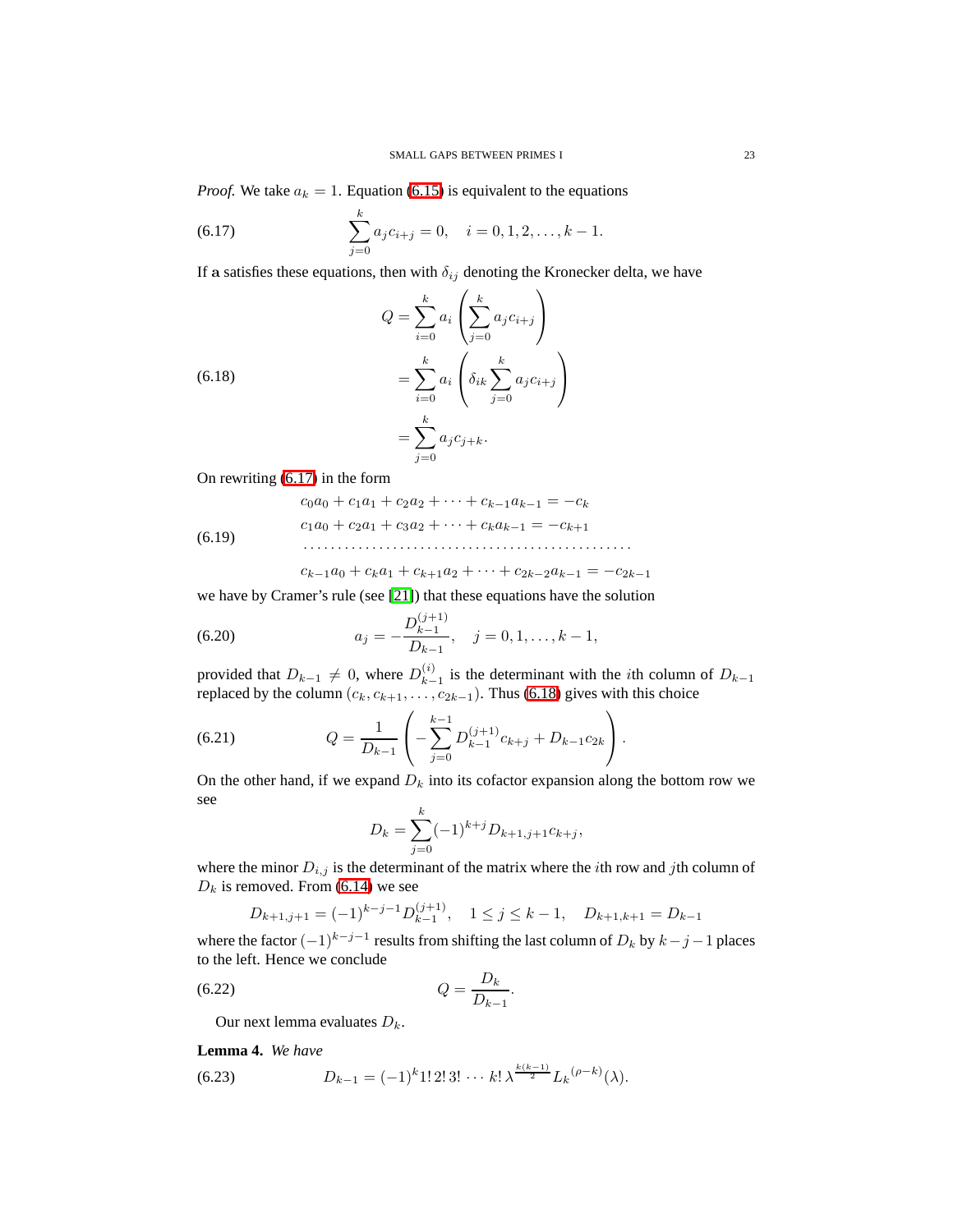$\mathbf{r}$ 

*Proof.* We first claim that

$$
(6.24) \t\t D_{k-1} = (-1)^k E_k
$$

 $\overline{a}$ 

where

(6.25) 
$$
E_k = \det \begin{vmatrix} \mu_0 & \mu_1 & \mu_2 & \dots & \mu_k \\ \mu_1 & \mu_2 & \mu_3 & \dots & \mu_{k+1} \\ \mu_2 & \mu_3 & \mu_4 & \dots & \mu_{k+2} \\ \vdots & \vdots & \vdots & \vdots & \vdots \\ \mu_{k-1} & \mu_k & \mu_{k+1} & \dots & \mu_{2k-1} \\ 1 & \rho & \rho^2 & \dots & \rho^k \end{vmatrix} = \det \begin{vmatrix} \mu_{i+j} \\ \rho^j \end{vmatrix}_{\substack{i=0,1,2,\dots,k-1 \\ j=0,1,2,\dots,k}} ,
$$

for if in  $E_k$  we multiply the  $\ell$ -th column by  $\rho$  and subtract this from the  $(\ell + 1)$ -th column for  $\ell = 1, 2, \ldots, k$  we obtain

$$
E_k = \det \begin{vmatrix} \mu_0 & c_0 & c_1 & \dots & c_{k-1} \\ \mu_1 & c_1 & c_2 & \dots & c_k \\ \mu_2 & c_2 & c_3 & \dots & c_{k+1} \\ \vdots & \vdots & \vdots & \vdots & \vdots \\ \mu_{k-1} & c_{k-1} & c_k & \dots & c_{2k-2} \\ 1 & 0 & 0 & \dots & 0 \end{vmatrix},
$$

and using the cofactor expansion along the bottom row gives  $E_k = (-1)^k D_{k-1}$ . We now introduce the differential operators

(6.26) 
$$
D = \frac{d}{d\lambda}, \quad \delta = \lambda D = \lambda \frac{d}{d\lambda}, \quad \Delta = \delta + \lambda = \lambda \frac{d}{d\lambda} + \lambda.
$$

<span id="page-23-0"></span>Clearly we have the relations

(6.27) 
$$
\delta^k = \lambda^k D^k + \sum_{j=1}^{k-1} a_j(\lambda) D^j, \quad \Delta^k = \delta^k + \sum_{j=0}^{k-1} b_j(\lambda) \delta^j
$$

where  $a_j(\lambda)$  and  $b_j(\lambda)$  are polynomials of degree j in  $\lambda$ . Now by [\(6.4\)](#page-19-0) and [\(6.5\)](#page-20-1) we have  $\mu_k = \Delta \mu_{k-1}$ , and in general

(6.28) 
$$
\mu_k = \Delta^i \mu_{k-i} , \ 0 \le i \le k; \qquad \mu_k = \Delta^k 1.
$$

From this we see (6.29)

$$
E_k = \det \begin{vmatrix} \mu_0 & \mu_1 & \mu_2 & \dots & \mu_k \\ \Delta \mu_0 & \Delta \mu_1 & \Delta \mu_2 & \dots & \Delta \mu_k \\ \Delta^2 \mu_0 & \Delta^2 \mu_1 & \Delta^2 \mu_3 & \dots & \Delta^2 \mu_k \\ \vdots & \vdots & \vdots & \vdots & \vdots \\ \Delta^{k-1} \mu_0 & \Delta^{k-1} \mu_1 & \Delta^{k-1} \mu_2 & \dots & \Delta^{k-1} \mu_k \\ 1 & \rho & \rho^2 & \dots & \rho^k \end{vmatrix} = \det \begin{vmatrix} \Delta^i \mu_j \\ \rho^j \end{vmatrix}_{i=0,1,2,\dots,k-1}.
$$

By the second relation in [\(6.27\)](#page-23-0) we can replace  $\Delta^i$  by  $\delta^i$  and a linear combination of lower powers of  $\delta$ , which can be elimated by row operations. Thus we can replace  $\Delta$  by  $\delta$  in the above determinant without effecting its value, and then by the first relation in [\(6.27\)](#page-23-0) and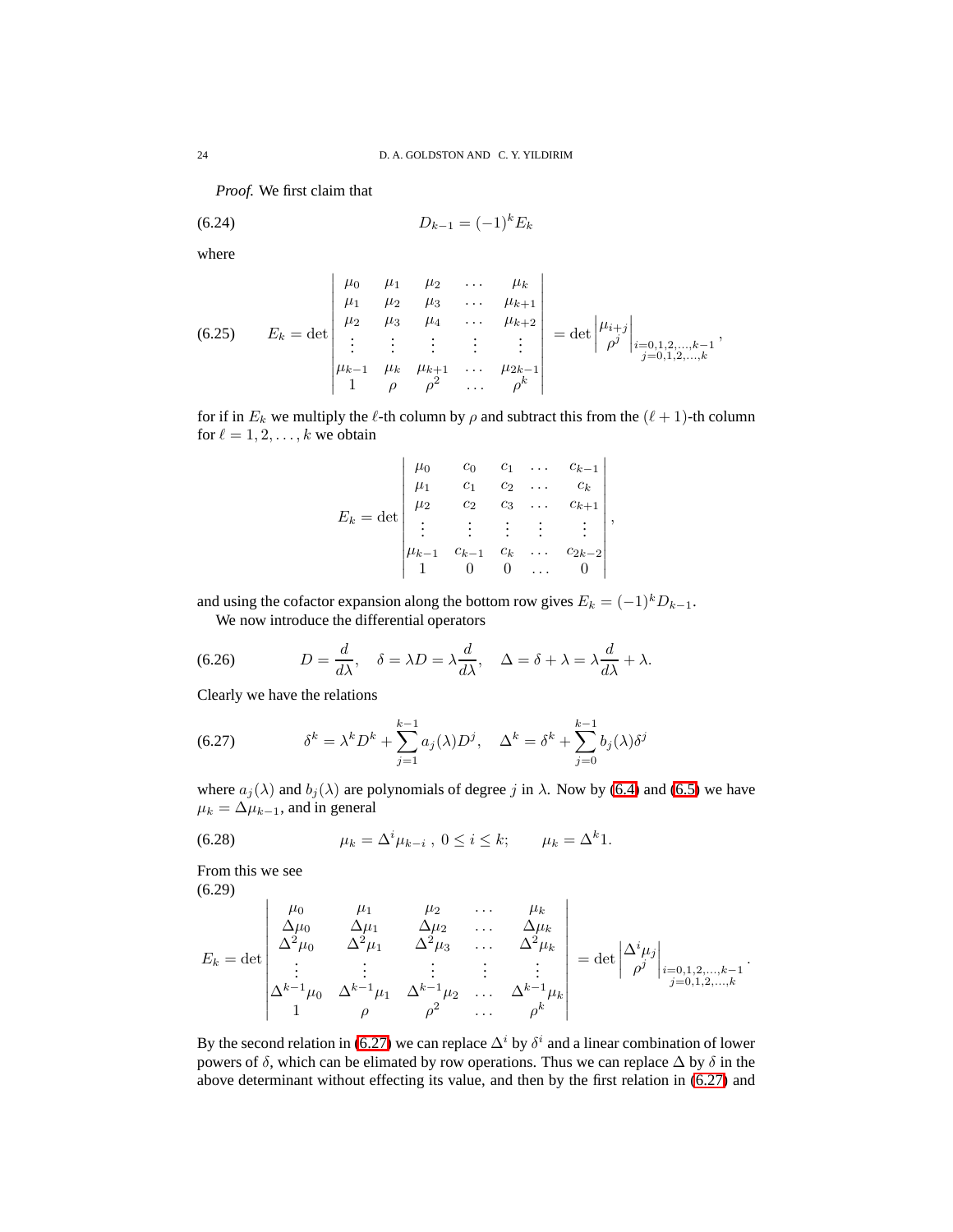row operations we can replace  $\delta^i$  by  $\lambda^i D^i$  which on removing the factors of  $\lambda$  in each row gives

(6.30)  
\n
$$
E_{k} = \lambda^{\frac{k(k-1)}{2}} \det \begin{vmatrix}\n\mu_{0} & \mu_{1} & \mu_{2} & \dots & \mu_{k} \\
D\mu_{0} & D\mu_{1} & D\mu_{2} & \dots & D\mu_{k} \\
D^{2}\mu_{0} & D^{2}\mu_{1} & D^{2}\mu_{3} & \dots & D^{2}\mu_{k} \\
\vdots & \vdots & \vdots & \vdots & \vdots \\
D^{k-1}\mu_{0} & D^{k-1}\mu_{1} & D^{k-1}\mu_{2} & \dots & D^{k-1}\mu_{k} \\
1 & \rho & \rho^{2} & \dots & \rho^{k}\n\end{vmatrix}
$$
\n
$$
= \lambda^{\frac{k(k-1)}{2}} \det \begin{vmatrix}\nD^{i}\mu_{j} \\
\rho^{j}\end{vmatrix}_{i=0,1,2,\dots,k-1}.
$$

We next need the relation

(6.31) 
$$
q(q-1)\cdots(q-h+1)=h!\begin{pmatrix} q \\ h \end{pmatrix}=\sum_{j=0}^h(-1)^{h-j}\begin{bmatrix} h \\ j \end{bmatrix}q^j,
$$

where  $\begin{bmatrix} h \\ h \end{bmatrix}$ j are the Stirling numbers of the first type, although we do not need to use any properties of these numbers. Then we have by  $(6.3)$ (6.32)

$$
\lambda^{h} = e^{\lambda} \lambda^{h} e^{-\lambda} = \sum_{q=0}^{\infty} \frac{\lambda^{q+h}}{q!} e^{-\lambda} = \sum_{q=0}^{\infty} q(q-1) \cdots (q-h+1) \frac{\lambda^{q}}{q!} e^{-\lambda}
$$

$$
= \sum_{q=0}^{\infty} \left( \sum_{j=0}^{h} (-1)^{h-j} \begin{bmatrix} h \\ j \end{bmatrix} q^{j} \right) \frac{\lambda^{q}}{q!} e^{-\lambda} = \sum_{j=0}^{h} (-1)^{h-j} \begin{bmatrix} h \\ j \end{bmatrix} \mu_{j}(\lambda).
$$

Thus, using column operations we see

(6.33)  
\n
$$
E_{k} = \lambda^{\frac{k(k-1)}{2}} \det \begin{vmatrix}\n1 & \lambda & \lambda^{2} & \cdots & \lambda^{k} \\
D1 & D\lambda & D\lambda^{2} & \cdots & D\lambda^{k} \\
D^{2}1 & D^{2}\lambda & D^{2}\lambda^{2} & \cdots & D^{2}\lambda^{k} \\
\vdots & \vdots & \vdots & \vdots & \vdots \\
D^{k-1}1 & D^{k-1}\lambda & D^{k-1}\lambda^{2} & \cdots & D^{k-1}\lambda^{k} \\
1 & 1!\begin{pmatrix} \rho \\ 1 \end{pmatrix} & 2!\begin{pmatrix} \rho \\ 2 \end{pmatrix} & \cdots & k!\begin{pmatrix} \rho \\ k \end{pmatrix} \\
\qquad = \lambda^{\frac{k(k-1)}{2}} \det \begin{vmatrix} D^{i}\lambda^{j} \\ j!\begin{pmatrix} \rho \\ j \end{pmatrix} \Big|_{\substack{i=0,1,2,\ldots,k-1 \\ j=0,1,2,\ldots,k}}.
$$

Expanding along the bottom row we see

$$
\text{(6.34)} \quad \det \left| \int_{j!}^{D^i \lambda^j} \left( \begin{array}{c} \rho \\ j \end{array} \right) \right|_{\substack{i=0,1,2,\ldots,k-1 \\ j=0,1,2,\ldots,k}} = \sum_{h=0}^k (-1)^{k-h} h! \left( \begin{array}{c} \rho \\ h \end{array} \right) \det [D^i \lambda^j]_{\substack{i=0,1,\ldots,k-1 \\ j=0,1,\ldots,k; j \neq h}}.
$$

<span id="page-24-0"></span>We will show below that

(6.35) 
$$
F_h = \det[D^i \lambda^j]_{\substack{i=0,1,\ldots,k-1 \ j=0,1,\ldots,k; j\neq h}} = 1! \, 2! \, \cdots \, (k-1)! \left(\begin{array}{c} k \\ h \end{array}\right) \lambda^{k-h}
$$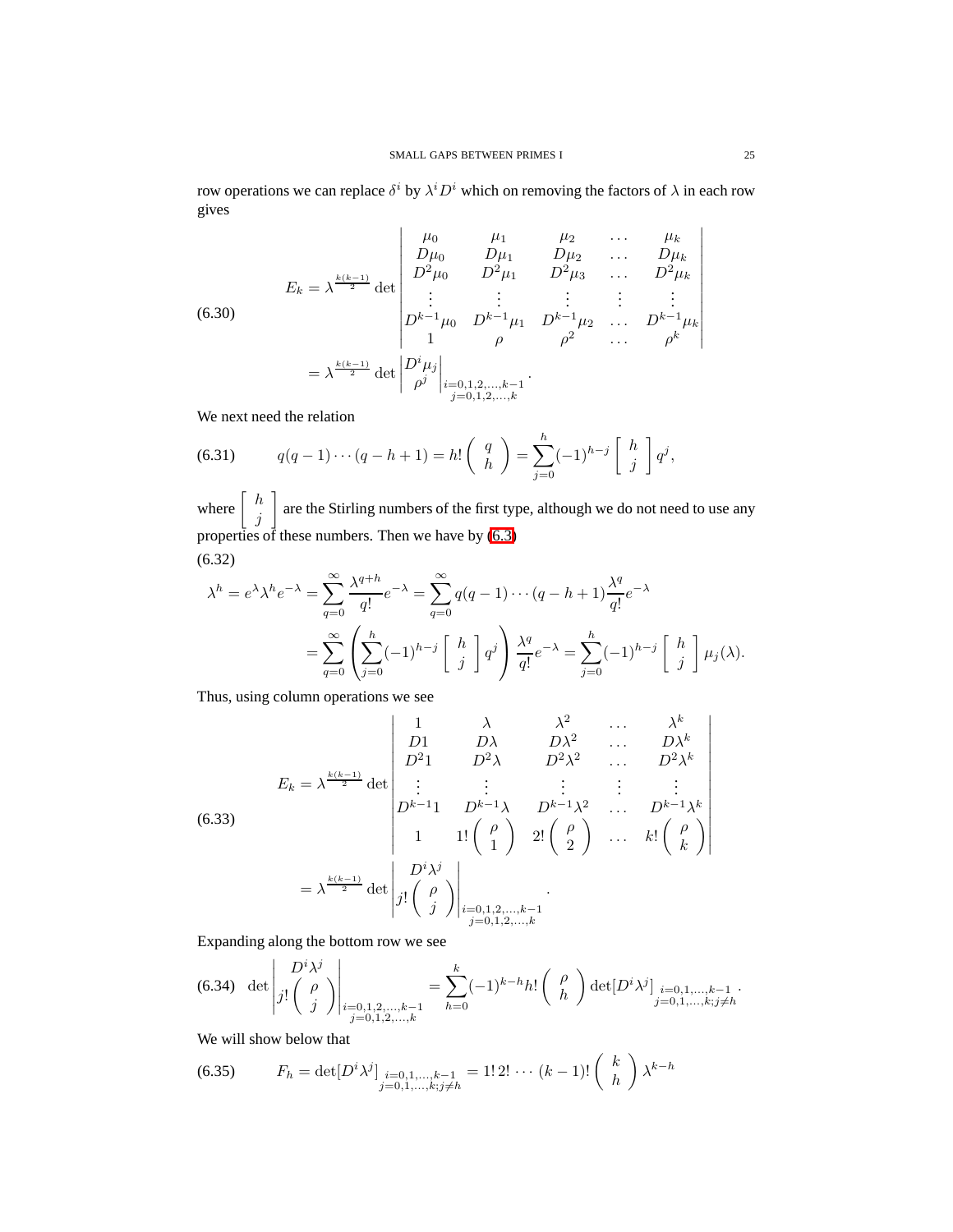which then gives on retracing our steps

$$
D_{k-1} = (-1)^k \lambda^{\frac{k(k-1)}{2}} 1! \, 2! \cdots (k-1)! \sum_{h=0}^k (-1)^{k-h} h! \binom{\rho}{h} \binom{k}{h} \lambda^{k-h}
$$

$$
= (-1)^k \lambda^{\frac{k(k-1)}{2}} 1! \, 2! \cdots k! L_k^{(\rho-k)}(\lambda),
$$

which proves Lemma 4.

We prove [\(6.35\)](#page-24-0) by the following argument shown to us by Wasin So. We consider the complete upper triangular matrix

$$
M = [D^i \lambda^j]_{\substack{i=0,1,\ldots,k \\ j=0,1,\ldots,k}} = \begin{pmatrix} 1 & \lambda & \lambda^2 & \ldots & \lambda^k \\ D1 & D\lambda & D\lambda^2 & \ldots & D\lambda^k \\ D^21 & D^2\lambda & D^2\lambda^2 & \ldots & D^2\lambda^k \\ \vdots & \vdots & \vdots & \vdots & \vdots \\ D^k1 & D^k\lambda & D^k\lambda^2 & \ldots & D^k\lambda^k \end{pmatrix}
$$

$$
= \left[ i! \binom{j}{i} \lambda^{j-i} \right]_{\substack{i=0,1,\ldots,k \\ j=0,1,\ldots,k}}.
$$

Observe that det  $M = 1! 2! \cdots k!$ , and further that

$$
M = TP, \text{ where } T = [\delta_{ij} i!]_{i=0,1,...,k}, \quad P = \left[ \binom{j}{i} \lambda^{j-i} \right]_{\substack{i=0,1,...,k}, \atop j=0,1,...,k}.
$$

Now by the matrix inverse formula using minors

$$
M^{-1} = \frac{1}{\det M} [(-1)^{i+j} D_{j,i}]_{\substack{i=0,1,\ldots,k \\ j=0,1,\ldots,k}}
$$

where  $F_h$  occurs in this matrix as the minor  $D_{k,h}$ . Further,

$$
M^{-1} = P^{-1}T^{-1},
$$

where

$$
T^{-1} = [\delta_{ij} \frac{1}{i!} \big|_{\substack{i=0,1,\dots,k \\ j=0,1,\dots,k}} \quad P^{-1} = \left[ (-1)^{j-i} \binom{j}{i} \lambda^{j-i} \right]_{\substack{i=0,1,\dots,k \\ j=0,1,\dots,k}},
$$

where we used the identity

$$
\sum_{s=0}^k (-1)^s \binom{j}{s} \binom{s}{i} = (-1)^i \delta_{ij}.
$$

From this last relation we see, letting  $M^{-1} = [\bar{m}_{ij}],$ 

$$
F_h = (-1)^{k+h} (\det M)\bar{m}_{hk} = (-1)^{k+h} \frac{(-1)^{k-h}}{k!} 1! \, 2! \, \cdots \, k! {k \choose h} \lambda^{k-h},
$$

as desired.

*Proof of Proposition 3*. Let a be the solution for [\(6.15\)](#page-21-0) found in Lemma 3, which exists for any  $\lambda$  where  $D_{k-1} \neq 0$ , and let b be any other k-vector with  $b_k = 1$ . Then  $P_{\mathbf{b}-\mathbf{a}}(x)$  is a polynomial of degree  $k - 1$  or less, and by the orthogonality property [\(6.15\)](#page-21-0)

$$
Q_{\mathbf{b}}(\lambda, \rho) = \langle P_{\mathbf{a}}(x) + P_{\mathbf{b}-\mathbf{a}}(x), P_{\mathbf{a}}(x) + P_{\mathbf{b}-\mathbf{a}}(x) \rangle_{\rho}
$$
  
=  $\langle P_{\mathbf{a}}(x), P_{\mathbf{a}}(x) \rangle_{\rho} + \langle P_{\mathbf{b}-\mathbf{a}}(x), P_{\mathbf{b}-\mathbf{a}}(x) \rangle_{\rho}$   
=  $Q_{\mathbf{a}}(\lambda, \rho) + Q_{\mathbf{b}-\mathbf{a}}(\lambda, \rho).$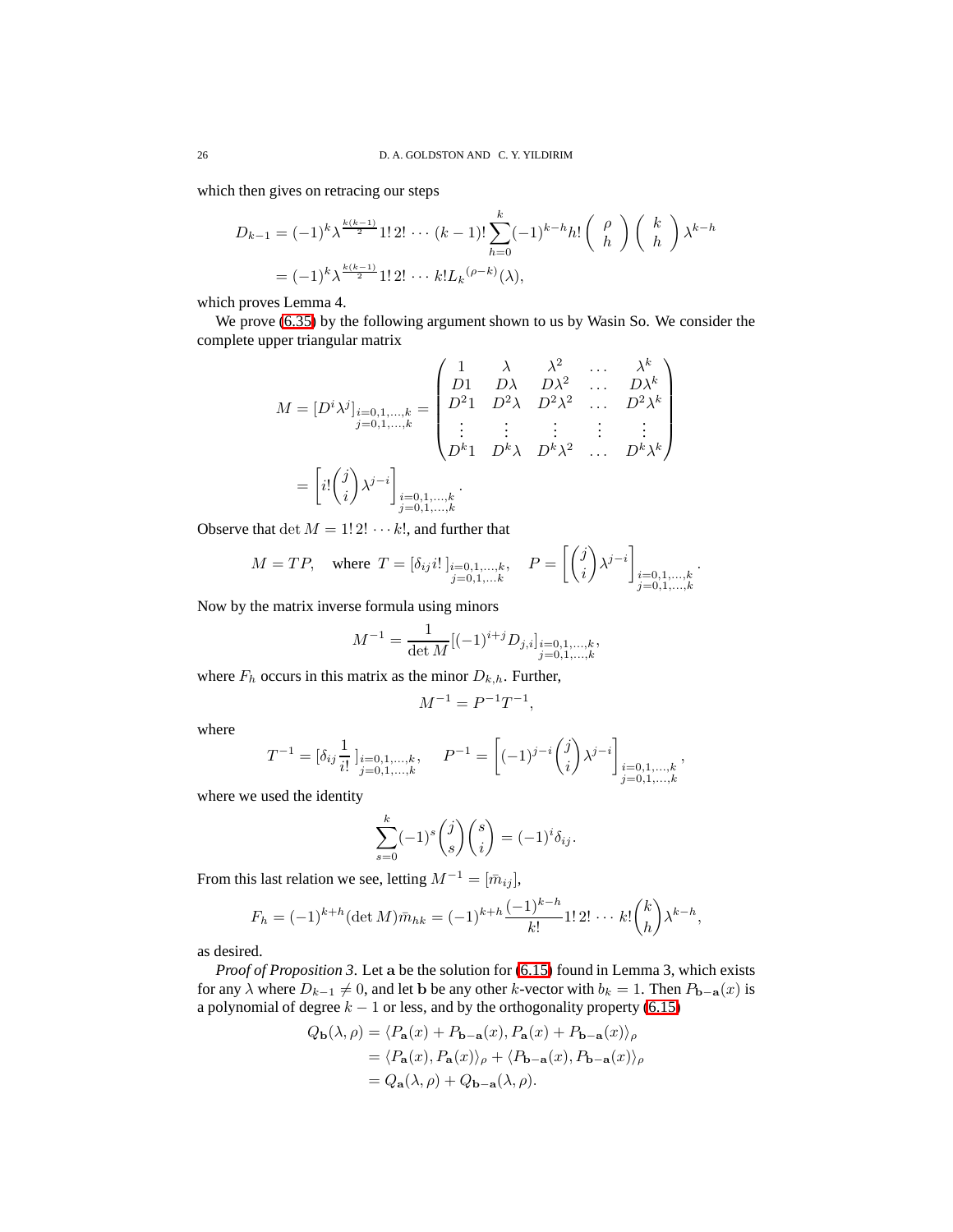In general by [\(6.7\)](#page-20-2) and [\(6.9\)](#page-21-2) for any  $c \neq 0$ , assuming  $\rho > 0$  is fixed,

$$
Q_{\mathbf{c}}(\lambda, \rho) = \sum_{j=0}^{\infty} (j - \rho)(P_{\mathbf{c}}(j))^2 p(j)
$$
  
=  $-\rho \langle (P_{\mathbf{c}}(x))^2, 1 \rangle + O_{\mathbf{c}}(\lambda)$   
< 0, for  $0 < \lambda \le \lambda_0(\mathbf{c}, \rho)$ 

where  $\lambda_0(c, \rho)$  is a small positive constant depending on c. Thus

$$
Q_{\mathbf{b}}(\lambda,\rho) \leq Q_{\mathbf{a}}(\lambda,\rho)
$$

for  $0 < \lambda < \lambda_0(c)$ , proving that  $Q_a$  is maximal at least for small enough  $\lambda$ . This will continue to be true for larger  $\lambda$  as long as  $Q_c < 0$  for any  $(k - 1)$ -vector c, and therefore as long as the maximal Q for  $(k - 1)$ -vectors is negative. By (5.1.14) of Szegö [\[19\]](#page-33-15) we have

$$
\frac{d}{dx}L_n^{(\alpha)}(x) = -L_{n-1}^{(\alpha+1)}(x),
$$

and therefore we see the sequence  $\{L_k^{(\rho-k)}\}$  of Laguerre polynomials has the property that the negative of the derivative of a term is the previous term. (Thus the negative derivative of the Laguerre polynomial in the numerator in [\(6.12\)](#page-21-3) isthe Laguerre polynomial in the denominator.) Further this sequence of Laguerre polynomials all are decreasing functions up to their first positive zero, and hence the sequence of smallest positive zeros  $x_1(k, \rho - k)$ is a decreasing sequence. Starting with the trivial case when  $k = 1$  we see successively that the  $Q_k$  with a satisfying [\(6.15\)](#page-21-0) will be maximal for  $0 < \lambda < x_1(k + 1, \rho - k - 1)$ . This completes the proof of Proposition 3.

<span id="page-26-0"></span>Our next result evaluates the smallest positive zero  $x_1(n, \alpha)$  asymptotically as  $n \to \infty$ .

**Lemma 5.** Let  $L_n^{(\alpha)}(x)$ ,  $\alpha > -1$ , denote the Laguerre polynomials. The zeros of  $L_n^{(\alpha)}(x)$  are real, positive, and simple. Let  $x_1(n,\alpha)$  denote the smallest zero of  $L_n^{(\alpha)}(x)$ . *If*  $\alpha = \beta(n) - n$  and  $\lim_{n \to \infty} \frac{\beta(n)}{n} = A > 0$ , then

(6.36) 
$$
\lim_{n \to \infty} \frac{x_1(n, \alpha)}{n} = (\sqrt{A} - 1)^2.
$$

*Proof.* The properties of  $L_n({\alpha})$  (x) may be found in Szegö [\[19\]](#page-33-15). Equation [\(6.36\)](#page-26-0) is a special case of Theorem 4.4 of [\[3\]](#page-33-17). A simple proof may be obtained by using the same argument found in [\[16\]](#page-33-18) where a result corresponding to [\(6.36\)](#page-26-0) for Jacobi polynomials is proved using Sturm comparison theory. By  $(5.1.2)$  of Szegö, the differential equation

(6.37) 
$$
u'' + \left(\frac{n + (\alpha + 1)/2}{x} + \frac{1 - \alpha^2}{4x^2} - \frac{1}{4}\right)u = 0
$$

has  $u = e^{-x/2} x^{(\alpha+1)/2} L_n^{(\alpha)}(x)$  as a solution. Let

$$
H_n(x) := \frac{n + (\alpha + 1)/2}{x} + \frac{1 - \alpha^2}{4x^2} - \frac{1}{4}
$$
  
= 
$$
-\frac{x^2 - (4n + 2(\alpha + 1))x + (\alpha^2 - 1)}{4x^2},
$$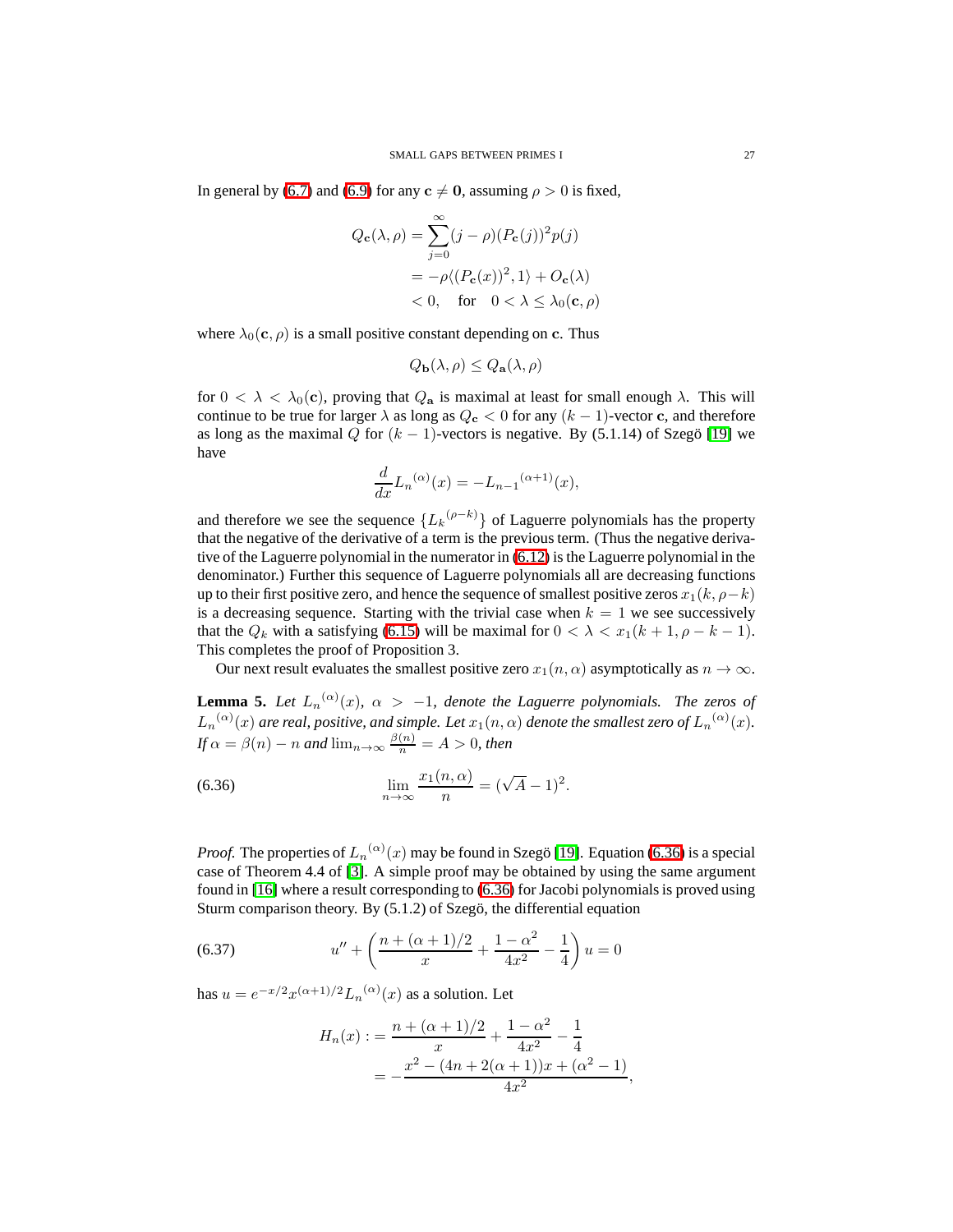and denote the smaller root of the quadratic in the numerator by  $x_n^-$ . Then by the Sturm comparison argument in [\[16\]](#page-33-18), and noting  $\lim_{n\to\infty} \frac{\alpha}{n} = A - 1$ , we have

$$
\lim_{n \to \infty} \frac{x_1(n, \alpha)}{n} = \lim_{n \to \infty} \frac{x_n^{-}}{n}
$$

$$
= \lim_{n \to \infty} \frac{2n + \alpha + 1 - \sqrt{4n^2 + 2\alpha + 2 + 4n\alpha + 4n}}{n}
$$

$$
= 2 + \lim_{n \to \infty} \frac{\alpha}{n} - \sqrt{4 + 4 \lim_{n \to \infty} \frac{\alpha}{n}}
$$

$$
= (\sqrt{A} - 1)^2.
$$

## 7. GAPS BETWEEN PRIMES.

In this section we prove Theorem 1. We want to examine statistically the number of primes in the interval  $(n, n + h]$  for  $N < n \leq 2N$  with  $N \to \infty$ . In this range the average distance between consecutive primes is  $\log N$ , and thus we will take h to be a multiple of this length. We therefore let

(7.1) 
$$
\psi(x) = \sum_{n \le x} \Lambda(n),
$$

<span id="page-27-1"></span>(7.2) 
$$
\psi(n,h) = \psi(n+h) - \psi(n),
$$

<span id="page-27-2"></span>
$$
(7.3) \t\t\t h = \lambda \log N,
$$

and in this paper we assume that

$$
\lambda \ll 1.
$$

The model for our method is due to Gallagher [\[5\]](#page-33-19), who proved that if the Hardy-Littlewood conjecture [\(2.4\)](#page-3-1) holds uniformly for  $h \ll \log N$  then one can asymptotically evaluate all the moments for the number of primes in intervals of length  $h$ . Thus assuming [\(2.4\)](#page-3-1), Gallagher proved that

(7.5) 
$$
M_k(N, h, \psi) := \frac{1}{N(\log N)^k} \sum_{n=N+1}^{2N} (\psi(n, h))^k \sim \mu_k(\lambda),
$$

as  $N \to \infty$ , where  $\mu_k(\lambda)$  is the Poisson moment from [\(6.3\)](#page-19-1) and [\(6.4\)](#page-19-0).

<span id="page-27-3"></span>In order to obtain unconditional results we make use of our approximation  $\Lambda_R(n; \mathcal{H})$ . Taking  $N < n \leq 2N$ , we first need to approximate

(7.6)  

$$
\psi(n,h)^k = \sum_{1 \le h_1, h_2, \dots, h_k \le h} \Lambda(n+h_1) \Lambda(n+h_2) \cdots \Lambda(n+h_k)
$$

$$
= (1+o(1)) \sum_{1 \le h_1, h_2, \dots, h_k \le h} (\log N)^{k-|\mathcal{H}|} \Lambda(n; \mathcal{H}).
$$

<span id="page-27-0"></span>To define our approximation, we extend the definition of  $\Lambda_R(n; \mathcal{H})$  in [\(2.3\)](#page-3-3) to vectors (or lists)  $\mathbf{H} = (h_1, h_2, \dots, h_k)$ . The distinct components of the vector **H** are the elements of the set  $\mathcal{H} = \{h_1, h_2, \dots, h_k\}$ , and we define

(7.7) 
$$
\Lambda_R(n; \mathbf{H}) := (\log R)^{k - |\mathcal{H}|} \Lambda_R(n; \mathcal{H}).
$$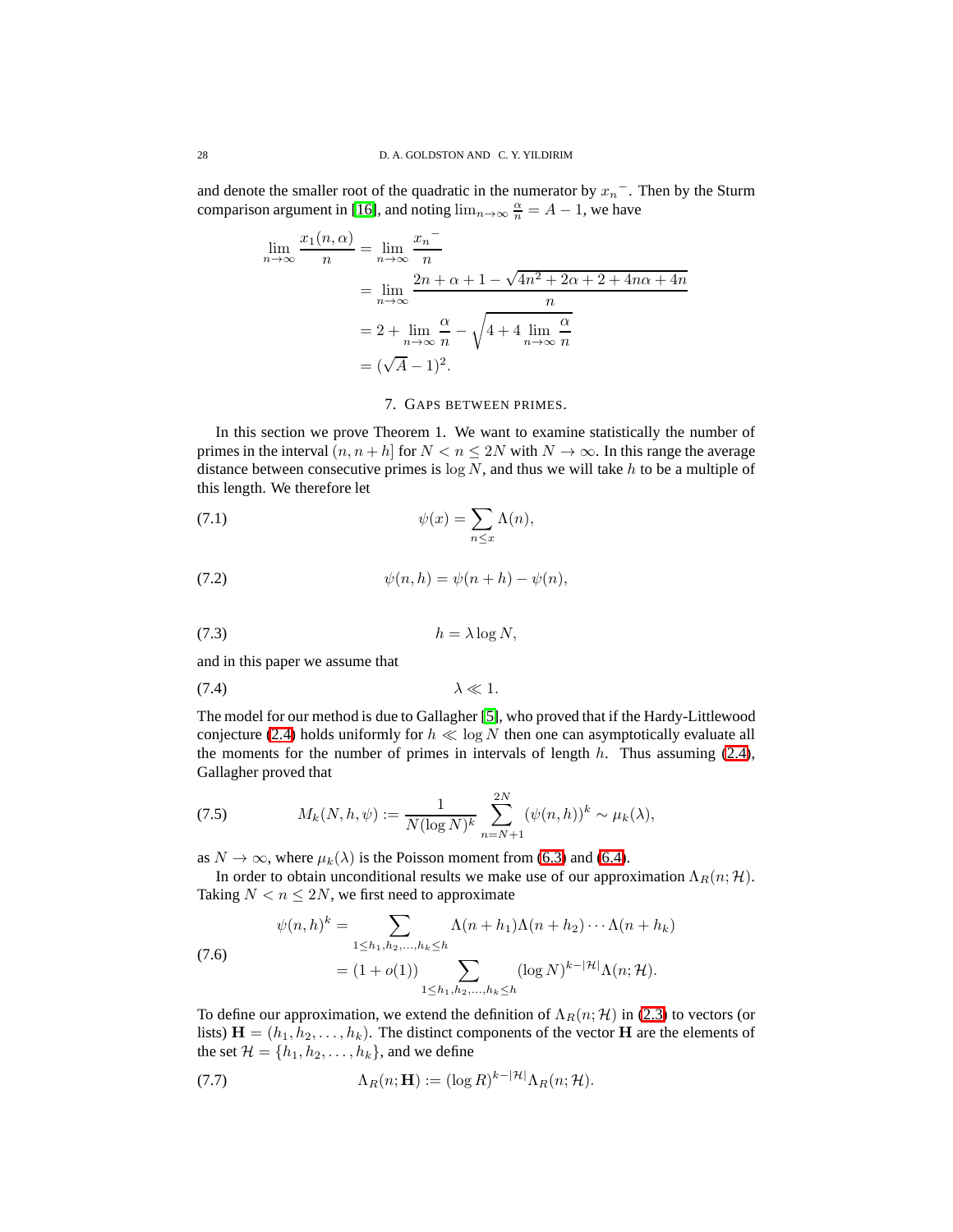Then our approximation of  $\psi(n, h)^k$  is

(7.8) 
$$
\psi_R^{(k)}(n,h) := \sum_{1 \le h_1, h_2, ..., h_k \le h} \Lambda_R(n; \mathbf{H}).
$$

For convenience we also define  $\psi_R^{(0)}(n, h) = 1$ . We next define the approximate moments, letting  $k = i + j$ ,

(7.9) 
$$
M_{ij}(R) = \frac{1}{N(\log R)^k} \sum_{n=N+1}^{2N} \psi_R^{(i)}(n,h)\psi_R^{(j)}(n,h),
$$

and note that  $M_{00}(R) = 1$ . We also need the mixed moments

(7.10) 
$$
\tilde{M}_{ij}(R) = \frac{1}{N(\log R)^{k+1}} \sum_{n=N+1}^{2N} \psi_R^{(i)}(n,h) \psi_R^{(j)}(n,h) \psi(n,h),
$$

for which we note by the prime number theorem that  $\tilde{M}_{00}(R) \sim \frac{\lambda}{\theta} = \mu_1(\frac{\lambda}{\theta})$ , in accord with [\(7.11\)](#page-28-0) and [\(7.13\)](#page-28-1) below.

<span id="page-28-0"></span>Using Propositions 1 and 2 we will prove asymptotically that these approximate moments are also Poisson moments with an increased expected value involving the truncation level  $R$ . Define  $\theta$  by

$$
(7.11) \t\t R = N^{\theta}.
$$

**Proposition 4.** As  $N \to \infty$  we have, for  $k = i + j \geq 1$  and for any fixed  $0 < \theta < \frac{1}{k}$ ,

(7.12) 
$$
M_{ij}(R) = (1 + o_k(1))\mu_k\left(\frac{\lambda}{\theta}\right),
$$

<span id="page-28-1"></span>*and for any fixed*  $0 < \theta < \frac{1}{2k}$ ,

(7.13) 
$$
\tilde{M}_{ij}(R) = (1 + o_k(1))\mu_{k+1}\left(\frac{\lambda}{\theta}\right).
$$

*Proof.* By differencing, Propositions 1 and 2 continue to hold unchanged when we sum for  $N < n \le 2N$ . We first extend Proposition 1 for vectors  $H_1$  and  $H_2$ . Recalling the notation |H| which denotes the number of components of the vector H, let  $k = |H_1| +$  $|\mathbf{H}_2|$ ,  $\mathcal{H} = \mathcal{H}_1 \cup \mathcal{H}_2$ , where  $\mathcal{H}_i$  is the set of distinct components of  $\mathbf{H}_i$ . Then by [\(7.7\)](#page-27-0) and Proposition 1, (note the k in Proposition 1 and 2 is equal to  $|\mathcal{H}_1| + |\mathcal{H}_2|$  here), we have for  $R = o(N^{\frac{1}{k}}),$ 

(7.14)  
\n
$$
\sum_{n=N+1}^{2N} \Lambda_R(n; \mathbf{H}_1) \Lambda_R(n; \mathbf{H}_2)
$$
\n
$$
= (\log R)^{k-|\mathcal{H}_1| - |\mathcal{H}_2|} \sum_{n=N+1}^{2N} \Lambda_R(n; \mathcal{H}_1) \Lambda_R(n; \mathcal{H}_2)
$$
\n
$$
= N \big( \mathfrak{S}(\mathcal{H}) + o(1) \big) (\log R)^{k-|\mathcal{H}|}.
$$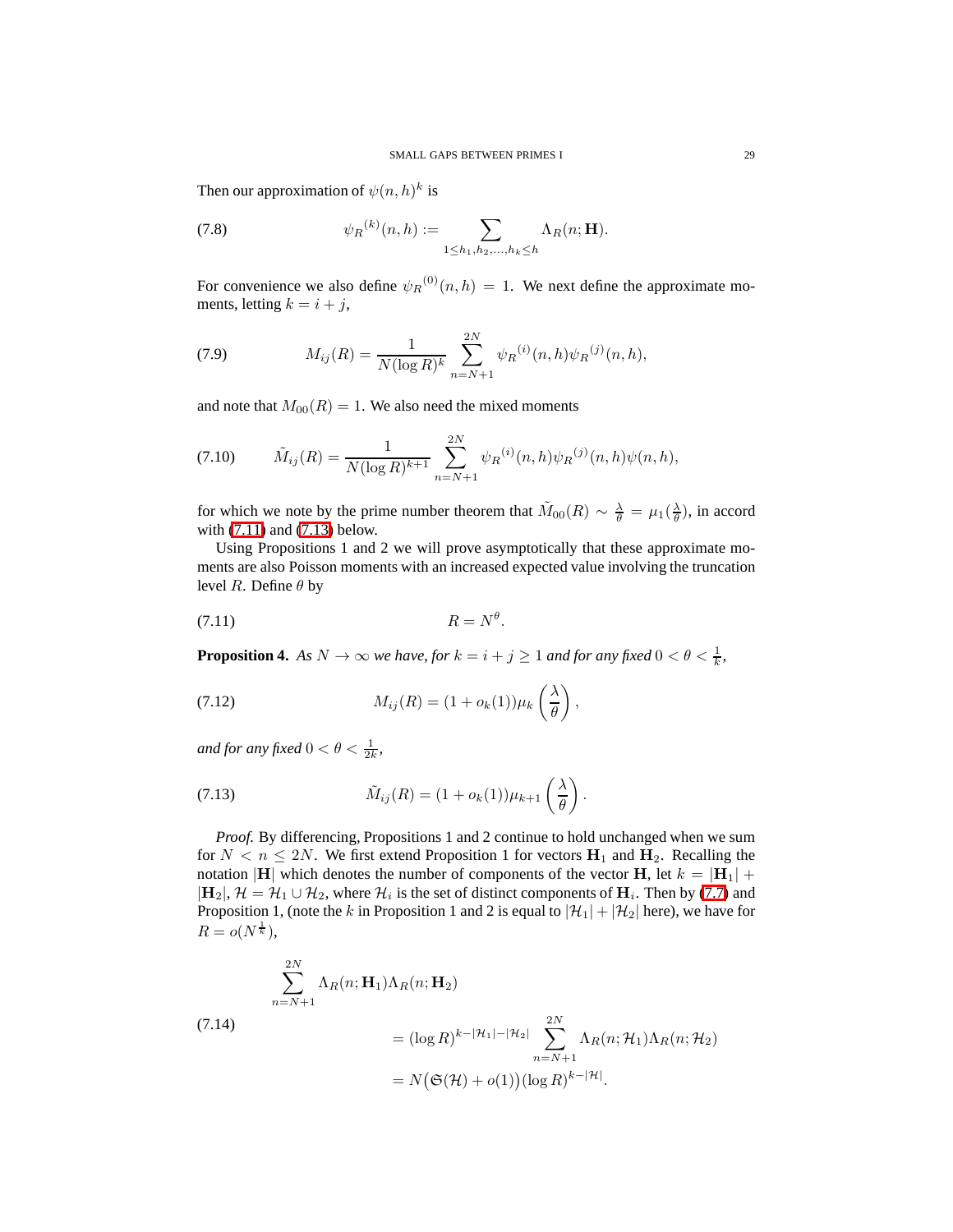Thus we see this result depends on k and not the individual values of  $|H_1|$  and  $|H_2|$ . Hence, letting  $h_1, h_2, \ldots, h_k$  list the components of  $H_1$  and  $H_2$  (in any order), we have

$$
M_{ij}(R) = \frac{1}{N(\log R)^k} \sum_{1 \le h_1, h_2, ..., h_k \le h} \sum_{n=N+1}^{2N} \Lambda_R(n; \mathbf{H}_1) \Lambda_R(n; \mathbf{H}_2)
$$
  
= 
$$
\sum_{1 \le h_1, h_2, ..., h_k \le h} (\mathfrak{S}(\mathcal{H}) + o_k(1)) (\log R)^{-|\mathcal{H}|},
$$

provided  $R = o(N^{\frac{1}{k}})$ . We group terms in this sum according to the number of distinct values  $\nu$  of  $h_1, h_2, \ldots, h_k$ , and denote these distinct values by  $h'_1, h'_2, \ldots, h'_\nu$ . There are  $\{k \atop \nu}$  ways to partition the k  $h_i$ 's into these  $\nu$  disjoint sets, and all of these will occur in the sum above. Hence by  $(2.13)$  we have

$$
M_{ij}(R) = \sum_{\nu=1}^{k} \binom{k}{\nu} h^{\nu} (1 + o_k(1)) (\log R)^{-\nu}
$$

$$
= (1 + o_k(1)) \mu_k \left(\frac{\lambda}{\theta}\right)
$$

which proves the first part of Proposition 4. The second part is proved identically using Proposition 2.

Now consider

(7.15) 
$$
\mathcal{S}_k = \mathcal{S}_k(N, R, \lambda, \rho) \n= \frac{1}{N(\log R)^{2k+1}} \sum_{n=N+1}^{2N} (\psi(n, h) - \rho \log N) (P_k(\psi_R(n, h)))^2,
$$

where

(7.16) 
$$
P_k(\psi_R(n,h)) = \sum_{\ell=0}^k a_\ell \psi_R^{(\ell)}(n,h) (\log R)^{k-\ell},
$$

and the  $a_{\ell}$ 's are arbitrary functions of N, R, k,  $\lambda$ , and  $\rho$  which are to be chosen to optimize the argument. On multiplying out we have that

$$
\mathcal{S}_k = \frac{1}{N(\log R)^{2k+1}} \sum_{0 \le i,j \le k} a_i a_j (\log R)^{2k-i-j}
$$
  

$$
\times \sum_{n=N+1}^{2N} (\psi(n,h) - \frac{\rho}{\theta} \log R) \psi_R^{(i)}(n,h) \psi_R^{(j)}(n,h)
$$

$$
= \sum_{0 \le i,j \le k} a_i a_j \mathcal{M}_{ij}.
$$

Letting

(7.18) 
$$
\tilde{\lambda} = \frac{\lambda}{\theta}, \qquad \tilde{\rho} = \frac{\rho}{\theta},
$$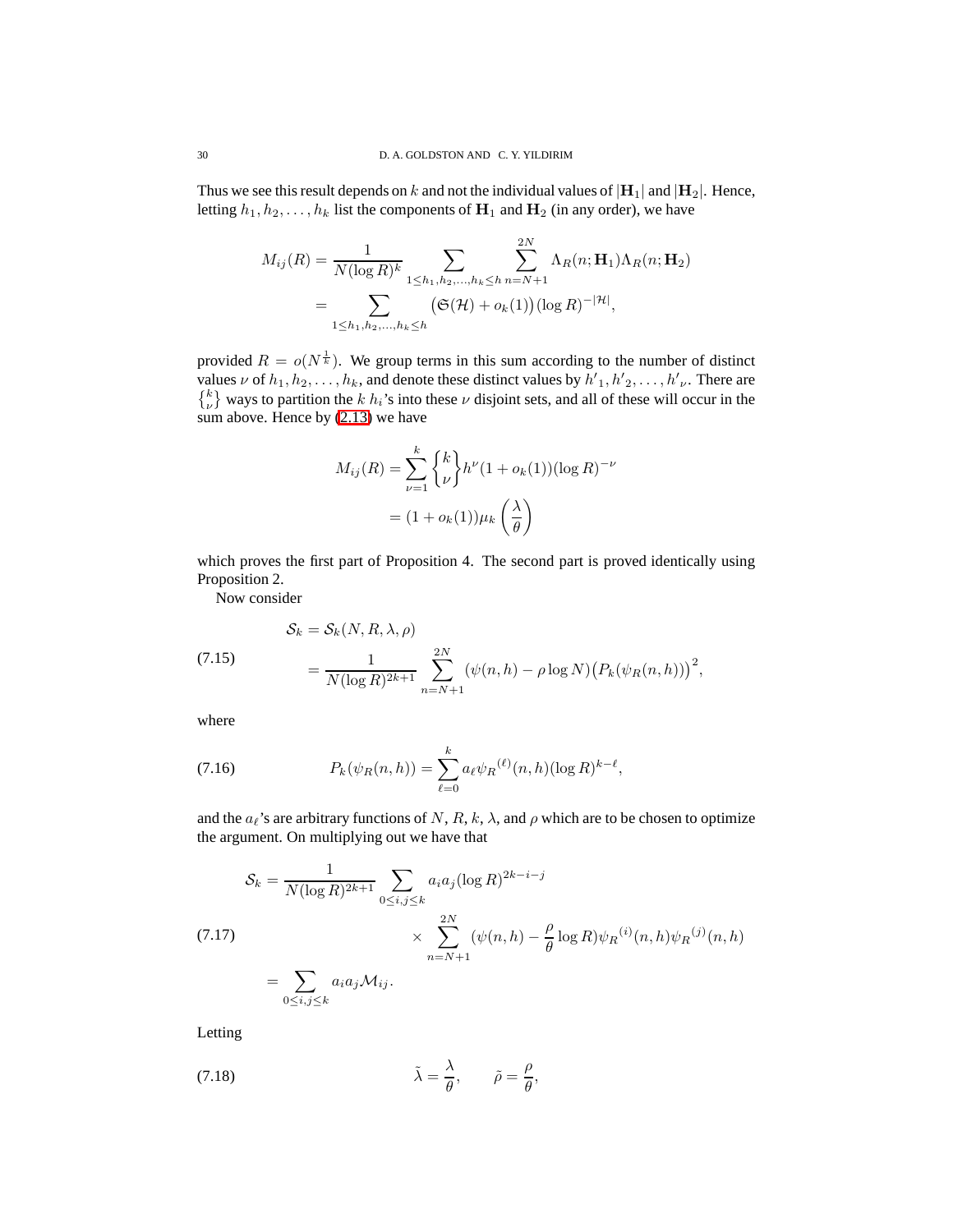we have by Proposition 4 on taking  $i + j = \kappa$  and assuming  $0 < \theta < \frac{1}{2\kappa}$ ,

(7.19)  
\n
$$
\mathcal{M}_{ij} = \tilde{M}_{ij}(R) - \frac{\rho}{\theta} M_{ij}(R)
$$
\n
$$
= \mu_{\kappa+1}(\tilde{\lambda}) - \tilde{\rho}\mu_{\kappa}(\tilde{\lambda}) + o_{\kappa}(\frac{1}{\theta^{\kappa+1}})
$$
\n
$$
= c_{\kappa}(\tilde{\lambda}, \tilde{\rho}) + o_{\kappa}(\frac{1}{\theta^{\kappa+1}}),
$$

using the notation of [\(6.10\)](#page-21-4) in the last line. To evaluate  $S_k$  we need to apply these results for  $0 \le \kappa \le 2k$ , all of which will hold if we impose the condition

<span id="page-30-1"></span>.

<span id="page-30-0"></span>(7.20)

\n
$$
\frac{1}{4k+1} \leq \theta < \frac{1}{4k}
$$

Thus

(7.21) 
$$
\mathcal{S}_k = \sum_{0 \le i,j \le k} a_i a_j c_{i+j} (\tilde{\lambda}, \tilde{\rho}) + o_k (\max_{1 \le \ell \le k} |a_{\ell}|^2)
$$

$$
= Q_{\mathbf{a}}(\tilde{\lambda}, \tilde{\rho}) + o_k(1),
$$

since  $\max_{1 \leq \ell \leq k} |a_{\ell}|^2$  depend only on k for fixed  $\lambda$  and  $\rho$ . By Proposition 3 we obtain a sign change for  $Q_{\bf a}(\tilde{\lambda}, \tilde{\rho})$  at the smallest zero  $x_1(k + 1, \tilde{\rho} - k - 1)$  of the Laguerre polynomial  $L_{k+1}(\tilde{\rho}^{-k-1})(\tilde{\lambda})$ , with  $Q_{\mathbf{a}}(\tilde{\lambda}, \tilde{\rho})$  negative for  $0 < \tilde{\lambda} < x_1(k+1, \tilde{\rho} - k - 1)$ and positive for  $x_1(k+1, \tilde{\rho}-k-1) < \tilde{\lambda} < x_1(k, \tilde{\rho}-k)$ . Therefore by [\(7.21\)](#page-30-0)  $\mathcal{S}_k$  will also be positive for  $x_1(k+1, \tilde{\rho}-k-1)+o_k(1)<\tilde{\lambda} < x_1(k, \tilde{\rho}-k)-o_k(1)$  as  $N \to \infty$ . We apply Lemma 5 with  $\beta(k) = \tilde{\rho}$ ; if we take sequences  $\theta = \theta_k \rightarrow \frac{1}{4k}$  and  $\rho = \rho_k \rightarrow r^+$  as  $k \to \infty$ , then  $A = 4r$ , and there exists constants  $0 < c_k < c'_{k}$ , and  $c_k, c'_{k} \to 0$ , such that for  $(\sqrt{r} - \frac{1}{2})^2 + c_k \le \lambda \le (\sqrt{r} - \frac{1}{2})^2 + c'_k$  we have

<span id="page-30-2"></span>
$$
(7.22) \t S_k \gg_k 1, S_k > 0.
$$

Note that the Laguerre polynomials are well defined by [\(7.20\)](#page-30-1) here since by (7.20)  $\tilde{\rho}$  − k > 0. The proof of Theorem 1 is now a standard deduction from [\(7.22\)](#page-30-2); we follow our earlier proof in the last section of [\[7\]](#page-33-1). Define

(7.23) 
$$
Q_r^+(N,h) = \sum_{\substack{n=N+1 \ \pi(n+h)-\pi(n)>r}}^{2N} 1.
$$

<span id="page-30-4"></span>If n is an integer for which  $\pi(n+h) - \pi(n) > r$  then there must be a j such that  $n \leq p_i$ and  $p_{j+r} \le n + h$ . Thus  $p_{j+r} - p_j \le h$  and  $p_{j+r} - h \le n \le p_j < p_{j+r}$ , so that there are at most  $h$  such  $n$ 's corresponding to each such gap. Therefore

(7.24) 
$$
Q_r^+(N,h) \ll_r h \sum_{\substack{N < p_n \leq 2N \\ p_{n+r} - p_n \leq h}} 1 + O(Ne^{-c\sqrt{\log N}}),
$$

where we have used the prime number theorem to remove the prime gaps overlapping the endpoints N and  $2N$ . (This can be done more explicitly as in [\[7\]](#page-33-1).)

<span id="page-30-3"></span>Next, we have, for  $N$  sufficiently large,

(7.25) 
$$
Q_r^+(N,h) = \sum_{\substack{n=N+1\\ \psi(n+h)-\psi(n)\geq \rho \log N}}^{2N} 1 + O(N^{\frac{1}{2}}),
$$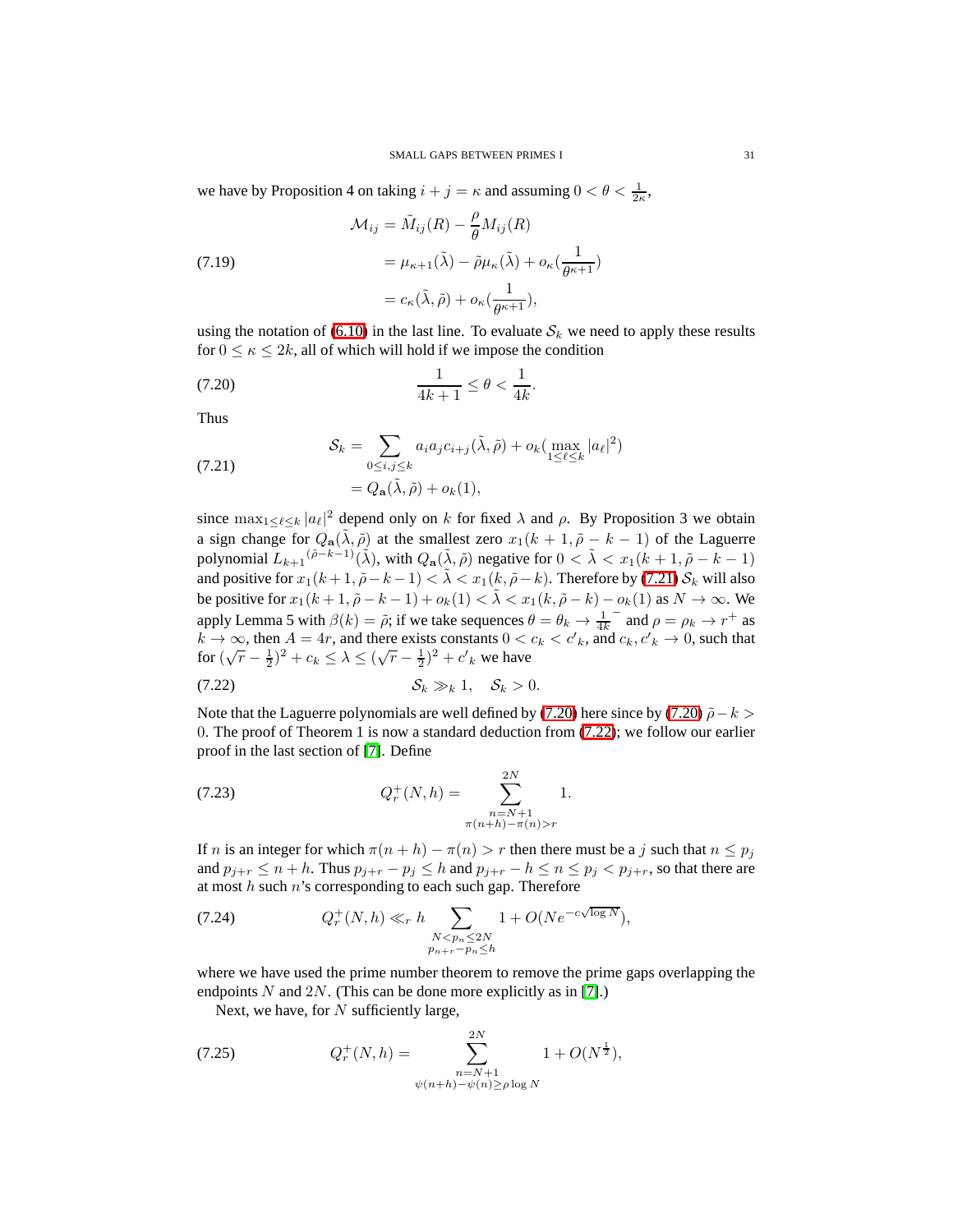where  $\rho$  can be taken to be any number in the range  $r < \rho < r + 1$ , and the error term is from removing prime powers. By [\(7.25\)](#page-30-3) and Cauchy's inequality we see that

$$
(7.26)
$$
\n
$$
\mathcal{S}_{k} \leq \frac{1}{N(\log R)^{2k+1}} \sum_{\psi(n+h)-\psi(n) \geq \rho \log N}^{\infty} \psi(n,h) \left( P_{k}(\psi_{R}(n,h)) \right)^{2}
$$
\n
$$
\leq \frac{1}{N(\log R)^{2k+1}} \left( \sum_{\substack{n=N+1 \\ \psi(n+h)-\psi(n) \geq \rho \log N}}^{\infty} \left( P_{k}(\psi_{R}(n,h)) \right)^{2} \right)^{\frac{1}{2}}
$$
\n
$$
\times \left( \sum_{n=N+1}^{2N} \psi(n,h)^{2} \left( P_{k}(\psi_{R}(n,h)) \right)^{2} \right)^{\frac{1}{2}}
$$
\n
$$
\leq \frac{\sqrt[4]{Q_{r}^{+}(N,h) + O(N^{1/2})}}{N(\log R)^{2k+1}} \left( \sum_{n=N+1}^{2N} \psi(n,h)^{4} \right)^{\frac{1}{4}} \left( \sum_{n=N+1}^{2N} \left( P_{k}(\psi_{R}(n,h)) \right)^{4} \right)^{\frac{1}{2}}.
$$

<span id="page-31-0"></span>Hence, provided [\(7.22\)](#page-30-2) holds we have

$$
(7.27) \quad Q_r^+(N,h) + O(N^{1/2}) \gg_k \frac{\left(N(\log R)^{2k+1}\right)^4}{\left(\sum_{n=N+1}^{2N} \psi(n,h)^4\right) \left(\sum_{n=N+1}^{2N} \left(P_k(\psi_R(n,h))\right)^4\right)^2}.
$$

<span id="page-31-1"></span>We will prove below that subject to  $h \ll \log N$  from [\(7.3\)](#page-27-1) and [\(7.4\)](#page-27-2) we have

(7.28) 
$$
\sum_{n=N+1}^{2N} \psi(n,h)^4 \ll N(\log N)^4
$$

<span id="page-31-2"></span>and

(7.29) 
$$
\sum_{n=N+1}^{2N} (P_k(\psi_R(n,h)))^4 \ll N(\log N)^{4k}.
$$

Therefore we conclude from [\(7.24\)](#page-30-4) – [\(7.27\)](#page-31-0) that for  $\lambda = (\sqrt{r} - \frac{1}{2})^2 + c_k$ 

(7.30) 
$$
\sum_{\substack{N < p_n \leq 2N \\ p_{n+r} - p_n \leq h}} 1 \gg_k \frac{N}{h} \gg_k \pi(N),
$$

where  $c_k \to 0^+$  as  $k \to \infty$ , which proves Theorem 1.

Before proceeding to the proofs of [\(7.28\)](#page-31-1) and [\(7.29\)](#page-31-2), we note that, for  $N < n \le 2N$ , the trivial estimates  $\psi(n, h) \ll h \log N$  and  $\psi_R^{(k)}(n, h) \ll_k N^{\epsilon}$  immediately imply the bounds  $\ll N^{1+\epsilon}$  in [\(7.28\)](#page-31-1) and [\(7.29\)](#page-31-2) from which [\(1.10\)](#page-2-0) follows. To prove (7.28) we make use of the sieve bound

(7.31) 
$$
\sum_{n\leq N} \Lambda(n; \mathcal{H}_k) \leq (2^k k! + \epsilon) \mathfrak{S}(\mathcal{H}_k) N,
$$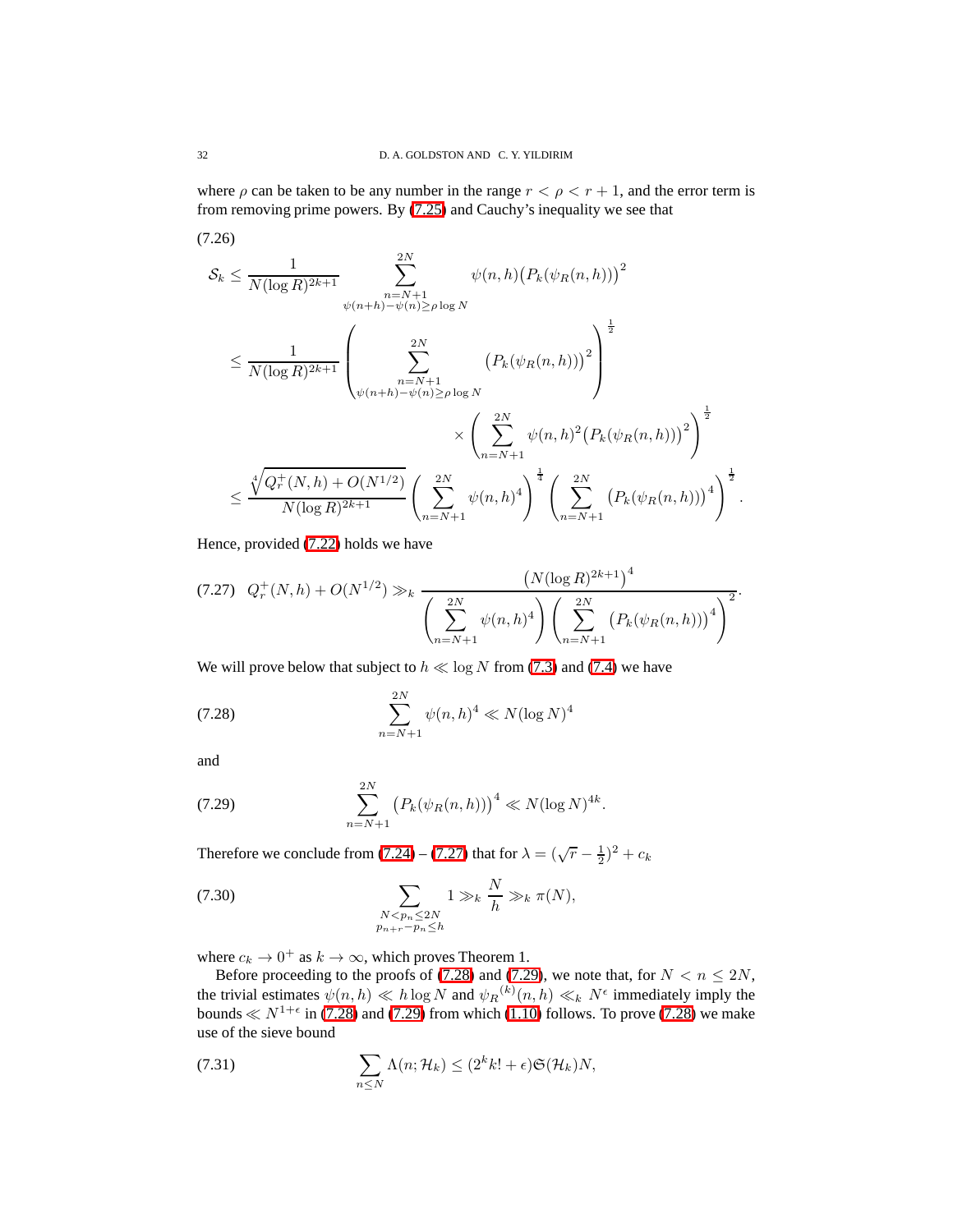(see [\[11\]](#page-33-5) Theorem 5.7 or [\[9\]](#page-33-4) Theorem 4 of 2.3.3). Then by equation [\(7.6\)](#page-27-3) and [\(2.13\)](#page-4-2)

$$
\sum_{n=N+1}^{2N} \psi(n; h)^4 = \sum_{n=N+1}^{2N} (1 + o(1)) \sum_{1 \le h_1, h_2, h_3, h_4 \le h} (\log N)^{4-|\mathcal{H}|} \Lambda(n; \mathcal{H})
$$
  
\n
$$
= (1 + o(1)) \sum_{\nu=1}^{4} \binom{4}{\nu} (\log N)^{4-\nu} \sum_{\substack{1 \le h_1, \dots, h_\nu \le h \\ \text{distinct}}} \left( \sum_{n=N+1}^{2N} \Lambda(n; \mathcal{H}_\nu) \right)
$$
  
\n(7.32)  
\n
$$
\le (N + o(N)) \sum_{\nu=1}^{4} \binom{4}{\nu} 2^{\nu} \nu! (\log N)^{4-\nu} \left( \sum_{\substack{1 \le h_1, \dots, h_\nu \le h \\ \text{distinct}}} \mathfrak{S}(\mathcal{H}_\nu) \right)
$$
  
\n
$$
\le \left( \sum_{\nu=1}^{4} \binom{4}{\nu} \nu! (2\lambda)^\nu + \epsilon \right) N \log^4 N,
$$

which proves [\(7.28\)](#page-31-1).

The proof of [\(7.29\)](#page-31-2) is based on a generalization of Proposition 1 proved in [\[8\]](#page-33-10) by the same method used in the proof of Proposition 1 in this paper. For  $k \geq 1$ , and  $\mathcal{H} =$  $\{h_1, h_2, \ldots, h_r\}$  with distinct integers  $h_i$ , and  $\mathbf{a} = (a_1, a_2, \ldots, a_r), a_i \geq 1$  with  $\sum_{i=1}^r a_i =$  $k$ , let

(7.33) 
$$
\mathcal{S}_k(N, \mathcal{H}, \mathbf{a}) = \sum_{n=1}^N \Lambda_R(n+h_1)^{a_1} \Lambda_R(n+h_2)^{a_2} \cdots \Lambda_R(n+h_r)^{a_r}.
$$

<span id="page-32-0"></span>Then for  $\max_i |h_i| \leq R$  and  $R \geq 2$  we have

(7.34) 
$$
\mathcal{S}_k(N, \mathcal{H}, \mathbf{a}) = \big(\mathcal{C}_k(\mathbf{a})\mathfrak{S}(\mathcal{H}) + o_k(1)\big)N(\log R)^{k-r} + O(R^k),
$$

where the  $\mathcal{C}_k(\mathbf{a})$  are constants that are computable rational numbers. On multiplying out the left-hand side of [\(7.29\)](#page-31-2) we obtain a linear combination of  $(k + 1)^4$  terms of the form

$$
\mathcal{T}(\ell_1, \ell_2, \ell_3, \ell_4) = (\log R)^{4k - \ell_1 - \ell_2 - \ell_3 - \ell_4} \sum_{n=N+1}^{2N} \prod_{i=1}^4 \psi_R^{(\ell_i)}(n, h),
$$

for any  $0 \leq \ell_1, \ell_2, \ell_3, \ell_4 \leq k$ . Letting  $\ell = \ell_1 + \ell_2 + \ell_3 + \ell_4$ , then  $0 \leq \ell \leq 4k$  and we have

$$
\mathcal{T}(\ell_1, \ell_2, \ell_3, \ell_4) = (\log R)^{4k-\ell} \sum_{1 \leq m_1, m_2, \dots, m_\ell \leq h} \sum_{n=N+1}^{2N} \prod_{i=1}^4 \Lambda_R(n, \mathbf{H}_i),
$$

where  $m_1, m_2, \ldots, m_\ell$  run through the components of the  $H_i$ ,  $1 \le i \le 4$ . Letting  $\mathcal H$  be the set of distinct components, we have by [\(7.7\)](#page-27-0) and [\(7.34\)](#page-32-0),

$$
\sum_{n=N+1}^{2N} \prod_{i=1}^{4} \Lambda_R(n, \mathbf{H}_i) \ll_k N\mathfrak{S}(\mathcal{H}) (\log R)^{\ell-|\mathcal{H}|},
$$